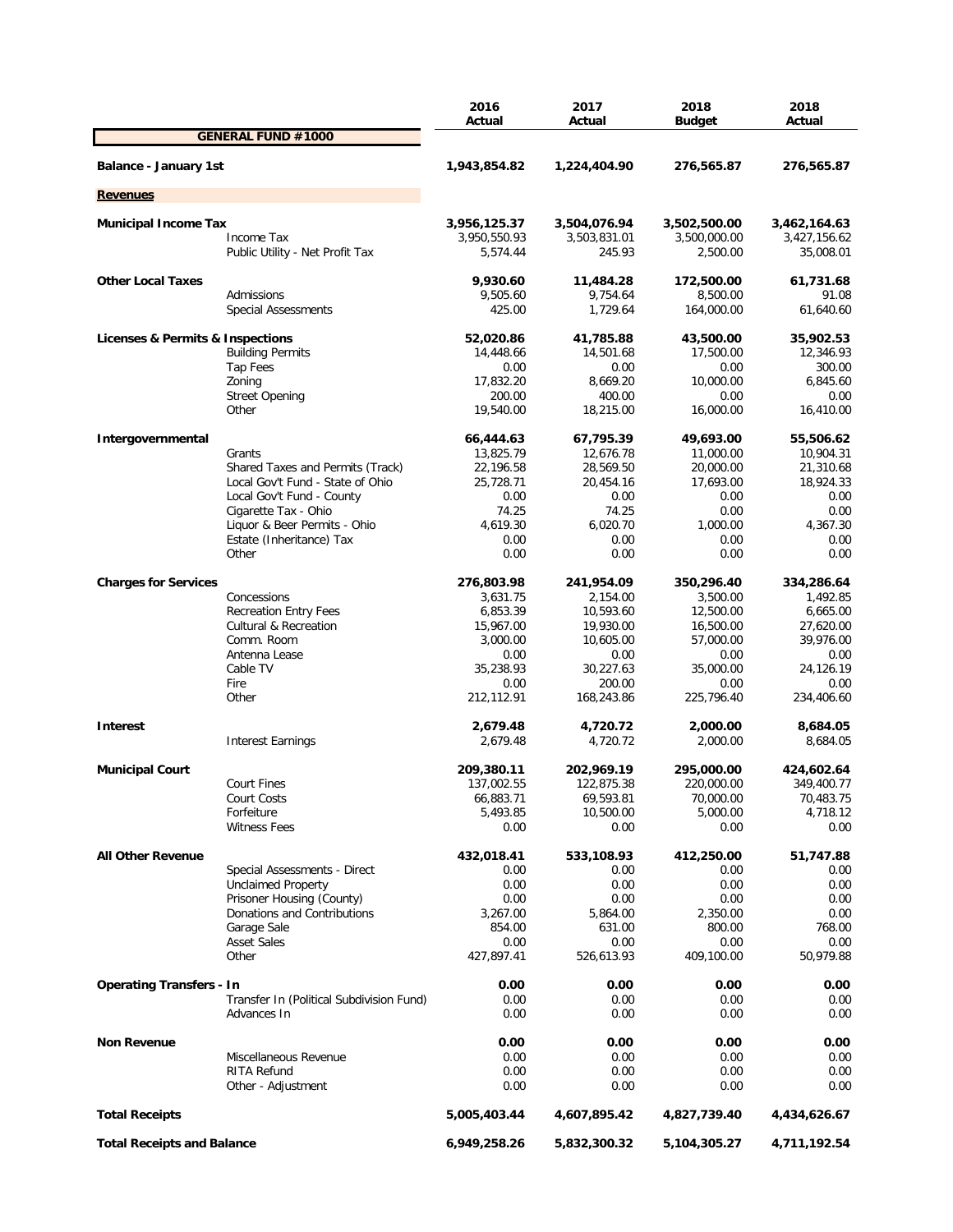|                                        |                                                                                  | 2016<br>Actual                                     | 2017<br>Actual                                     | 2018<br><b>Budget</b>                              | 2018<br>Actual                                     |
|----------------------------------------|----------------------------------------------------------------------------------|----------------------------------------------------|----------------------------------------------------|----------------------------------------------------|----------------------------------------------------|
| <b>GENERAL FUND (continued)</b>        |                                                                                  |                                                    |                                                    |                                                    |                                                    |
| <b>Expenditures</b>                    |                                                                                  |                                                    |                                                    |                                                    |                                                    |
| <b>Police</b>                          | Personal Services & Benefits<br>Other Operations & Maintenance<br>Capital Outlay | 2,121,147.11<br>1,920,254.25<br>200,892.86<br>0.00 | 2,031,420.07<br>1,757,734.81<br>273,685.26<br>0.00 | 1,703,483.50<br>1,542,383.50<br>161,100.00<br>0.00 | 1,672,645.90<br>1,547,357.90<br>125,288.00<br>0.00 |
| <b>Fire</b>                            | Other Operations & Maintenance                                                   | 535,910.04<br>535,910.04                           | 546,628.24<br>546,628.24                           | 557,347.38<br>557,347.38                           | 513,347.00<br>513,347.00                           |
| Health                                 | Personal Services & Benefits                                                     | 8,941.52<br>0.00                                   | 9,397.72<br>0.00                                   | 9,000.00<br>0.00                                   | 9,397.72<br>0.00                                   |
|                                        | Other Operations & Maintenance                                                   | 8,941.52                                           | 9,397.72                                           | 9,000.00                                           | 9,397.72                                           |
| <b>Recreation &amp; Community Life</b> | Personal Services & Benefits                                                     | 224,587.12<br>120,212.98                           | 223,767.12<br>123,233.22                           | 204,958.50<br>132,908.50                           | 186,412.63<br>111,538.77                           |
|                                        | Other Operations & Maintenance<br>Capital Outlay                                 | 104,374.14                                         | 100,533.90                                         | 72,050.00                                          | 74,873.86                                          |
| <b>Housing and Building</b>            | Personal Services & Benefits                                                     | 58,309.16<br>25,875.00                             | 52,516.82<br>26,020.49                             | 45,078.00<br>17,478.00                             | 42,464.82<br>24,717.39                             |
|                                        | Other Operations & Maintenance                                                   | 32,434.16                                          | 26,496.33                                          | 27,600.00                                          | 17,747.43                                          |
| Engineering                            |                                                                                  | 21,468.05                                          | 23,457.49                                          | 23,855.25                                          | 21,995.84                                          |
|                                        | Personal Services & Benefits<br>Other Operations & Maintenance                   | 21,468.05<br>0.00                                  | 23,457.49<br>0.00                                  | 23,855.25<br>0.00                                  | 21,995.84<br>0.00                                  |
| <b>Basic Utility</b>                   |                                                                                  | 282,539.08                                         | 293,086.71                                         | 282,500.00                                         | 295,124.87                                         |
|                                        | Electricity                                                                      | 80,469.27                                          | 66,799.66                                          | 70,000.00                                          | 78,821.42                                          |
|                                        | Natural Gas<br>Water & Sewage                                                    | 20,990.95<br>1,520.18                              | 21,555.67<br>2,788.53                              | 22,000.00<br>3,000.00                              | 19,695.98<br>3,870.52                              |
|                                        | Sewer Fees - Residential                                                         | 690.00                                             | 0.00                                               | 0.00                                               | 843.05                                             |
|                                        | Refuse                                                                           | 141,548.17                                         | 150,392.69                                         | 150,000.00                                         | 141,600.49                                         |
|                                        | Telephone & Communications                                                       | 37,320.51                                          | 51,550.16                                          | 37,500.00                                          | 50,293.41                                          |
| <b>Service</b>                         |                                                                                  | 246,346.94                                         | 262,371.26                                         | 259,696.00                                         | 156,044.72                                         |
|                                        | Personal Services & Benefits                                                     | 140,180.50                                         | 104,414.83                                         | 177,696.00                                         | 85,101.45                                          |
|                                        | Other Operations & Maintenance                                                   | 106,166.44                                         | 157,956.43                                         | 82,000.00                                          | 70,943.27                                          |
| Mayor                                  |                                                                                  | 99,170.21                                          | 89,824.85                                          | 95,254.93                                          | 76,703.64                                          |
|                                        | Personal Services & Benefits<br>Other Operations & Maintenance                   | 94,949.84<br>4,220.37                              | 88,376.81<br>1,448.04                              | 92,754.93<br>2,500.00                              | 75,619.66<br>1,083.98                              |
| Council                                |                                                                                  | 77,052.92                                          | 76,503.58                                          | 77,270.62                                          | 70,822.02                                          |
|                                        | Personal Services & Benefits                                                     | 77,052.92                                          | 76,503.58                                          | 77,270.62                                          | 70,822.02                                          |
|                                        | Other Operations & Maintenance                                                   | 0.00                                               | 0.00                                               | 0.00                                               | 0.00                                               |
| <b>Municipal Court</b>                 |                                                                                  | 123,432.90                                         | 122,358.98                                         | 124,204.14                                         | 109,256.91                                         |
|                                        | Personal Services & Benefits<br>Other Operations & Maintenance                   | 120,545.44<br>2,887.46                             | 118,644.17<br>3,714.81                             | 122,504.14<br>1,700.00                             | 104,319.01<br>4,937.90                             |
|                                        |                                                                                  |                                                    |                                                    |                                                    |                                                    |
| <b>Clerk Treasurer</b>                 | Personal Services & Benefits<br>Other Operations & Maintenance                   | 0.00                                               | 0.00                                               | 0.00                                               | 0.00                                               |
| <b>Planning Commission</b>             | Personal Services & Benefits                                                     | 2,083.90<br>2,083.90                               | 2,370.85<br>2,370.85                               | 2,232.01<br>2,232.01                               | 2,241.55<br>2,241.55                               |
| <b>Zoning Commission</b>               |                                                                                  | 3,062.19                                           | 3,085.07                                           | 3,661.68                                           | 2,914.48                                           |
|                                        | Personal Services & Benefits<br>Other Operations & Maintenance                   | 3,062.19<br>0.00                                   | 3,085.07<br>0.00                                   | 3,661.68<br>0.00                                   | 2,914.48<br>0.00                                   |
| Law                                    | Personal Services & Benefits<br>Other Operations & Maintenance                   | 140,349.02<br>65,356.03<br>74,992.99               | 78,156.80<br>60,000.00<br>18,156.80                | 75,000.00<br>0.00<br>75,000.00                     | 60,882.45<br>50,506.36<br>10,376.09                |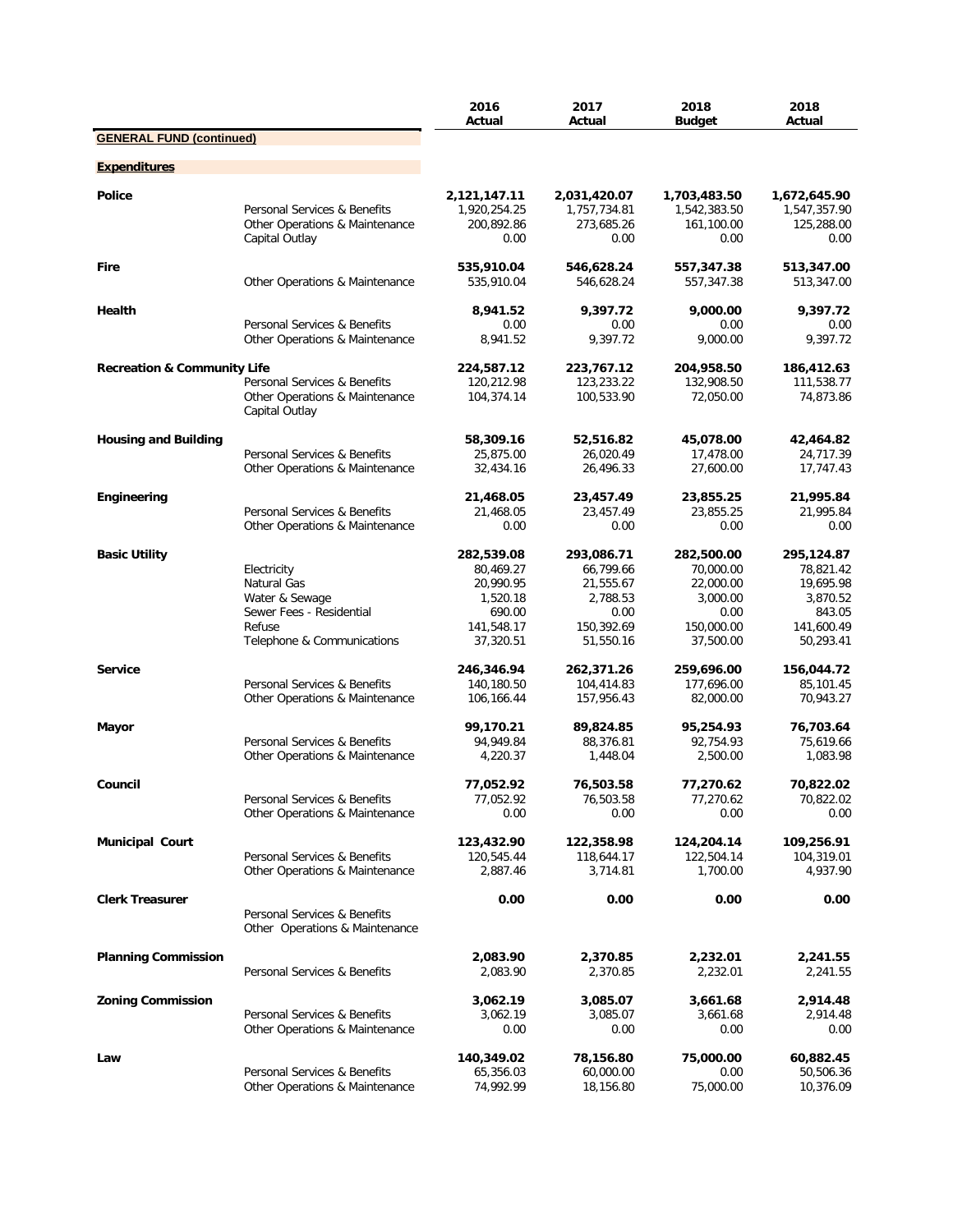|                                   |                                                  | 2016<br>Actual | 2017<br>Actual | 2018<br><b>Budget</b> | 2018<br>Actual |
|-----------------------------------|--------------------------------------------------|----------------|----------------|-----------------------|----------------|
| <b>GENERAL FUND (continued)</b>   |                                                  |                |                |                       |                |
|                                   |                                                  |                |                |                       |                |
| Income tax                        |                                                  | 252,356.45     | 75,806.66      | 33,600.00             | 73,389.45      |
|                                   | Personal Services & Benefits                     |                |                |                       |                |
|                                   | Other Operations & Maintenance                   | 252,356.45     | 75,806.66      | 33,600.00             | 73,389.45      |
| <b>General Office</b>             |                                                  | 599,096.75     | 576,468.56     | 519,296.00            | 496,942.40     |
|                                   | Personal Services & Benefits                     | 332,470.18     | 302,892.66     | 276,500.00            | 233,697.59     |
|                                   | Other Operations & Maintenance                   | 262,330.57     | 269,705.90     | 238,296.00            | 260,850.81     |
|                                   | <b>UAN Fees</b>                                  | 4,296.00       | 3,870.00       | 4,500.00              | 2,394.00       |
|                                   | Capital Outlay                                   | 0.00           | 0.00           | 0.00                  | 0.00           |
| <b>Total General Government</b>   |                                                  | 1,296,604.34   | 1,024,575.35   | 930,519.38            | 893,152.90     |
| Non-Departmental                  |                                                  | 929,000.00     | 1,089,000.00   | 1,065,200.00          | 725,200.00     |
|                                   | Transfers                                        | 929,000.00     | 1,089,000.00   | 1,065,200.00          | 725,200.00     |
|                                   | Advances Out                                     | 0.00           | 0.00           | 0.00                  | 0.00           |
|                                   | Other Operations & Maintenance                   | 0.00           | 0.00           | 0.00                  | 0.00           |
| <b>Total Disbursements</b>        |                                                  | 5,724,853.36   | 5,556,220.78   | 5,081,638.01          | 4,515,786.40   |
| Adjustments                       |                                                  | 0.00           | 486.33         | 0.00                  | 0.00           |
| <b>Cash Balance</b>               |                                                  | 1,224,404.90   | 276,565.87     | 22,667.26             | 195,406.14     |
| <b>Less: Encumbrances</b>         |                                                  | 48,988.00      | 5,495.34       | 0.00                  | 214,686.60     |
| <b>Unencumbered Balance</b>       |                                                  | 1,175,416.90   | 271,070.53     | 22,667.26             | (19, 280.46)   |
|                                   | SCMR Fund #2011                                  |                |                |                       |                |
| <b>Balance - January 1st</b>      |                                                  | 128,561.33     | 100,087.01     | 24,019.26             | 24,019.26      |
| <b>Revenues</b>                   |                                                  | 829,566.24     | 680,244.50     | 663,000.00            | 654,277.05     |
|                                   | Gasoline Excise Tax                              | 112,069.70     | 115,022.25     | 110,000.00            | 104,150.27     |
|                                   | State Motor Vehicle License Tax                  | 55,503.79      | 64,045.30      | 53,000.00             | 49,032.53      |
|                                   | Interest                                         | 0.00           | 0.00           | 0.00                  | 0.00           |
|                                   | Other                                            | 1,992.75       | 1,176.95       | 0.00                  | 1,094.25       |
|                                   | Advances In                                      | 0.00           | 0.00           | 0.00                  | 0.00           |
|                                   | Transfers-In                                     | 660,000.00     | 500,000.00     | 500,000.00            | 500,000.00     |
| <b>Total Receipts and Balance</b> |                                                  | 958,127.57     | 780,331.51     | 687,019.26            | 678,296.31     |
| <b>Expenditures</b>               |                                                  | 858,040.56     | 756,312.25     | 654,187.50            | 664,966.80     |
|                                   | Personal Services & Benefits                     | 600,881.35     | 554,627.08     | 468,587.50            | 515,417.38     |
|                                   | Other Operations & Maintenance<br>Capital Outlay | 257,159.21     | 201,685.17     | 185,600.00            | 149,549.42     |
| <b>Total Disbursements</b>        |                                                  | 858,040.56     | 756,312.25     | 654,187.50            | 664,966.80     |
| <b>Adjustments</b>                |                                                  | 0.00           | 0.00           | 0.00                  | 0.00           |
| <b>Cash Balance</b>               |                                                  | 100,087.01     | 24,019.26      | 32,831.76             | 13,329.51      |
| <b>Less: Encumbrances</b>         |                                                  | 4,867.90       | 0.00           | 0.00                  | 33,549.71      |
| <b>Unencumbered Balance</b>       |                                                  | 95,219.11      | 24,019.26      | 32,831.76             | (20,220.20)    |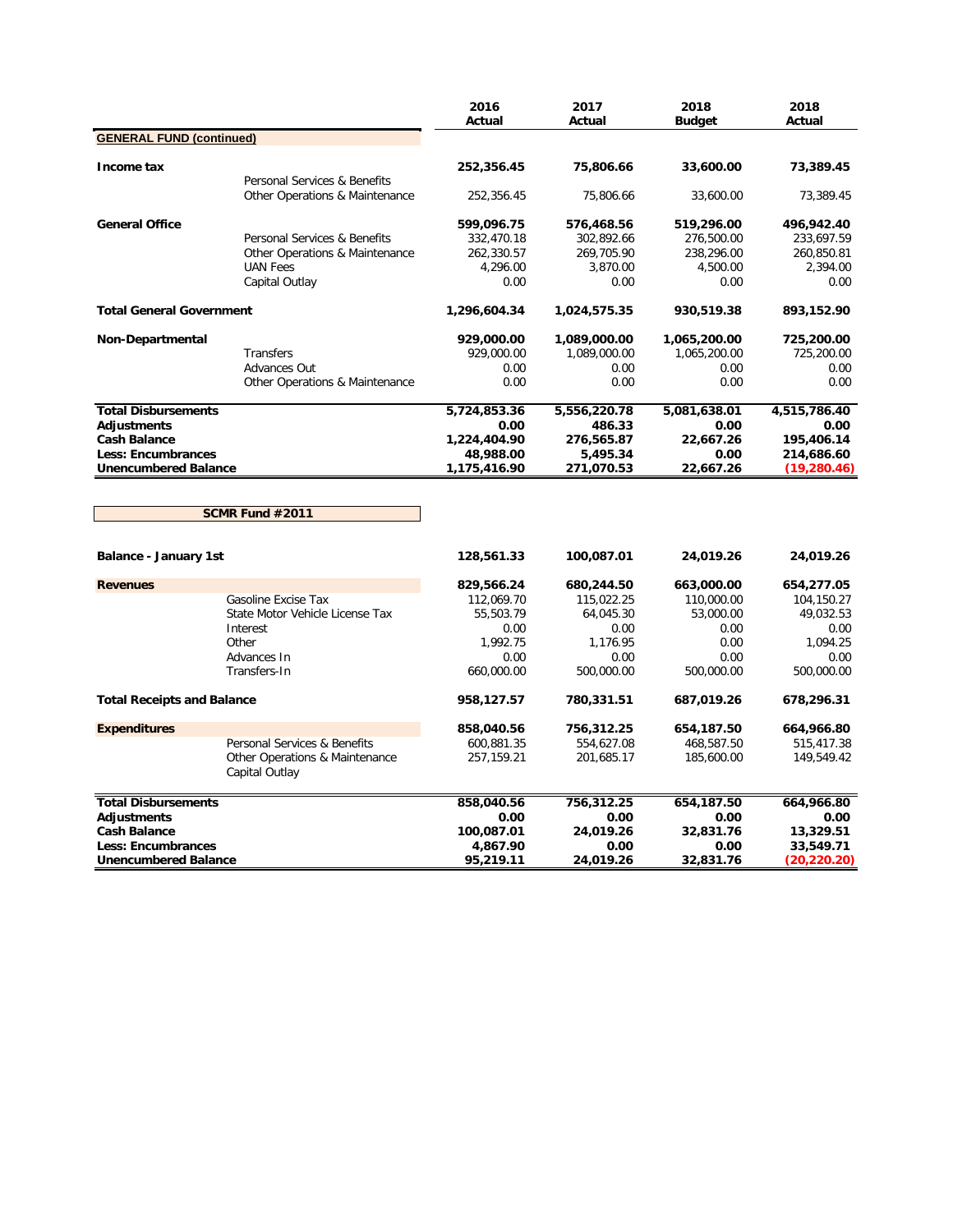|                                                   |                                                                                  | 2016<br>Actual   | 2017<br>Actual    | 2018<br><b>Budget</b> | 2018<br>Actual   |
|---------------------------------------------------|----------------------------------------------------------------------------------|------------------|-------------------|-----------------------|------------------|
| State Highway Fund #2021                          |                                                                                  |                  |                   |                       |                  |
|                                                   |                                                                                  |                  |                   |                       |                  |
| Balance - January 1st                             |                                                                                  | 3,807.60         | 20,420.32         | 30,536.65             | 30,536.65        |
| <b>Revenues</b>                                   |                                                                                  | 16,612.72        | 10,116.33         | 14,000.00             | 9,965.36         |
|                                                   | Gasoline Excise Tax                                                              | 9,086.76         | 5,659.65          | 8,000.00              | 7,764.75         |
|                                                   | State Motor Vehicle License Tax                                                  | 7,525.96         | 4,456.68          | 6,000.00              | 2,200.61         |
|                                                   | Interest<br>Other                                                                | 0.00<br>0.00     | 0.00<br>0.00      | 0.00<br>0.00          | 0.00<br>0.00     |
|                                                   |                                                                                  |                  |                   |                       |                  |
| <b>Total Receipts and Balance</b>                 |                                                                                  | 20,420.32        | 30,536.65         | 44,536.65             | 40,502.01        |
| <b>Expenditures</b>                               |                                                                                  | 0.00             | 0.00              | 15,000.00             | 0.00             |
|                                                   | Personal Services & Benefits<br>Other Operations & Maintenance<br>Capital Outlay | 0.00             | 0.00              | 15,000.00             | 0.00             |
| <b>Total Disbursements</b>                        |                                                                                  | 0.00             | 0.00              | 15,000.00             | 0.00             |
| <b>Adjustments</b>                                |                                                                                  |                  |                   |                       |                  |
| <b>Cash Balance</b>                               |                                                                                  | 20,420.32        | 30,536.65         | 29,536.65             | 40,502.01        |
| Less: Encumbrances<br><b>Unencumbered Balance</b> |                                                                                  | 0.00             | 0.00<br>30.536.65 | 0.00                  | 0.00             |
|                                                   |                                                                                  | 20,420.32        |                   | 29,536.65             | 40,502.01        |
|                                                   |                                                                                  |                  |                   |                       |                  |
| Law Enforcement Trust Fund #2091                  |                                                                                  |                  |                   |                       |                  |
|                                                   |                                                                                  |                  |                   |                       |                  |
| Balance - January 1st                             |                                                                                  | 2,139.98         | 2,741.05          | 19,072.51             | 19,072.51        |
| <b>Revenues</b>                                   |                                                                                  | 5,385.81         | 20,103.10         | 9,000.00              | 4,922.37         |
|                                                   | Fines                                                                            | 1,922.00         | 1,910.00          | 4,000.00              | 1,771.37         |
|                                                   | Grant                                                                            | 0.00             | 0.00              | 0.00                  | 0.00             |
|                                                   | Other                                                                            | 3,463.81         | 18,193.10         | 5,000.00              | 3,151.00         |
|                                                   | Transfers In                                                                     | 0.00             | 0.00              | 0.00                  | 0.00             |
| <b>Total Receipts and Balance</b>                 |                                                                                  | 7,525.79         | 22,844.15         | 28,072.51             | 23,994.88        |
| <b>Expenditures</b>                               |                                                                                  | 4,784.74         | 3,771.64          | 4,000.00              | 2,956.88         |
|                                                   | Personal Services & Benefits                                                     | 0.00             | 0.00              | 0.00                  | 0.00             |
|                                                   | Other Operations & Maintenance                                                   | 4,784.74         | 3,771.64          | 4,000.00              | 2,956.88         |
|                                                   | Capital Outlay                                                                   | 0.00             | 0.00              | 0.00                  | 0.00             |
| <b>Total Disbursements</b>                        |                                                                                  |                  |                   | 4,000.00              |                  |
| <b>Adjustments</b>                                |                                                                                  | 4,784.74<br>0.00 | 3,771.64<br>0.00  | 0.00                  | 2,956.88<br>0.00 |
| <b>Cash Balance</b>                               |                                                                                  | 2,741.05         | 19,072.51         | 24,072.51             | 21,038.00        |
| <b>Less: Encumbrances</b>                         |                                                                                  | 0.00             | 0.00              | 0.00                  | 1,129.77         |
| <b>Unencumbered Balance</b>                       |                                                                                  | 2,741.05         | 19,072.51         | 24,072.51             | 19,908.23        |
|                                                   |                                                                                  |                  |                   |                       |                  |
|                                                   | Motor Vehicle License Tax #2101                                                  |                  |                   |                       |                  |
| <b>Balance - January 1st</b>                      |                                                                                  | 168,457.72       | 194,331.43        | 216,157.04            | 216,157.04       |
| <b>Revenues</b>                                   |                                                                                  | 25,873.71        | 21,825.61         | 25,000.00             | 22,194.94        |
|                                                   | State Motor Vehicle License Tax                                                  | 25,873.71        | 21,825.61         | 25,000.00             | 22,194.94        |
|                                                   | Interest                                                                         | 0.00             | 0.00              | 0.00                  | 0.00             |
| <b>Total Receipts and Balance</b>                 |                                                                                  | 194,331.43       | 216,157.04        | 241,157.04            | 238,351.98       |
| <b>Expenditures</b>                               |                                                                                  | 0.00             | 0.00              | 0.00                  | 0.00             |
|                                                   | Other Operations & Maintenance                                                   | 0.00             | 0.00              | 0.00                  | 0.00             |
|                                                   | Capital Outlay                                                                   | 0.00             | 0.00              | 0.00                  | 0.00             |
| <b>Total Disbursements</b><br><b>Adjustments</b>  |                                                                                  | 0.00             | 0.00              | 0.00                  | 0.00             |
| <b>Cash Balance</b>                               |                                                                                  | 194,331.43       | 216,157.04        | 241,157.04            | 238,351.98       |
| Less: Encumbrances                                |                                                                                  | 0.00             | 0.00              | 0.00                  | 0.00             |
| <b>Unencumbered Balance</b>                       |                                                                                  | 194,331.43       | 216,157.04        | 241, 157.04           | 238,351.98       |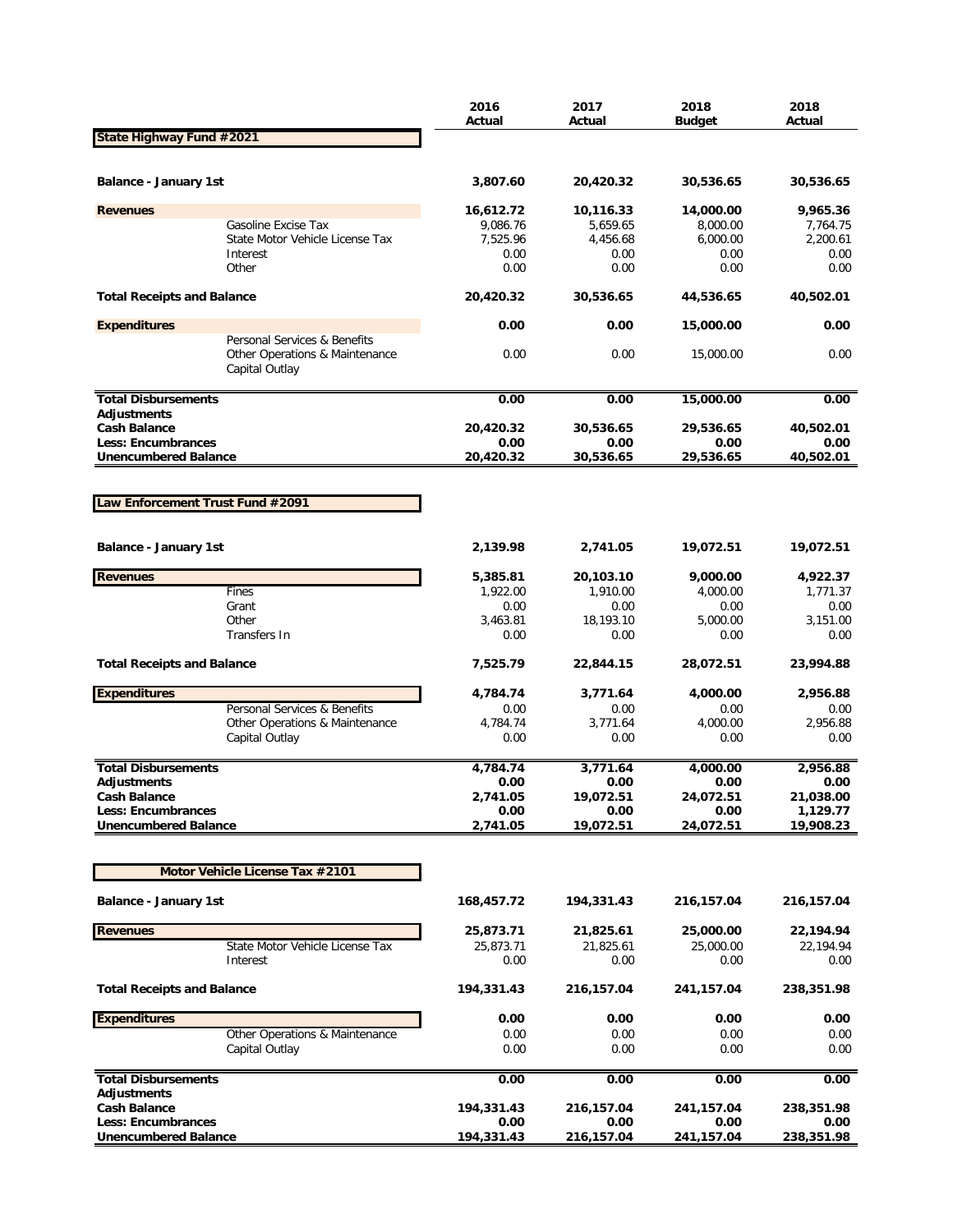|                                           |                                         | 2016<br>Actual    | 2017<br>Actual    | 2018<br><b>Budget</b> | 2018<br>Actual    |
|-------------------------------------------|-----------------------------------------|-------------------|-------------------|-----------------------|-------------------|
|                                           | Police Pension Fund #2131               |                   |                   |                       |                   |
| Balance - January 1st                     |                                         | 19,160.12         | 19,646.94         | 6,353.97              | 6,353.97          |
|                                           |                                         |                   |                   |                       |                   |
| <b>Revenues</b>                           |                                         | 188,137.37        | 161,553.03        | 160,000.00            | 161,211.69        |
|                                           | Real Estate & Public Utility            | 34,936.91<br>0.00 | 38,394.80<br>0.00 | 45,000.00<br>0.00     | 43,054.23<br>0.00 |
|                                           | Tangible Personal Property<br>Homestead | 3,200.46          | 3,158.23          | 0.00                  | 3,157.46          |
|                                           | Rollback                                | 0.00              | 0.00              | 0.00                  | 0.00              |
|                                           | CAT Tax                                 | 0.00              | 0.00              | 0.00                  | 0.00              |
|                                           | Other - State Shared Taxes & Permit     | 0.00              | 0.00              | 0.00                  | 0.00              |
|                                           | Transfer in                             | 150,000.00        | 120,000.00        | 115,000.00            | 115,000.00        |
| <b>Total Receipts and Balance</b>         |                                         | 207,297.49        | 181,199.97        | 166,353.97            | 167,565.66        |
| <b>Expenditures</b>                       |                                         | 187,650.55        | 174,846.00        | 160,967.50            | 154,709.88        |
|                                           | <b>Employers Share</b>                  | 187,114.80        | 174,288.75        | 159,967.50            | 154,126.95        |
|                                           | County fees                             | 535.75            | 557.25            | 1,000.00              | 582.93            |
| <b>Total Disbursements</b>                |                                         | 187,650.55        | 174,846.00        | 160,967.50            | 154,709.88        |
| <b>Adjustments</b><br><b>Cash Balance</b> |                                         | 19,646.94         | 6,353.97          | 5,386.47              | 12,855.78         |
| Less: Encumbrances                        |                                         | 0.00              | 0.00              | 0.00                  | 0.00              |
| <b>Unencumbered Balance</b>               |                                         | 19,646.94         | 6,353.97          | 5,386.47              | 12,855.78         |
| Balance - January 1st                     | Water Meter & Repair Fund #2901         | 1,017.19          | 1,569.83          | 347.95                | 347.95            |
| <b>Revenues</b>                           |                                         | 9,400.00          | 9,150.00          | 10,200.00             | 10,350.00         |
|                                           | <b>Tap Fees</b>                         | 400.00            | 150.00            | 0.00                  | 150.00            |
|                                           | Interest                                |                   |                   |                       |                   |
|                                           | Transfer (General Fund)                 | 9,000.00          | 9,000.00          | 10,200.00             | 10,200.00         |
| <b>Total Receipts and Balance</b>         |                                         | 10,417.19         | 10,719.83         | 10,547.95             | 10,697.95         |
| <b>Expenditures</b>                       |                                         | 8,847.36          | 10,371.88         | 10,371.88             | 10,371.88         |
|                                           | Other Operations & Maintenance          | 8,847.36          | 10,371.88         | 10,371.88             | 10,371.88         |
| <b>Total Disbursements</b>                |                                         | 8,847.36          | 10,371.88         | 10,371.88             | 10,371.88         |
| <b>Adjustments</b>                        |                                         | 0.00              | 0.00              | 0.00                  | 0.00              |
| <b>Cash Balance</b>                       |                                         | 1,569.83          | 347.95            | 176.07                | 326.07            |
| Less: Encumbrances                        |                                         | 0.00              | 0.00              | 0.00                  | 0.00              |
| <b>Unencumbered Balance</b>               |                                         | 1,569.83          | 347.95            | 176.07                | 326.07            |
|                                           | FEMA #2902                              |                   |                   |                       |                   |
| <b>Balance - January 1st</b>              |                                         | 0.00              | 0.00              | 0.00                  | 0.00              |
| <b>Revenues</b>                           |                                         | 0.00              | 0.00              | 0.00                  | 0.00              |
|                                           | Donations and Contributions             | 0.00              | 0.00              | 0.00                  | 0.00              |
|                                           | Transfer (General Fund)                 | 0.00              | 0.00              | 0.00                  | 0.00              |
| <b>Total Receipts and Balance</b>         |                                         | 0.00              | 0.00              | 0.00                  | 0.00              |
|                                           |                                         |                   |                   |                       |                   |
| <b>Expenditures</b>                       |                                         | 0.00              | 0.00              | 0.00                  | 0.00              |
|                                           | Personal Services & Benefits            | 0.00              | 0.00              | 0.00                  | 0.00              |
|                                           | Other Operations & Maintenance          | 0.00              | 0.00              | 0.00                  | 0.00              |
|                                           | Capital Outlay                          | 0.00              | 0.00              | 0.00                  | 0.00              |
| <b>Total Disbursements</b>                |                                         | 0.00              | 0.00              | 0.00                  | 0.00              |
| <b>Cash Balance</b>                       |                                         | 0.00              | 0.00              | 0.00                  | 0.00              |
| Less: Encumbrances                        |                                         | 0.00              | 0.00              | 0.00                  | 0.00              |
| <b>Unencumbered Balance</b>               |                                         | 0.00              | 0.00              | 0.00                  | 0.00              |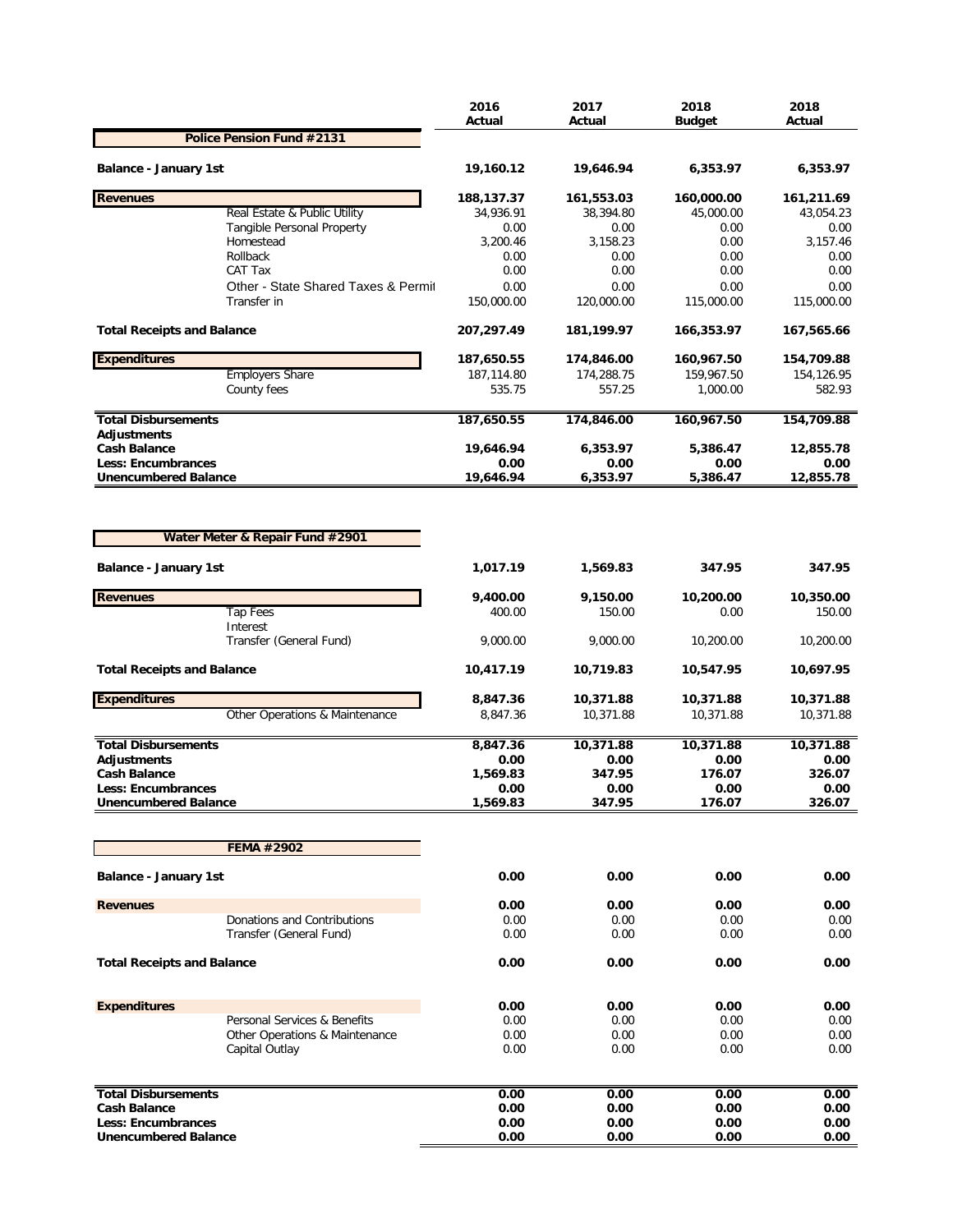| Actual<br>Actual<br><b>Budget</b><br>Mayor's Court Computer #2903<br>Balance - January 1st<br>17,800.68<br>21,882.68<br>25,126.31 | Actual<br>25,126.31<br>5,100.00<br>5,100.00 |
|-----------------------------------------------------------------------------------------------------------------------------------|---------------------------------------------|
|                                                                                                                                   |                                             |
|                                                                                                                                   |                                             |
| <b>Revenues</b><br>5,490.00<br>6,030.00<br>6,000.00                                                                               |                                             |
| <b>Court Fines</b><br>6,030.00<br>6,000.00<br>5,490.00                                                                            |                                             |
| <b>Total Receipts and Balance</b><br>27,372.68<br>31,126.31<br>23,830.68                                                          | 30,226.31                                   |
| <b>Expenditures</b><br>1,948.00<br>2,246.37<br>3,000.00                                                                           | 2,026.00                                    |
| Other Operations & Maintenance<br>0.00<br>0.00<br>0.00<br>3,000.00<br>Capital Outlay<br>1,948.00<br>2,246.37                      | 0.00<br>2,026.00                            |
| 1,948.00<br>2,246.37<br>3,000.00<br><b>Total Disbursements</b>                                                                    | 2,026.00                                    |
| Adjustments<br>0.00<br>0.00<br>0.00                                                                                               | 0.00                                        |
| <b>Cash Balance</b><br>25,126.31<br>21,882.68<br>28,126.31                                                                        | 28,200.31                                   |
| 0.00<br><b>Less: Encumbrances</b><br>0.00<br>0.00<br><b>Unencumbered Balance</b><br>21,882.68<br>25,126.31<br>28,126.31           | 0.00<br>28,200.31                           |
|                                                                                                                                   |                                             |
| <b>Special Bond Retirement #3101</b>                                                                                              |                                             |
| <b>Balance - January 1st</b><br>1,050.42<br>15,555.48<br>6,574.25                                                                 | 6,574.25                                    |
| <b>Revenues</b><br>1,349,828.00<br>1,772,654.00<br>1,710,000.00                                                                   | 1,719,446.40                                |
| <b>Special Assessments</b><br>0.00<br>0.00<br>0.00                                                                                | 0.00                                        |
| <b>Bond/Note Proceeds</b><br>1,179,828.00<br>1,640,000.00<br>1,722,654.00                                                         | 1,649,446.40                                |
| 170,000.00<br>70,000.00<br>Transfer In - Capital<br>50,000.00<br>0.00<br>Interest<br>0.00<br>0.00                                 | 70,000.00<br>0.00                           |
| 1,350,878.42<br><b>Total Receipts and Balance</b><br>1,788,209.48<br>1,716,574.25                                                 | 1,726,020.65                                |
| <b>Expenditures</b><br>1,335,322.94<br>1,781,635.23<br>1,714,765.00                                                               | 1,791,396.86                                |
| Principal<br>1,309,702.80<br>1,738,594.18<br>1,677,405.00                                                                         | 1,750,562.46                                |
| Interest<br>25,620.14<br>43,041.05<br>37,360.00                                                                                   | 40,834.40                                   |
| Other<br>0.00<br>0.00<br>0.00                                                                                                     | 0.00                                        |
| County fees<br>0.00<br>0.00<br>0.00                                                                                               | 0.00                                        |
| <b>Total Disbursements</b><br>1,335,322.94<br>1,781,635.23<br>1,714,765.00                                                        | 1,791,396.86                                |
| Adjustments<br>0.00<br>0.00<br>0.00                                                                                               | 0.00                                        |
| 1,809.25<br><b>Cash Balance</b><br>15,555.48<br>6,574.25                                                                          | (65, 376.21)                                |
| <b>Less: Encumbrances</b><br>0.00<br>0.00<br>0.00<br>15,555.48<br>6,574.25<br><b>Unencumbered Balance</b><br>1,809.25             | 0.00<br>(65, 376.21)                        |
|                                                                                                                                   |                                             |
| <b>Bond Construction Fund #4101</b>                                                                                               |                                             |
| 0.00<br>0.00<br>0.00<br><b>Balance - January 1st</b>                                                                              | 0.00                                        |
| 0.00<br><b>Revenues</b><br>0.00<br>0.00                                                                                           | 0.00                                        |
| Transfers - in<br>0.00<br>0.00<br>0.00                                                                                            | 0.00                                        |
| Other<br>0.00<br>0.00<br>0.00                                                                                                     | 0.00                                        |
| <b>Total Receipts and Balance</b><br>0.00<br>0.00<br>0.00                                                                         | 0.00                                        |
| <b>Expenditures</b><br>0.00<br>0.00<br>0.00                                                                                       | 0.00                                        |
| Other Operations & Maintenance<br>0.00<br>0.00<br>0.00                                                                            | 0.00                                        |
| 0.00<br>0.00<br>0.00<br><b>Total Disbursements</b>                                                                                | 0.00                                        |
| Adjustments<br><b>Cash Balance</b><br>0.00<br>0.00                                                                                | 0.00                                        |
| 0.00<br><b>Less: Encumbrances</b><br>0.00<br>0.00<br>0.00                                                                         | 0.00                                        |
| <b>Unencumbered Balance</b><br>0.00<br>0.00<br>0.00                                                                               | 0.00                                        |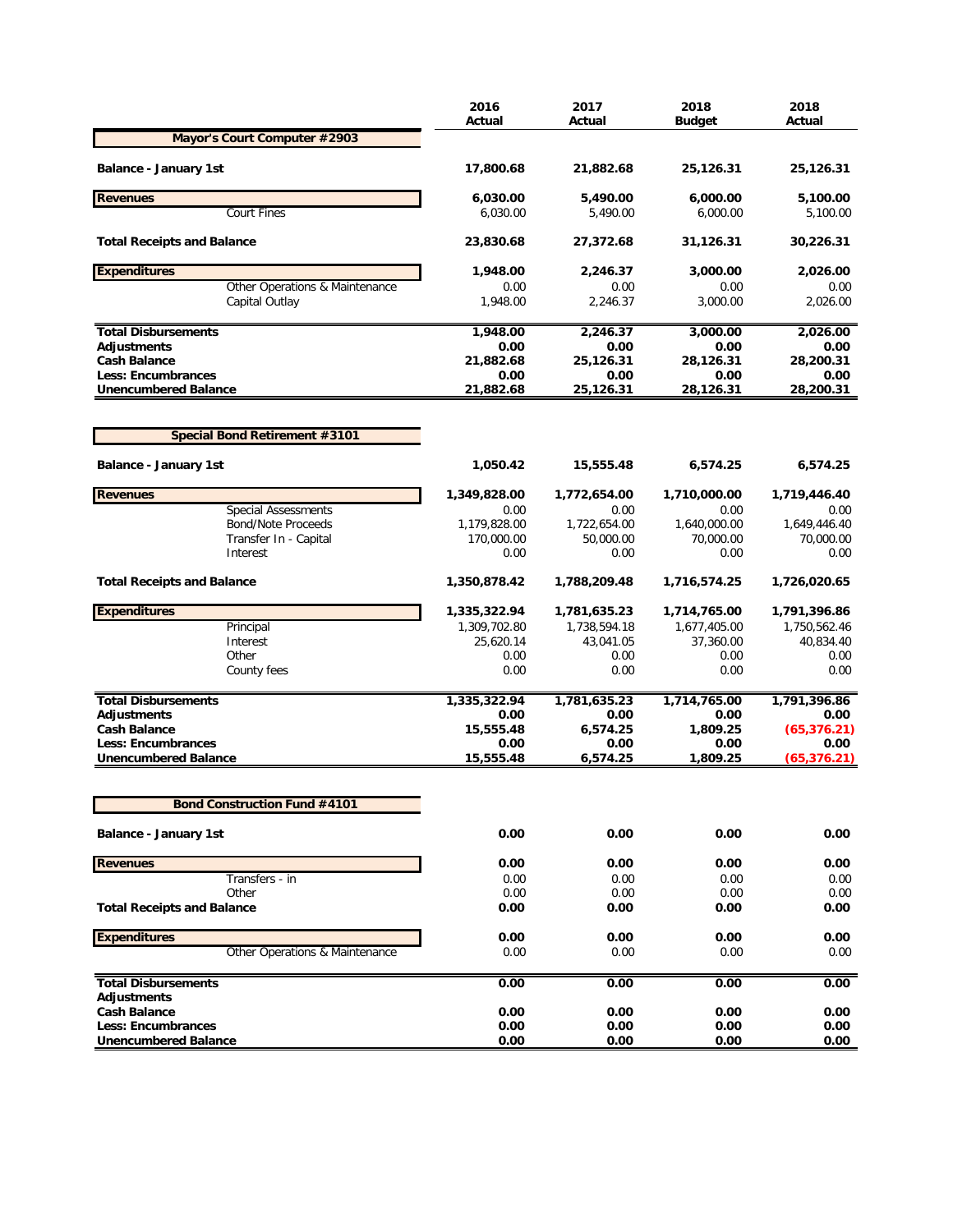|                                                        | 2016<br>Actual          | 2017<br>Actual         | 2018<br>Budget          | 2018<br>Actual     |
|--------------------------------------------------------|-------------------------|------------------------|-------------------------|--------------------|
| <b>Issue I and II - Capital Funds #4201</b>            |                         |                        |                         |                    |
| <b>Balance - January 1st</b>                           | 0.00                    | 0.00                   | 0.00                    | 0.00               |
| <b>Revenues</b>                                        | 0.00                    | 0.00                   | 0.00                    | 0.00               |
| <b>Special Assessments</b>                             | 0.00                    | 0.00                   | 0.00                    | 0.00               |
| Other                                                  | 0.00                    | 0.00                   | 0.00                    | 0.00               |
| Transfer - In<br><b>Total Receipts and Balance</b>     | 0.00                    | 0.00                   | 0.00                    | 0.00               |
| <b>Expenditures</b>                                    | 0.00                    | 0.00                   | 0.00                    | 0.00               |
| Sreets, Sidewalks, Highways & Curbs                    | 0.00                    | 0.00                   | 0.00                    | 0.00               |
| Dunham - Water & Sewer                                 | 0.00                    | 0.00                   | 0.00                    | 0.00               |
| <b>Transfers Out</b>                                   | 0.00                    | 0.00                   | 0.00                    | 0.00               |
| Adjustments                                            |                         |                        |                         |                    |
| <b>Total Disbursements</b><br>Adjustments              | 0.00                    | 0.00                   | 0.00                    | 0.00               |
| <b>Cash Balance</b>                                    | 0.00                    | 0.00                   | 0.00                    | 0.00               |
| <b>Less: Encumbrances</b>                              | 0.00                    | 0.00                   | 0.00                    | 0.00               |
| <b>Unencumbered Balance</b>                            | 0.00                    | 0.00                   | 0.00                    | 0.00               |
|                                                        |                         |                        |                         |                    |
| Capital Improvement Fund #4901                         |                         |                        |                         |                    |
| <b>Balance - January 1st</b>                           | 562,415.01              | 167,353.96             | 47,677.43               | 47,677.43          |
| <b>Revenues</b>                                        | 1,102,503.12            | 517,574.91             | 879,785.00              | 386,976.72         |
| Grants                                                 | 369,546.93              | 16,687.66              | 0.00                    | 0.00               |
| Interest                                               | 19,125.00               | 0.00                   | 0.00                    | 0.00               |
| Other<br><b>Sewer Fees</b>                             | 583,096.19              | 25,336.00<br>15,551.25 | 419,050.00              | 286,976.72<br>0.00 |
| Transfers - in                                         | 20,735.00<br>110,000.00 | 460,000.00             | 20,735.00<br>440,000.00 | 100,000.00         |
| <b>Total Receipts and Balance</b>                      | 1,664,918.13            | 684,928.87             | 927,462.43              | 434,654.15         |
| <b>Expenditures</b>                                    | 1,497,564.17            | 637,251.44             | 615,000.00              | 149,158.35         |
| Capital Outlay                                         | 1,327,564.17            | 587,251.44             | 545,000.00              | 79,158.35          |
| Advances - Out                                         | 0.00                    | 0.00                   | 0.00                    | 0.00               |
| Transfer - Out/Debt Service                            | 170,000.00              | 50,000.00              | 70,000.00               | 70,000.00          |
| <b>Total Disbursements</b>                             | 1,497,564.17            | 637,251.44             | 615,000.00              | 149,158.35         |
| <b>Adjustments</b><br><b>Cash Balance</b>              | 0.00<br>167,353.96      | 0.00<br>47,677.43      | 0.00<br>312,462.43      | 0.00<br>285,495.80 |
| <b>Less: Encumbrances</b>                              | 142,180.00              | 0.00                   | 0.00                    | 115,166.50         |
| <b>Unencumbered Balance</b>                            | 25,173.96               | 47,677.43              | 312,462.43              | 170,329.30         |
|                                                        |                         |                        |                         |                    |
| Veteran's Memorial Fund #4902                          |                         |                        |                         |                    |
| <b>Balance - January 1st</b>                           | 6,888.56                | 5,772.51               | 3,403.50                | 3,403.50           |
| <b>Revenues</b>                                        | 694.45                  | 1,243.56               | 600.00                  | 701.85             |
| Transfers - in                                         | 0.00                    | 521.78                 | 0.00                    | 0.00               |
| Other                                                  | 694.45                  | 721.78                 | 600.00                  | 701.85             |
| <b>Total Receipts and Balance</b>                      | 7,583.01                | 7,016.07               | 4,003.50                | 4,105.35           |
| <b>Expenditures</b>                                    | 1,810.50                | 3,090.79               | 500.00                  | 443.59             |
| Other Operations & Maintenance<br><b>Transfers Out</b> | 1,810.50                | 3,090.79               | 500.00                  | 443.59             |
| <b>Total Disbursements</b>                             | 1,810.50                | 3,090.79               | 500.00                  | 443.59             |
| Adjustments                                            | 0.00                    | 0.00                   | 0.00                    | 0.00               |
| <b>Cash Balance</b>                                    | 5,772.51                | 3,925.28               | 3,503.50                | 3,661.76           |
| <b>Less: Encumbrances</b>                              | 0.00                    | 0.00                   | 0.00                    | 0.00               |
| <b>Unencumbered Balance</b>                            | 5,772.51                | 3,925.28               | 3,503.50                | 3,661.76           |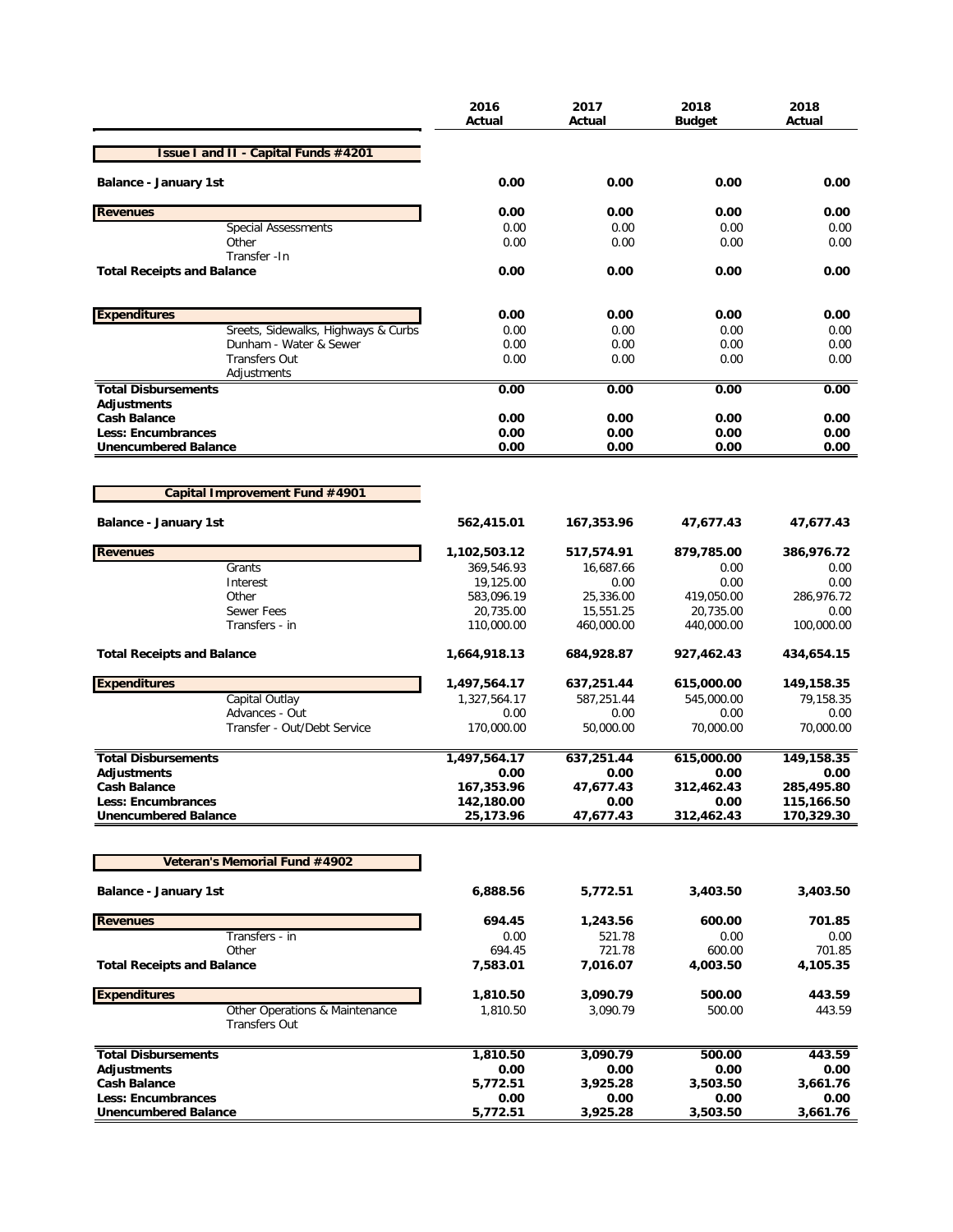|                                                   | 2016<br>Actual | 2017<br>Actual | 2018<br><b>Budget</b> | 2018<br>Actual |
|---------------------------------------------------|----------------|----------------|-----------------------|----------------|
| <b>Building Bond Fund #7001</b>                   |                |                |                       |                |
| <b>Balance - January 1st</b>                      | 0.00           | 0.00           | 0.00                  | 0.00           |
|                                                   | 0.00           |                | 0.00                  |                |
| <b>Revenues</b><br>Transfers - in                 | 0.00           | 0.00<br>0.00   | 0.00                  | 0.00<br>0.00   |
| Other                                             | 0.00           | 0.00           | 0.00                  | 0.00           |
| <b>Total Receipts and Balance</b>                 | 0.00           | 0.00           | 0.00                  | 0.00           |
| <b>Expenditures</b>                               | 0.00           | 0.00           | 0.00                  | 0.00           |
| Other Operations & Maintenance                    | 0.00           | 0.00           | 0.00                  | 0.00           |
| <b>Transfers Out</b>                              | 0.00           | 0.00           | 0.00                  | 0.00           |
| <b>Total Disbursements</b>                        | 0.00           | 0.00           | 0.00                  | 0.00           |
| <b>Cash Balance</b>                               | 0.00           | 0.00           | 0.00                  | 0.00           |
| Less: Encumbrances                                | 0.00           | 0.00           | 0.00                  | 0.00           |
| <b>Unencumbered Balance</b>                       | 0.00           | 0.00           | 0.00                  | 0.00           |
| <b>Unclaimed Monies #9101</b>                     |                |                |                       |                |
| <b>Balance - January 1st</b>                      | 50.00          | 50.00          | 50.00                 | 50.00          |
| <b>Revenues</b>                                   | 0.00           | 0.00           | 0.00                  | 0.00           |
| Other                                             | 0.00           | 0.00           | 0.00                  | 0.00           |
| <b>Total Receipts and Balance</b>                 | 50.00          | 50.00          | 50.00                 | 50.00          |
| <b>Expenditures</b>                               | 0.00           | 0.00           | 0.00                  | 0.00           |
| Other Operations & Maintenance                    | 0.00           | 0.00           | 0.00                  | 0.00           |
| <b>Total Disbursements</b>                        | 0.00           | 0.00           | 0.00                  | 0.00           |
| <b>Adjustments</b>                                | 0.00           | 0.00           | 0.00                  | 0.00           |
| <b>Cash Balance</b>                               | 50.00          | 50.00          | 50.00                 | 50.00          |
| Less: Encumbrances<br><b>Unencumbered Balance</b> | 50.00          | 50.00          | 50.00                 | 50.00          |
|                                                   |                |                |                       |                |
| <b>Building Bonds #9901</b>                       |                |                |                       |                |
| <b>Balance - January 1st</b>                      | 131,116.99     | 126,071.23     | 129,021.23            | 129,021.23     |
| <b>Revenues</b>                                   | 2,500.00       | 5,000.00       | 0.00                  | 13,279.84      |
| Other                                             | 2,500.00       | 5,000.00       | 0.00                  | 13,279.84      |
| <b>Total Receipts and Balance</b>                 | 133,616.99     | 131,071.23     | 129,021.23            | 142,301.07     |
| <b>Expenditures</b>                               | 7,545.76       | 2,050.00       | 0.00                  | 4,125.00       |
| Other Operations & Maintenance                    | 7,545.76       | 2,050.00       | 0.00                  | 4,125.00       |
| <b>Total Disbursements</b>                        | 7,545.76       | 2,050.00       | 0.00                  | 4,125.00       |
| <b>Adjustments</b>                                | 0.00           | 0.00           | 0.00                  | 0.00           |
| <b>Cash Balance</b>                               | 126,071.23     | 129,021.23     | 129,021.23            | 138,176.07     |
| <b>Less: Encumbrances</b>                         | 0.00           | 0.00           | 0.00                  | 0.00           |
| <b>Unencumbered Balance</b>                       | 126,071.23     | 129,021.23     | 129,021.23            | 138,176.07     |
| Mayor's Court - 9902                              |                |                |                       |                |
| Balance - January 1st                             | 23,052.60      | 28,686.94      | 27,324.26             |                |
|                                                   |                |                |                       | 27,324.26      |
| <b>Revenues</b>                                   | 306,178.65     | 302,636.65     | 0.00                  | 268,061.70     |
| Other                                             | 306,178.65     | 302,636.65     | 0.00                  | 268,061.70     |
| <b>Total Receipts and Balance</b>                 | 329,231.25     | 331,323.59     | 27,324.26             | 295,385.96     |
| <b>Expenditures</b>                               | 300,544.31     | 303,999.33     | 0.00                  | 255,917.07     |
| Other Operations & Maintenance                    | 300,544.31     | 303,999.33     | 0.00                  | 255,917.07     |
| <b>Total Disbursements</b>                        | 300,544.31     | 303,999.33     | 0.00                  | 255,917.07     |
| <b>Adjustments</b>                                | 0.00           | 0.00           | 0.00                  | 0.00           |
| <b>Cash Balance</b>                               | 28,686.94      | 27,324.26      | 27,324.26             | 39,468.89      |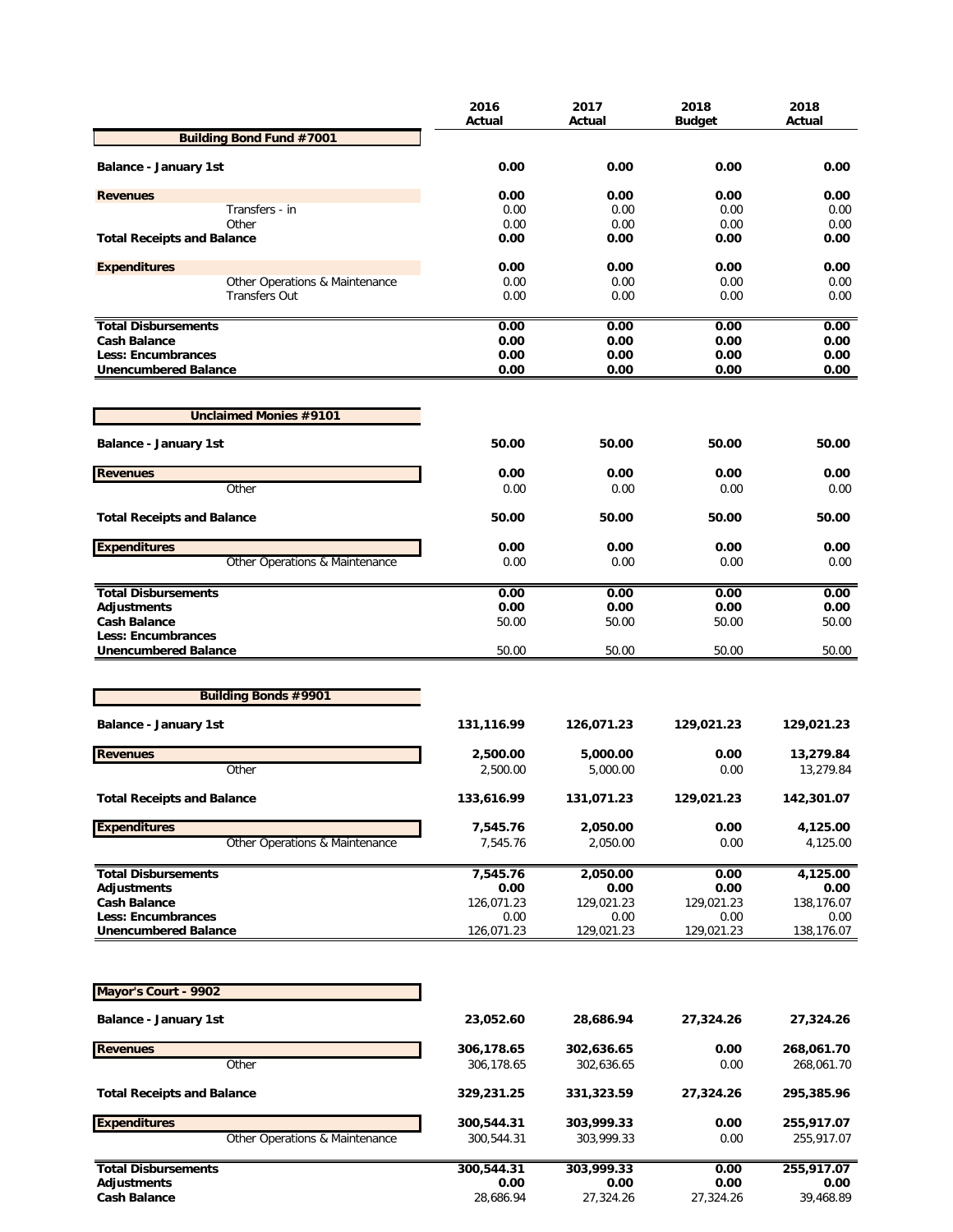|                                                          | 2016<br>Actual                | 2017<br>Actual              | 2018<br><b>Budget</b>      | 2018<br>Actual               |
|----------------------------------------------------------|-------------------------------|-----------------------------|----------------------------|------------------------------|
| <b>Less: Encumbrances</b>                                | 0.00                          | 0.00                        | 0.00                       | 0.00                         |
| <b>Unencumbered Balance</b>                              | 28,686.94                     | 27,324.26                   | 27,324.26                  | 39,468.89                    |
|                                                          |                               |                             |                            |                              |
|                                                          |                               |                             |                            |                              |
| <b>Second Party Service #9903</b>                        |                               |                             |                            |                              |
|                                                          |                               |                             |                            |                              |
| <b>Balance - January 1st</b>                             | 5,952.47                      | 7,262.18                    | 11,828.41                  | 11,828.41                    |
| <b>Revenues</b>                                          | 34,805.70                     | 39,386.85                   | 0.00                       | 40,267.43                    |
| Other                                                    | 34,805.70                     | 39,386.85                   | 0.00                       | 40,267.43                    |
| <b>Total Receipts and Balance</b>                        | 40,758.17                     | 46,649.03                   | 11,828.41                  | 52,095.84                    |
|                                                          |                               |                             |                            |                              |
| <b>Expenditures</b>                                      | 33,495.99                     | 34,820.62                   | 0.00                       | 38,712.50                    |
| Other Operations & Maintenance                           | 33,495.99                     | 34,820.62                   | 0.00                       | 38,712.50                    |
| <b>Total Disbursements</b>                               | 33,495.99                     | 34,820.62                   | 0.00                       | 38,712.50                    |
| <b>Adjustments</b>                                       | 0.00                          | 0.00                        | 0.00                       | 0.00                         |
| <b>Cash Balance</b>                                      | 7,262.18                      | 11,828.41                   | 11,828.41                  | 13,383.34                    |
| <b>Less: Encumbrances</b><br><b>Unencumbered Balance</b> | 0.00<br>7,262.18              | 0.00<br>11,828.41           | 0.00<br>11,828.41          | 0.00<br>13,383.34            |
|                                                          |                               |                             |                            |                              |
|                                                          |                               |                             |                            |                              |
|                                                          |                               |                             |                            |                              |
| <b>Walton Hills/Sagamore Hills JEDD</b>                  |                               |                             |                            |                              |
| <b>Balance - January 1st</b>                             | 164,511.76                    | 179,413.27                  | 105,318.08                 | 105,318.08                   |
|                                                          |                               |                             |                            |                              |
| <b>Revenues</b><br>Other                                 | 775,214.11<br>775,214.11      | 763,865.56<br>763,865.56    | 800,000.00<br>800,000.00   | 684,463.88<br>684,463.88     |
|                                                          |                               |                             |                            |                              |
| <b>Total Receipts and Balance</b>                        | 939,725.87                    | 943,278.83                  | 905,318.08                 | 789,781.96                   |
| <b>Expenditures</b>                                      | 760,312.60                    | 837,960.75                  | 800,000.00                 | 667,998.70                   |
| Other Operations & Maintenance                           | 760,312.60                    | 837,960.75                  | 800,000.00                 | 667,998.70                   |
|                                                          |                               |                             |                            |                              |
| <b>Total Disbursements</b>                               | 760,312.60                    | 837,960.75                  | 800,000.00                 | 667,998.70                   |
| <b>Adjustments</b><br><b>Cash Balance</b>                | 0.00<br>179,413.27            | 0.00<br>105,318.08          | 0.00<br>105,318.08         | 0.00<br>121,783.26           |
| <b>Less: Encumbrances</b>                                | 0.00                          | 0.00                        | 0.00                       | 0.00                         |
| <b>Unencumbered Balance</b>                              | 179,413.27                    | 105,318.08                  | 105,318.08                 | 121,783.26                   |
| Village Total - All Funds                                |                               |                             |                            |                              |
|                                                          | 3,179,837.25                  |                             |                            |                              |
| <b>Balance - January 1st</b><br>Adjustments              |                               | 2,115,249.73                | 929,376.72                 | 929,376.72                   |
| <b>Total Revenues</b>                                    | 9,658,133.32                  | 8,918,739.52                | 9,105,324.40               | 8,415,845.90                 |
|                                                          |                               |                             |                            |                              |
| <b>Total Disbursements</b><br><b>Cash Balance</b>        | 10,722,720.84<br>2,115,249.73 | 10,104,577.08<br>929,412.17 | 9,059,429.89<br>975,271.23 | 8,258,569.91<br>1,086,652.71 |
| <b>Less: Encumbrances</b>                                | 196,035.90                    | 5,495.34                    | 0.00                       | 364,532.58                   |
| <b>Unencumbered Balance</b>                              | 1,919,213.83                  | 923,916.83                  | 975,271.23                 | 722,120.13                   |
| PY Pos - CY Payments                                     | 378,785.38                    |                             |                            |                              |
| <b>SURPLUS (DEFICIT)</b>                                 | (685, 802.14)                 | (1, 185, 837.56)            | 45,894.51                  | 157,275.99                   |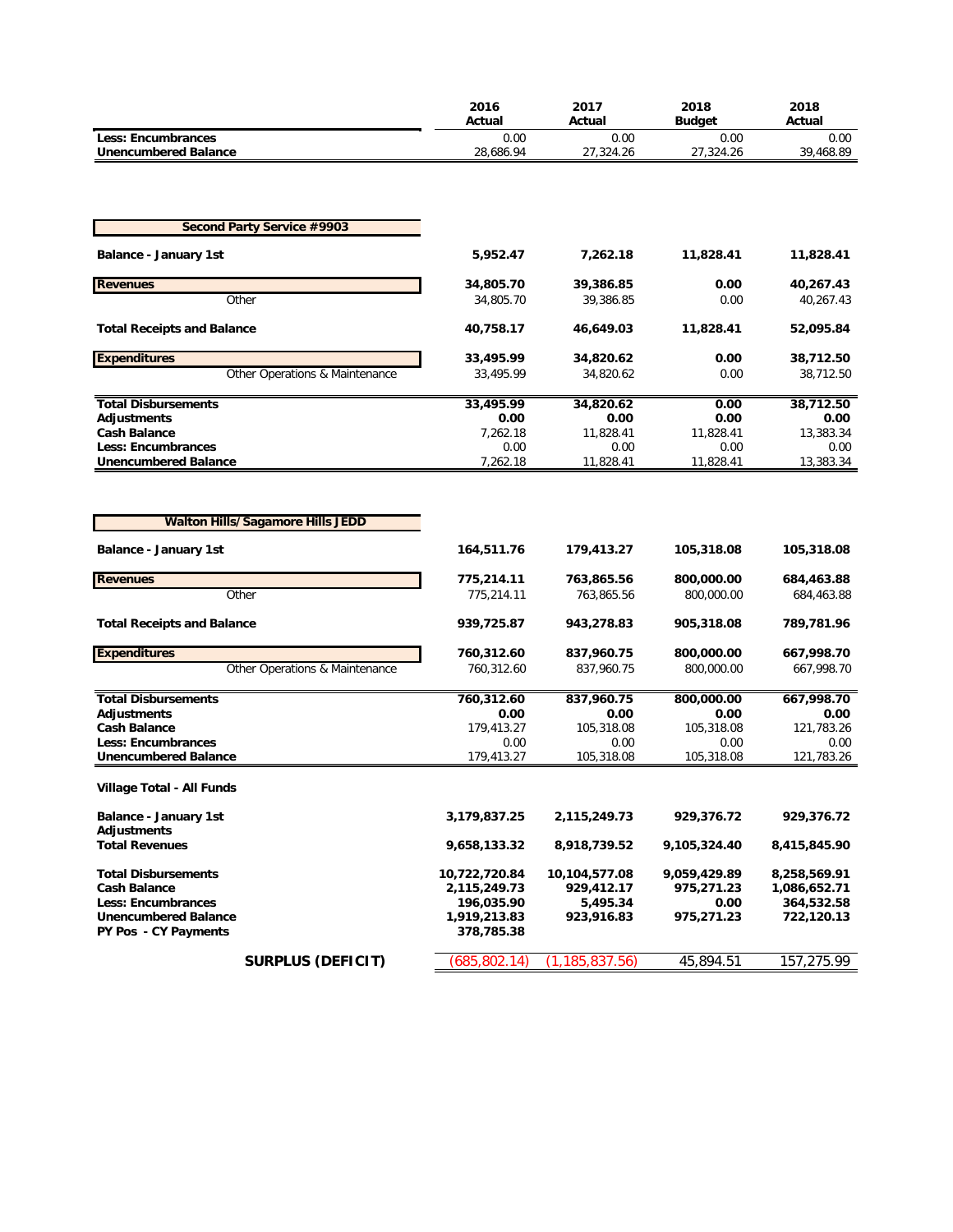|                                |                                                               | 2016                     | 2017                   | 2018                     | 2018                      |
|--------------------------------|---------------------------------------------------------------|--------------------------|------------------------|--------------------------|---------------------------|
| <b>ACCOUNT#</b>                | <b>ACCOUNT</b>                                                | Actual                   | Actual                 | Budget                   | Actual                    |
|                                |                                                               |                          |                        |                          |                           |
| <b>GENERAL FUND</b>            |                                                               |                          |                        |                          |                           |
| 1000-130-0000                  | Municipal Income Tax                                          | 0.00                     | 0.00                   | 0.00                     | 0.00                      |
| 1000-130-0004<br>1000-130-0131 | Municipal Income Tax-ELECTRIC TAX<br>Income Tax Withholding   | 5,574.44<br>2,798,537.67 | 245.93<br>2,548,242.93 | 2,500.00<br>2,500,000.00 | 35,008.01<br>2,647,959.70 |
| 1000-130-0132                  | Income Tax Individual                                         | 362,762.25               | 285,793.29             | 300,000.00               | 241,351.12                |
| 1000-130-0133                  | Income Tax Net Profit                                         | 789,251.01               | 669,769.79             | 700,000.00               | 537,845.80                |
| 1000-130-0134                  | Municipal Income Tax (PENALTY)                                | 0.00                     | 25.00                  | 0.00                     | 0.00                      |
| 1000-190-0000                  | Other - Local Taxes                                           | 9,505.60                 | 9,754.64               | 8,500.00                 | 91.08                     |
| 1000-211-0000                  | <b>Local Government Distribution</b>                          | 25,728.71                | 20,454.16              | 17,693.00                | 18,924.33                 |
| 1000-212-0000                  | Local Government Revenue Assistance                           | 0.00                     | 0.00                   | 0.00                     | 0.00                      |
| 1000-221-0000                  | <b>Inheritance Tax</b>                                        | 0.00                     | 0.00                   | 0.00                     | 0.00                      |
| 1000-222-0000                  | Cigarette Tax                                                 | 74.25                    | 74.25                  | 0.00                     | 0.00                      |
| 1000-224-0000                  | Liquor and Beer Permit Fees                                   | 4,619.30                 | 6,020.70               | 1,000.00                 | 4,367.30                  |
| 1000-231-0000                  | <b>Commercial Activity Tax</b>                                | 0.00                     | 0.00                   | 0.00                     | 0.00                      |
| 1000-290-0000                  | Other - State Shared Taxes and Permits                        | 22,196.58                | 28,569.50              | 20,000.00                | 21,310.68                 |
| 1000-390-0000                  | Other - Special Assessments                                   | 425.00                   | 1,729.64               | 164,000.00               | 61,640.60                 |
| 1000-411-0000                  | Federal - Restricted                                          | 0.00                     | 0.00                   | 0.00                     | 0.00                      |
| 1000-422-0000                  | State - Restricted                                            | 0.00                     | 0.00                   | 0.00                     | 4,840.00                  |
| 1000-429-0000                  | Other - State Receipts                                        | 0.00                     | 0.00                   | 0.00                     | 0.00                      |
| 1000-429-2250                  | Other - State Receipts WC                                     | 0.00                     | 0.00                   | 0.00                     | 0.00                      |
| 1000-440-0000                  | Grants or Aid                                                 | 13,825.79                | 12,676.78              | 11,000.00                | 6,064.31                  |
| 1000-440-0001                  | <b>Grants or Aid-Community Diversion</b>                      | 0.00                     | 0.00                   | 0.00                     | 0.00                      |
| 1000-490-0100                  | Intergovernmental                                             | 0.00                     | 0.00                   | 0.00                     | 0.00                      |
| 1000-512-0016                  | Contracts for Police Prot. (False Alarms)                     | 800.00                   | 450.00                 | 600.00                   | 150.00                    |
| 1000-519-0000                  | <b>Other - General Government Contracts</b>                   | 0.00                     | 0.00                   | 0.00                     | 0.00                      |
| 1000-522-0000                  | <b>Concession Stands</b>                                      | 223.00                   | 0.00                   | 200.00                   | 115.00                    |
| 1000-522-1001                  | Concession Stands (Pop Machine)                               | 596.00<br>2,329.00       | 463.00<br>1,298.25     | 600.00                   | 305.50<br>999.35          |
| 1000-522-3106<br>1000-522-3116 | Concession Stands (Parker Program)<br>Concession Stands (New) | 483.75                   | 392.75                 | 2,200.00<br>500.00       | 73.00                     |
| 1000-522-3104                  | Concession Stands - SPECIAL EVENTS                            | 0.00                     | 0.00                   | 0.00                     | 0.00                      |
| 1000-523-0000                  | <b>Recreation Entry Fees</b>                                  | 0.00                     | 0.00                   | 0.00                     | 0.00                      |
| 1000-523-3106                  | Recreation Entry Fees-Parker Program                          | 11,843.00                | 15,851.00              | 13,000.00                | 23,981.00                 |
| 1000-523-3107                  | Recreation Entry Fees-Baseball                                | 1,065.00                 | 800.00                 | 1,500.00                 | 675.00                    |
| 1000-523-3111                  | Recreation Entry Fees-S.O.S.                                  | 0.00                     | 0.00                   | 0.00                     | 0.00                      |
| 1000-523-3112                  | Recreation Entry Fees- Beach Volleyball                       | 0.00                     | 0.00                   | 0.00                     | 0.00                      |
| 1000-523-3113                  | Recreation Entry Fees - Travel Baseball                       | 0.00                     | 0.00                   | 0.00                     | 0.00                      |
| 1000-529-0000                  | Other - Cultural and Recreational Programs                    | 0.00                     | 0.00                   | 0.00                     | 0.00                      |
| 1000-529-3101                  | Recreational Programs- Trips                                  | 1,213.00                 | 1,140.00               | 1,500.00                 | 2,234.00                  |
| 1000-529-3102                  | Recreational Programs- Exercise                               | 0.00                     | 0.00                   | 0.00                     | 0.00                      |
| 1000-529-3104                  | Recreational Programs- Special Events                         | 3,101.39                 | 5,204.60               | 7,500.00                 | 1,294.00                  |
| 1000-529-3109                  | Recreational Programs- Transportation                         | 2,539.00                 | 4,249.00               | 3,500.00                 | 3,137.00                  |
| 1000-529-3110                  | Recreational Programs- Senior Services                        | 3,059.00                 | 3,279.00               | 2,000.00                 | 2,964.00                  |
| 1000-542-0000                  | Tap Fes                                                       | 0.00                     | 0.00                   | 0.00                     | 300.00                    |
| 1000-542-6202                  | Tap Fees- Sewer                                               | 0.00                     | 0.00                   | 0.00                     | 0.00                      |
| 1000-590-0000                  | Other - Charges for Services                                  | 2,750.00                 | 260.00                 | 0.00                     | 44.00                     |
| 1000-590-0011                  | Other - Charges for Dispatch                                  | 137,957.04               | 141,016.20             | 181,696.40               | 181,696.00                |
| 1000-590-0018                  | Other - Police Services                                       | 3,090.00                 | 706.61                 | 1,000.00                 | 11,749.00                 |
| 1000-590-0325                  | Advertising                                                   | 11,625.00                | 9,900.00               | 12,000.00                | 10,375.00                 |
| 1000-590-0410                  | Other - Charges for Services (Bldg. Dept.                     | 2,545.04                 | 2,482.97               | 2,000.00                 | 1,810.00                  |
| 1000-590-0486                  | Other - Charges for Services{Finance Department}              | 45,931.83                | 8,240.00               | 24,000.00                | 17,055.42                 |
| 1000-590-3100                  | Other - Charges for Services {Banquet Hall Rental}            | 0.00                     | 5,080.00               | 50,000.00                | 37,676.00                 |
| 1000-590-3103                  | Other - Community Room/TGY Rental                             | 3,000.00                 | 5,525.00               | 7,000.00                 | 2,300.00                  |
| 1000-590-3114                  | Other - Baseball Field Rental                                 | 525.00                   | 800.00                 | 500.00                   | 150.00                    |
| 1000-590-4104                  | <b>Other Charges</b>                                          | 3,515.00                 | 2,336.08               | 4,000.00                 | 8,772.00                  |
| 1000-590-4105                  | Other - Charges (Structure Plan & Review)                     | 3,374.00                 | 2,052.00               | 0.00                     | 2,605.18                  |
| 1000-590-5002                  | Other - Attenna Lease                                         | 0.00                     | 0.00                   | 0.00                     | 0.00                      |
| 1000-611-0000                  | <b>Court Costs</b>                                            | 66,883.71                | 65,028.81              | 65,000.00                | 65,433.75                 |
| 1000-611-0060                  | Court Costs - Auxiliary                                       | 0.00                     | 4,565.00               | 5,000.00                 | 5,050.00                  |
| 1000-612-0000                  | <b>Court Fines</b>                                            | 137,002.55               | 122,875.38             | 220,000.00               | 108,124.27                |
| 1000-612-0060<br>1000-619-0000 | Court Fines - Auxiliary<br>Other - Fines and Forfeitures      | 0.00<br>5,493.85         | 0.00<br>10,500.00      | 0.00<br>5,000.00         | 0.00<br>4,180.00          |
| 1000-619-0006                  | Restitution                                                   | 0.00                     | 0.00                   | 0.00                     | 538.12                    |
| 1000-619-0017                  | Other - Fines and Forfeitures (Traffic Camera)                | 0.00                     | 0.00                   | 0.00                     | 241,276.50                |
| 1000-621-0000                  | Permits                                                       | 7,445.34                 | 7,016.24               | 7,000.00                 | 8,621.03                  |
| 1000-621-4101                  | Permits (1% to State)                                         | 164.37                   | 189.24                 | 200.00                   | 96.96                     |
| 1000-621-4102                  | Permits (3% Commercial)                                       | 201.71                   | 238.99                 | 300.00                   | 135.74                    |
| 1000-621-4103                  | Permits (Comm/Industrial)                                     | 6,637.24                 | 7,057.21               | 10,000.00                | 3,493.20                  |
| 1000-622-0000                  | Inspections                                                   | 810.00                   | 0.00                   | 1,000.00                 | 1,350.00                  |
| 1000-623-0000                  | Zoning                                                        | 6,415.00                 | 6,499.20               | 3,000.00                 | 3,610.00                  |
| 1000-623-4103                  | Zoning - Comm/Industrial                                      | 11,417.20                | 2,170.00               | 7,000.00                 | 3,235.60                  |
|                                |                                                               |                          |                        |                          |                           |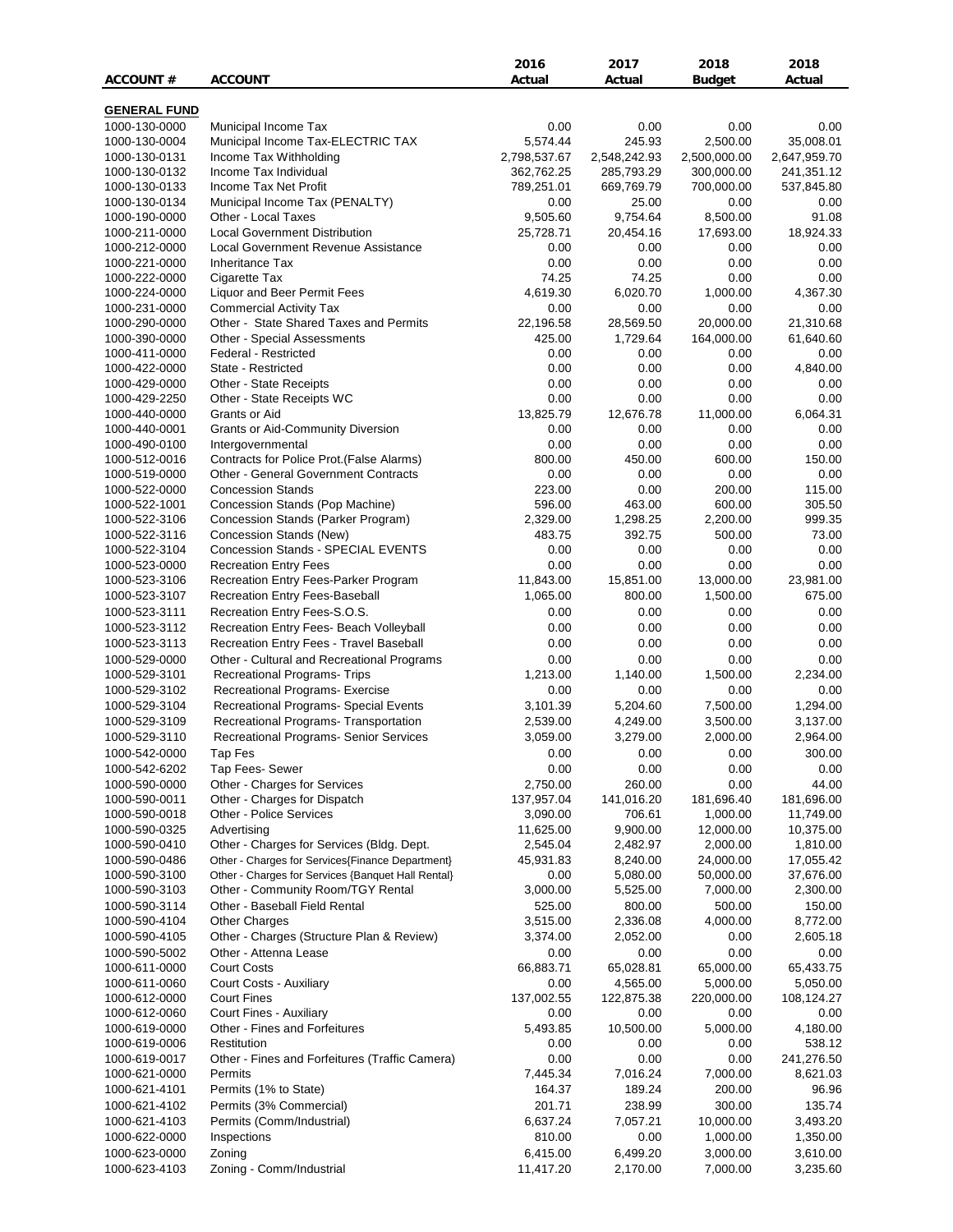|                                |                                                                     | 2016         | 2017         | 2018          | 2018                |
|--------------------------------|---------------------------------------------------------------------|--------------|--------------|---------------|---------------------|
| <b>ACCOUNT#</b>                | <b>ACCOUNT</b>                                                      | Actual       | Actual       | <b>Budget</b> | Actual              |
| 1000-624-0000                  | <b>Street Opening</b>                                               | 200.00       | 400.00       | 0.00          | 0.00                |
| 1000-625-0000                  | Cable Franchise Fees                                                | 35,238.93    | 30,227.63    | 35,000.00     | 24,126.19           |
| 1000-629-0000                  | Other - Licenses and Permits                                        | 500.00       | 0.00         | 0.00          | 0.00                |
| 1000-629-0411                  | Other Licenses and Permits (General)                                | 18,100.00    | 18,215.00    | 15,000.00     | 15,060.00           |
| 1000-690-0000                  | Other - Fines, Licenses and Permits                                 | 130.00       | 0.00         | 0.00          | 0.00                |
| 1000-690-5225                  | Fire dept permits                                                   | 0.00         | 200.00       | 0.00          | 0.00                |
| 1000-701-0000                  | Interest- Transferred to Capital                                    | 2,679.48     | 4,720.72     | 2,000.00      | 8,677.12            |
| 1000-701-0133                  | Interest (Net Profit)                                               |              |              | 0.00          | 6.93                |
| 1000-820-0000                  | <b>Contributions and Donations</b>                                  | 602.00       | 3,500.00     | 0.00          | 0.00                |
| 1000-820-3104                  | <b>Contributions and Donations-Special Events</b>                   | 2,125.00     | 2,350.00     | 2,000.00      | 0.00                |
| 1000-820-3106                  | Contributions and Donations (Parker Program)                        | 390.00       | 14.00        | 350.00        | 0.00                |
| 1000-820-3107                  | Contributions and Donations-baseball                                | 150.00       | 0.00         | 0.00          | 0.00                |
| 1000-820-3111                  | Contributions and Donations - SOS                                   | 0.00         | 0.00         | 0.00          | 0.00                |
| 1000-891-0000                  | Other - Miscellaneous Operating                                     | 20.00        | 8,674.85     | 3,000.00      | 41,810.06           |
| 1000-891-5001                  | Other - Miscellaneous Recycling                                     | 0.00         | 0.00         | 0.00          | 0.00                |
| 1000-892-0000                  | Other - Miscellaneous Non-Operating                                 | 31,498.82    | 25,005.26    | 0.00          | 1,749.01            |
| 1000-892-0002                  | Other - Miscellaneous                                               | 3.13         | 10.00        | 0.00          | 87.85               |
| 1000-892-0003                  | Other - Prisoner Housing                                            | 0.00         | 0.00         | 0.00          | 0.00                |
| 1000-892-0005                  | Printing/Advertising Directory                                      | 58.97        | 185.22       | 0.00          | 42.96               |
| 1000-892-0009                  | Other - Vehicle Release                                             | 4,745.50     | 6,950.00     | 6,000.00      | 7,290.00            |
| 1000-892-0014                  | Other - Title Search                                                | 10.00        | 0.00         | 100.00        | 0.00                |
| 1000-892-3105                  | Garage Sale                                                         | 854.00       | 631.00       | 800.00        | 768.00              |
| 1000-892-3110                  | <b>Senior Services</b>                                              | 0.00         | 0.00         | 0.00          | 0.00                |
| 1000-931-0000                  | Transfers - In                                                      | 391,560.99   | 485,788.60   | 400,000.00    | 0.00                |
| 1000-941-0000                  | Advances - In                                                       | 0.00         | 0.00         | 0.00          | 0.00                |
| 1000-961-0000                  | Sale of Fixed Assets                                                | 0.00         | 0.00         | 0.00          | 0.00                |
| 1000-961-0018                  | Sale of Fixed Assets{POLICE SERVICES}                               | 0.00         | 0.00         | 0.00          | 0.00                |
|                                | TOTAL GENERAL FUND                                                  | 5,005,403.44 | 4,607,895.42 | 4,827,739.40  | 4,434,626.67        |
| <b>S.C.M.R.</b>                |                                                                     |              |              |               |                     |
| 2011-225-0000                  | Gasoline Tax (State)                                                | 112,069.70   | 115,022.25   | 110,000.00    | 104,150.27          |
| 2011-430-0000                  | License Tax - County Levied<br>Grants or Aid (Non-Federal or State) | 55,503.79    | 64,045.30    | 53,000.00     | 49,032.53<br>800.00 |
| 2011-440-0000<br>2011-701-0000 | Interest- Transferred to Capital                                    | 0.00<br>0.00 | 0.00<br>0.00 | 0.00<br>0.00  | 0.00                |
| 2011-892-0000                  | Other - Miscellaneous Non-Operating                                 | 1,992.75     | 1,176.95     | 0.00          | 294.25              |
| 2011-931-0000                  | Transfers in- General Fund                                          | 660,000.00   | 500,000.00   | 500,000.00    | 500,000.00          |
| 2011-941-0000                  | Advances - In                                                       | 0.00         | 0.00         | 0.00          | 0.00                |
| 2011-961-0000                  | Sale of Fixed Assets                                                | 0.00         | 0.00         | 0.00          | 0.00                |
|                                |                                                                     |              |              |               |                     |
| <b>STATE HIGHWAY</b>           |                                                                     |              |              |               |                     |
| 2021-225-0000                  | Gasoline Tax (State)                                                | 9,086.76     | 5,659.65     | 8,000.00      | 7,764.75            |
| 2021-430-0000                  | License Tax - County Levied                                         | 7,525.96     | 4,456.68     | 6,000.00      | 2,200.61            |
| 2021-701-0000                  | Interest                                                            | 0.00         | 0.00         | 0.00          | 0.00                |
| 2021-941-0000                  | Advances - In                                                       | 0.00         | 0.00         | 0.00          | 0.00                |
| <b>LEFT</b>                    |                                                                     |              |              |               |                     |
| 2091-413-0000                  | Federal - Pass Through Grants                                       | 0.00         | 0.00         | 0.00          | 0.00                |
| 2091-422-0000                  | State - Pass Through Grants                                         | 0.00         | 0.00         | 0.00          | 0.00                |
| 2091-612-0000                  | <b>Court Fines</b>                                                  | 1,530.00     | 1,770.00     | 3,000.00      | 520.00              |
| 2091-619-0000                  | Other - Fines and Forfeitures                                       | 392.00       | 140.00       | 1,000.00      | 1,251.37            |
| 2091-820-0000                  | <b>Contributions and Donations</b>                                  | 0.00         | 0.00         | 0.00          | 0.00                |
| 2091-931-0000                  | Transfers - In                                                      | 0.00         | 0.00         | 0.00          | 0.00                |
| 2091-961-0000                  | Sale of Fixed Assets                                                | 3,463.81     | 18,193.10    | 5,000.00      | 3,151.00            |
|                                |                                                                     |              |              |               |                     |
| <b>MOTOR VEHICLE</b>           |                                                                     |              |              |               |                     |
| 2101-290-0000                  | Other - State Shared Taxes and Permits                              | 25,873.71    | 21,825.61    | 25,000.00     | 22,194.94           |
| 2101-701-0000                  | Interest-Transferred to Capital                                     | 0.00         | 0.00         | 0.00          | 0.00                |
| 2101-931-0000                  | Transfers - In                                                      | 0.00         | 0.00         | 0.00          | 0.00                |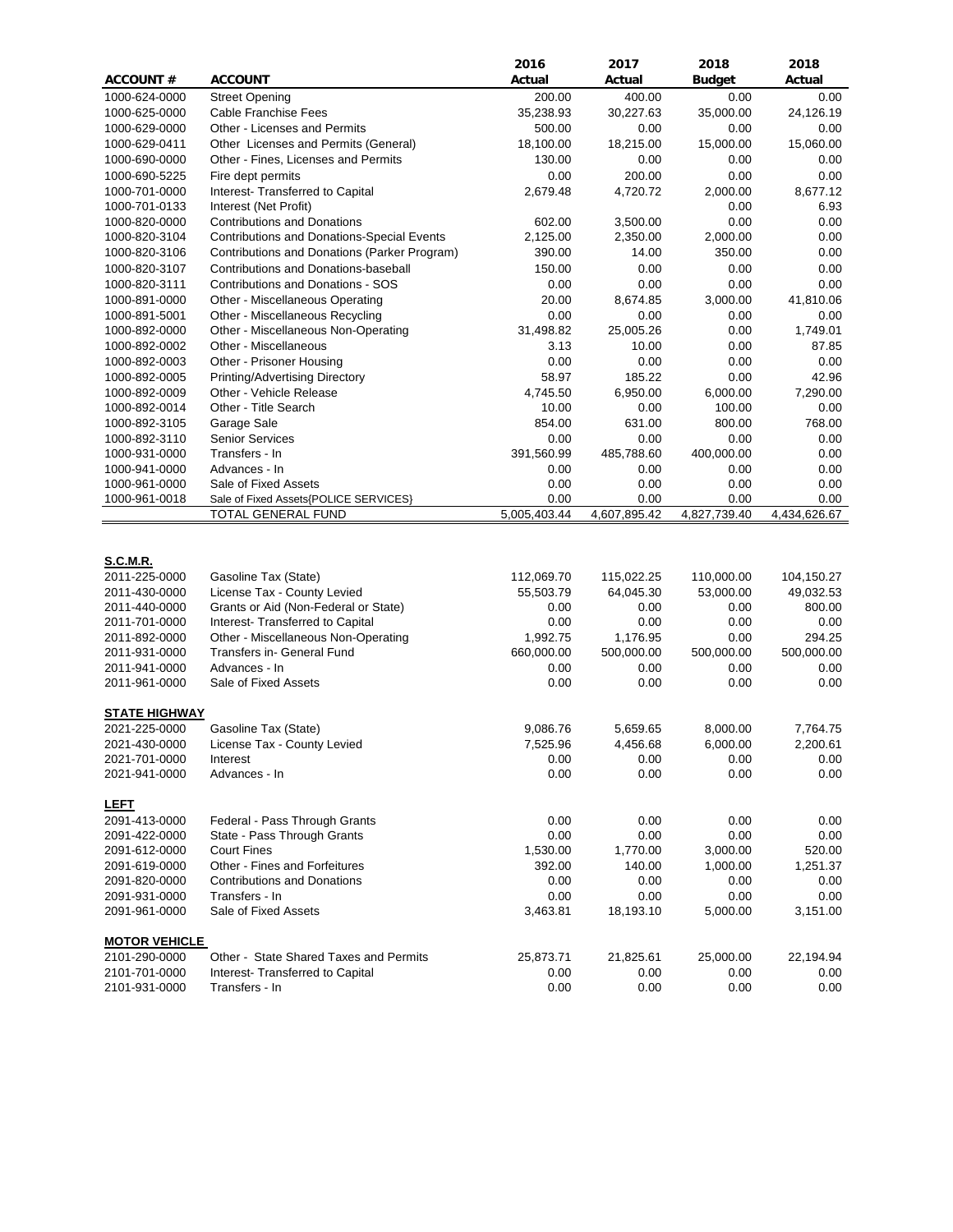| <b>ACCOUNT#</b>                                | <b>ACCOUNT</b>                               | 2016<br>Actual | 2017         | 2018          | 2018         |
|------------------------------------------------|----------------------------------------------|----------------|--------------|---------------|--------------|
|                                                |                                              |                | Actual       | <b>Budget</b> | Actual       |
| <b>POLICE PENSION</b>                          |                                              |                |              |               |              |
| 2131-110-0000                                  | General Property Tax - Real Estate           | 34,936.91      | 38,394.80    | 45,000.00     | 43,054.23    |
| 2131-120-0000                                  | Tangible Personal Property Tax               | 0.00           | 0.00         | 0.00          | 0.00         |
| 2131-120-0020                                  | Tangible Personal Prop Tac (CAT Tax)         | 0.00           | 0.00         | 0.00          | 0.00         |
| 2131-190-0000                                  | Other - Local Taxes                          | 3,200.46       | 3,158.23     | 0.00          | 3,157.46     |
| 2131-231-0000                                  | Property Tax Rollbacks                       | 0.00           | 0.00         | 0.00          | 0.00         |
| 2131-290-0000                                  | Other - State Shared Taxes & Permit          | 0.00           | 0.00         | 0.00          | 0.00         |
| 2131-931-0000                                  | Transfers - In                               | 150,000.00     | 120,000.00   | 115,000.00    | 115,000.00   |
| <b>WATER METER REPAIR FUND</b>                 |                                              |                |              |               |              |
| 2901-542-0000                                  | Tap Fees                                     | 400.00         | 150.00       | 0.00          | 150.00       |
| 2901-701-0000                                  | Interest                                     | 0.00           | 0.00         | 0.00          | 0.00         |
| 2901-931-0000                                  | Transfers - In                               | 9,000.00       | 9,000.00     | 10,200.00     | 10,200.00    |
|                                                |                                              |                |              |               |              |
| <b>MAYOR'S COURT COMPUTER</b><br>2903-612-0000 | <b>Court Fines</b>                           | 6,030.00       | 5,490.00     | 6,000.00      | 5,100.00     |
|                                                |                                              |                |              |               |              |
|                                                | <b>SPECIAL BOND RETIREMENT FUND</b>          |                |              |               |              |
| 3101-390-0000                                  | Other - Special Assessments                  | 0.00           | 0.00         | 0.00          | 0.00         |
|                                                | Transfer In - Capital                        | 0.00           | 0.00         | 0.00          | 0.00         |
| 3101-701-0000                                  | Interest- Transferred to Capital             | 0.00           | 0.00         | 0.00          | 0.00         |
| 3101-892-0000                                  | Other- Misc. Non-Operating                   | 9,828.00       | 0.00         | 0.00          | 0.00         |
| 3101-911-4905                                  | <b>BONDS</b>                                 | 0.00           | 12,654.00    | 0.00          | 9,446.40     |
| 3101-921-0000                                  | Sale of Notes                                | 1,170,000.00   | 1,710,000.00 | 1,640,000.00  | 1,640,000.00 |
| 3101-931-0000                                  | Transfers - In                               | 170,000.00     | 50,000.00    | 70,000.00     | 70,000.00    |
| <b>THIRD PARTY</b>                             |                                              |                |              |               |              |
| 4101-892-0000                                  | Other - Miscellaneous Non-Operating          | 0.00           | 0.00         | 0.00          | 0.00         |
| 4101-892-3110                                  | Other - Miscellaneous                        | 0.00           | 0.00         | 0.00          | 0.00         |
| 4101-931-0000                                  | Transfers - In                               | 0.00           | 0.00         | 0.00          | 0.00         |
| <b>ISSUE I and II</b>                          |                                              |                |              |               |              |
| 4201-422-0000                                  | State - Restricted                           | 0.00           | 0.00         | 0.00          | 0.00         |
| 4201-422-4905                                  | State - Restricted-Dunham Rd Sanitary        | 0.00           | 0.00         | 0.00          | 0.00         |
| 4201-931-0000                                  | Advance-In                                   | 0.00           | 0.00         | 0.00          | 0.00         |
| 4201-422-0000                                  | <b>State-Restricted</b>                      | 0.00           | 0.00         | 0.00          |              |
| 4201-931-0000                                  | Transfers - In                               | 0.00           | 0.00         | 0.00          | 0.00<br>0.00 |
|                                                |                                              |                |              |               |              |
| 4201-941-0000                                  | Advance-In                                   | 0.00           | 0.00         | 0.00          | 0.00         |
| <b>CAPITAL</b>                                 |                                              |                |              |               |              |
| 4901-440-0000                                  | Grants or Aid                                | 75,338.44      | 16,687.66    | 0.00          | 0.00         |
| 4901-490-0000                                  | Other - Intergovernmental                    | 294,208.49     | 0.00         | 0.00          | 0.00         |
| 4901-490-0801                                  | <b>Fueling Facilty Rheab</b>                 | 0.00           | 0.00         | 0.00          | 0.00         |
| 4901-542-0000                                  | <b>TAP FEES</b>                              | 0.00           | 0.00         | 0.00          | 0.00         |
| 4901-549-4910                                  | <b>Barclay Sewer Fees</b>                    | 20,735.00      | 15,551.25    | 20,735.00     | 0.00         |
| 4901-612-0000                                  | Court fines                                  | 0.00           | 0.00         | 0.00          | 0.00         |
| 4901-612-0015                                  | Court Fines - Safety Vehicle                 | 12,060.00      | 21,094.00    | 20,000.00     | 20,362.00    |
| 4901-624-0000                                  |                                              | 0.00           | 0.00         | 0.00          | 0.00         |
| 4901-629-0000                                  |                                              | 0.00           | 0.00         | 0.00          | 0.00         |
| 4901-701-0000                                  | Interest                                     | 19,125.00      | 0.00         | 0.00          | 0.00         |
| 4901-701-0135                                  | Interest                                     | 0.00           | 0.00         | 0.00          | 0.00         |
| 4901-820-0000                                  | <b>Contributions and Donations</b>           | 15,000.00      | 0.00         | 0.00          | 0.00         |
| 4901-892-0000                                  | Other - Miscellaneous Non-Operating          | 4,663.69       | 242.00       | 99,050.00     | 131,672.85   |
| 4901-921-0000                                  | Sale of Notes                                | 550,000.00     | 0.00         | 0.00          | 0.00         |
| 4901-931-0000                                  | Trans (Adv) - In (Interest from other Funds) | 110,000.00     | 460,000.00   | 440,000.00    | 100,000.00   |
| 4901-941-0000                                  | Advances - In                                | 0.00           | 0.00         | 0.00          | 0.00         |
| 4901-961-0000                                  | Sale of Fixed Assets                         | 1,372.50       | 0.00         | 300,000.00    | 134,941.87   |
| 4901-971-0000                                  | Other Debt Proceeds                          | 0.00           | 4,000.00     | 0.00          | 0.00         |
|                                                |                                              | 0.00           | 0.00         | 0.00          | 0.00         |
| <b>VETERAN'S MEMORIAL</b>                      |                                              |                |              |               |              |
| 4902-820-0000                                  | <b>Memorial Bricks</b>                       | 50.00          | 200.00       | 0.00          | 0.00         |
| 4902-892-0000                                  | Recycling                                    | 644.45         | 521.78       | 600.00        | 701.85       |
| 4902-931-0000                                  | Transfers- General                           | 0.00           | 0.00         | 0.00          | 0.00         |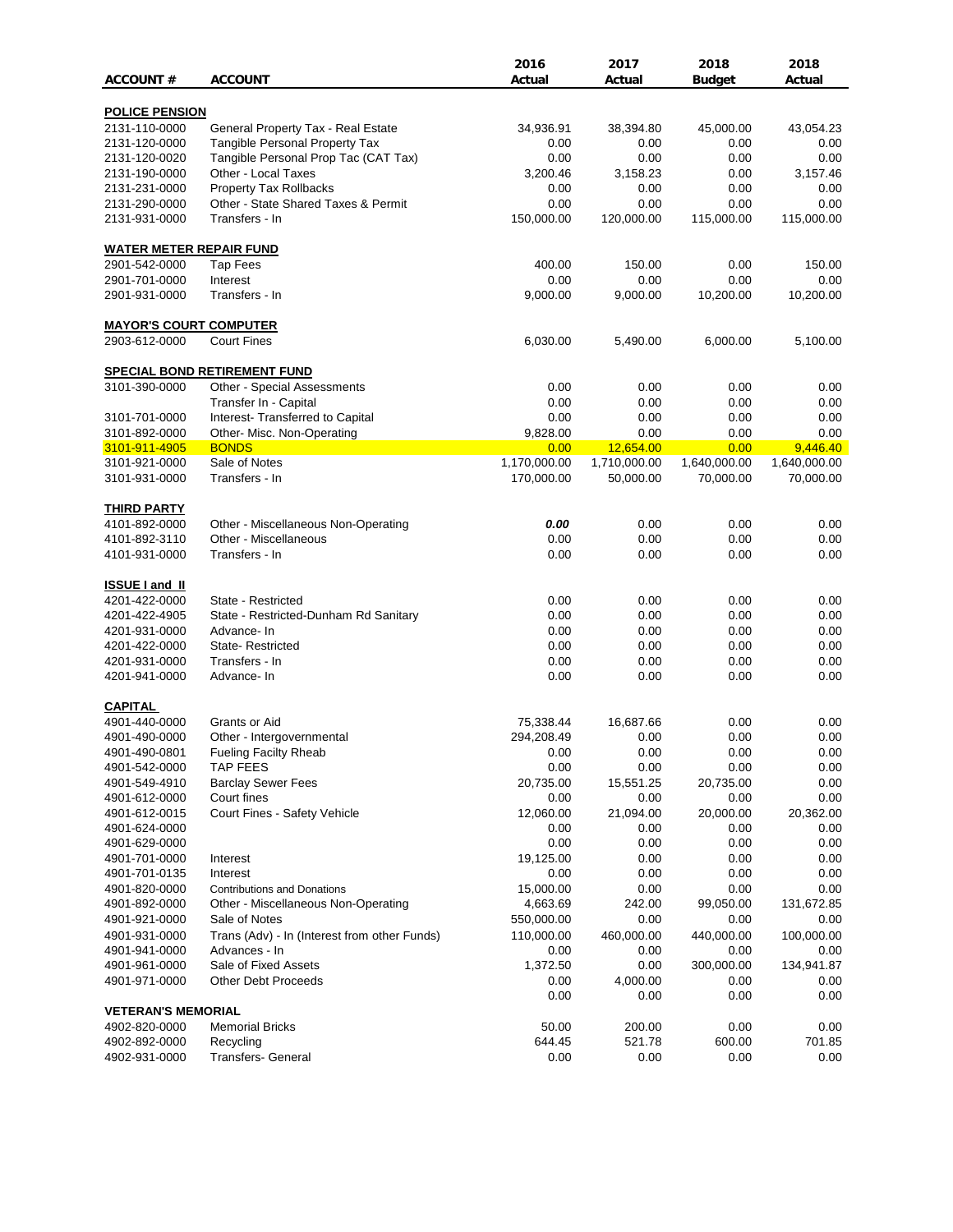| <b>ACCOUNT#</b>             | <b>ACCOUNT</b>                          | 2016<br>Actual | 2017<br>Actual | 2018<br><b>Budget</b> | 2018<br>Actual |
|-----------------------------|-----------------------------------------|----------------|----------------|-----------------------|----------------|
| <b>BUILDING BOND</b>        |                                         |                |                |                       |                |
| 7001-701-0000               | <b>INTEREST</b>                         | 0.00           | 0.00           | 0.00                  | 0.00           |
| 7001-892-0000               | <b>OTHER</b>                            | 0.00           | 0.00           | 0.00                  | 0.00           |
| <b>UNCLAIMED MONIES</b>     |                                         |                |                |                       |                |
| 9101-892-0000               | Other - Miscellaneous Non-Operating     | 0.00           | 0.00           | 0.00                  | 0.00           |
| <b>BUILDING BOND</b>        |                                         |                |                |                       |                |
| 9901-544-0000               | Deposits                                | 2,500.00       | 5,000.00       | 0.00                  | 13,279.84      |
| 9901-892-0000               | Other - Miscellaneous Non-Operating     | 0.00           | 0.00           | 0.00                  | 0.00           |
| <b>Mayor's Court</b>        |                                         |                |                |                       |                |
| 9902-690-0000               | Other-Fines, Licenses, & Permits        | 306,178.65     | 302,636.65     | 0.00                  | 268,061.70     |
| 9902-892-0000               | Other- Misc. Non Operating              | 0.00           | 0.00           | 0.00                  | 0.00           |
| <b>SECOND PARTY SERVICE</b> |                                         |                |                |                       |                |
| 9903-544-0000               | Other - Miscellaneous Non-Operating     | 23,174.70      | 24,176.35      | 0.00                  | 27,468.57      |
| 9903-544-0001               | Deposits (Comm. Diversion Program)      | 0.00           | 0.00           | 0.00                  | 0.00           |
| 9903-544-0007               | Deposits (Benevolent Fund-General)      | 1,272.00       | 3,765.50       | 0.00                  | 903.86         |
| 9903-544-0008               | Deposits (Benevolent Fund-Events)       | 605.00         | 0.00           | 0.00                  | 0.00           |
| 9903-544-0013               | Deposits (Animal Fund)                  | 0.00           | 525.00         | 0.00                  | 0.00           |
| 9903-544-3200               | Deposits (Sr. Snow Plow)                | 9,744.00       | 10,920.00      | 0.00                  | 11,895.00      |
| 9903-892-0000               | Other - Miscellaneous Non-Operating     | 10.00          | 0.00           | 0.00                  | 0.00           |
| 9903-931-0000               | Transfers-In                            | 0.00           | 0.00           | 0.00                  | 0.00           |
|                             | <b>WALTON HILLS/SAGAMORE HILLS JEDD</b> |                |                |                       |                |
| 9904-130-0131               | Income Tax Withholding                  | 774,915.46     | 763,518.79     | 800,000.00            | 684,363.88     |
| 9904-130-0132               | Income Tax Individual                   | 298.65         | 314.77         | 0.00                  | 100.00         |
| 9904-130-0133               | Income Tax Net Profit                   |                | 32.00          | 0.00                  | 0.00           |
|                             | <b>TOTAL</b>                            | 9,658,133.32   | 8,918,217.74   | 9,105,324.40          | 8,415,845.90   |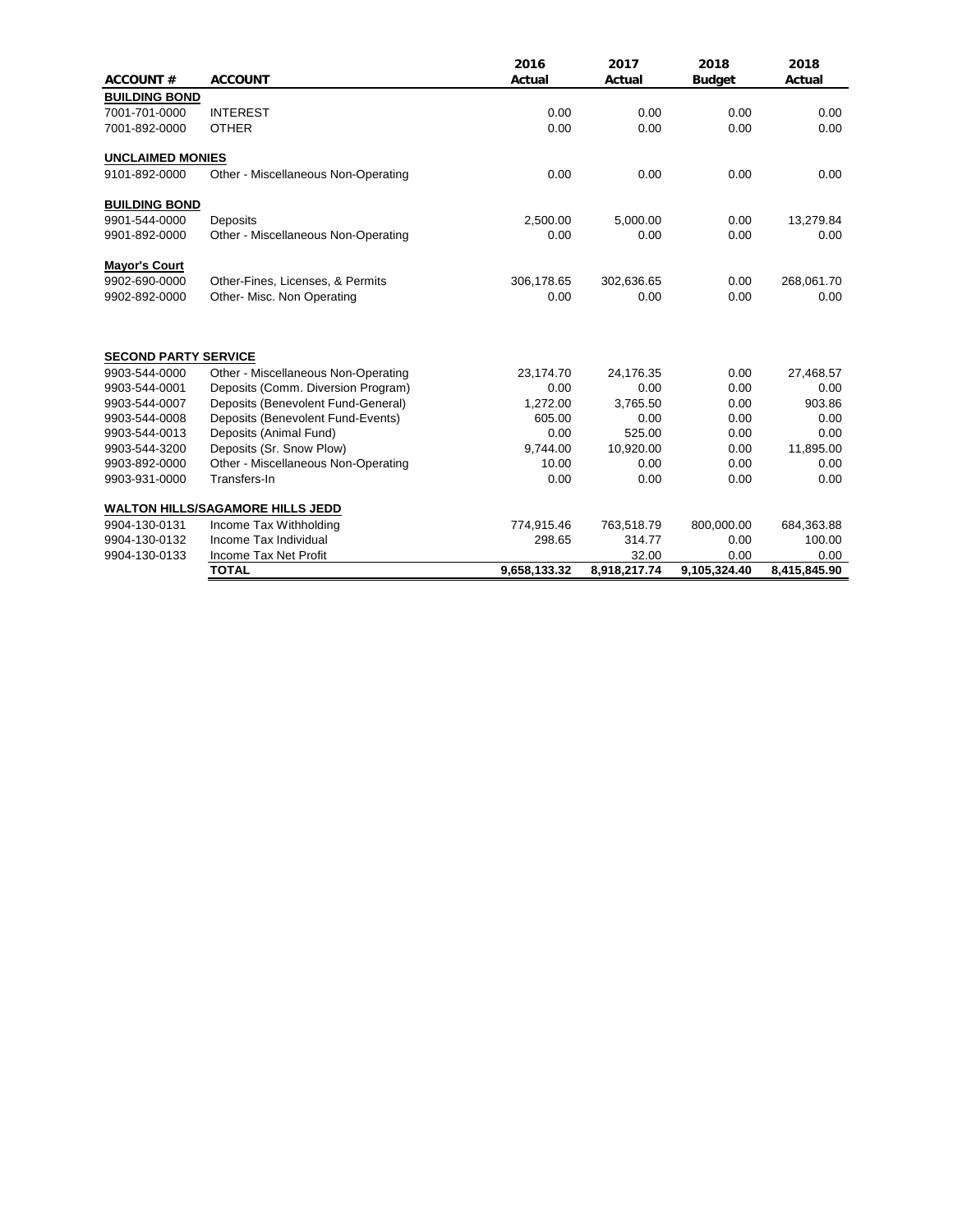| 2018 - YEAR TO DATE EXPENDITURES         |                                                                             | 2015             | 2016           | 2017            | 2018           | 2018         |
|------------------------------------------|-----------------------------------------------------------------------------|------------------|----------------|-----------------|----------------|--------------|
| Account Code                             | <b>Account Name</b>                                                         | Actual           | Actual         | Actual          | <b>Budget</b>  | Actual       |
|                                          | <b>POLICE</b>                                                               |                  |                |                 |                |              |
| <b>General Fund</b><br>1000-110-190-0000 | Police Salary-FT                                                            | 901,695.59       | 917,754.60     | 907,310.19      | 831,000.00     | 765,216.44   |
| 1000-110-190-0001                        | Salary-Community Diversion                                                  | 0.00             | 0.00           | 0.00            | 0.00           | 0.00         |
| 1000-110-190-0010                        | Overtime Police                                                             | 18,501.90        | 21,697.38      | 41,548.50       | 17,000.00      | 16,104.51    |
| 1000-110-190-0011                        | Dispatch Salary-FT                                                          | 176,217.33       | 204,946.44     | 187,120.86      | 192,000.00     | 168,255.62   |
| 1000-110-190-0012                        | Dispatch Overtime                                                           | 3,866.03         | 10,392.37      | 7,658.86        | 5,000.00       | 4,294.23     |
| 1000-110-190-0190                        | Police Salary-PT                                                            | 152,245.58       | 122,816.96     | 79,062.49       | 63,000.00      | 122,319.21   |
| 1000-110-190-0198                        | Auxillary Salary - PT                                                       | 36,475.75        | 32,479.24      | 34,060.04       | 24,000.00      | 18,661.12    |
| 1000-110-190-0191                        | Dispatch Salary-PT                                                          | 218,620.20       | 172,196.51     | 169,410.04      | 100,000.00     | 149,482.04   |
| 1000-110-190-0194                        | Longevity                                                                   | 21,622.27        | 21,160.42      | 19,611.76       | 18,600.00      | 17,150.00    |
| 1000-110-190-0195                        | Employee Uniform Police                                                     | 0.00             | 0.00           | 0.00            | 0.00           | 824.99       |
| 1000-110-190-0196                        | Employee Weapons Allowance                                                  | 8,100.00         | 7,650.00       | 0.00            | 7,650.00       | 5,250.00     |
| 1000-110-190-0197                        | Employee Uniform Dispatch                                                   | 0.00             | 0.00           | 0.00            | 0.00           | 218.40       |
| 1000-110-190-0200                        | <b>Sick Leave Conversion</b>                                                | 0.00             | 49,739.54      | 0.00            | 0.00           | 0.00         |
| 1000-110-190-0201                        | Sick Leave Conversion-Dispatch                                              | 0.00             | 0.00           | 0.00            | 0.00           | 0.00         |
| 1000-110-190-0202                        | Sick Leave - Police                                                         | 9,591.88         | 7,463.94       | 9,049.79        | 0.00           | 4,831.60     |
| 1000-110-190-0203                        | Sick Leave - Injury Pay                                                     | 0.00             | 0.00           | 0.00            | 0.00           | 0.00         |
| 1000-110-190-0204                        | Sick Leave - Dispatch                                                       | 9,967.64         | 2,602.89       | 1,748.34        | 0.00           | 1,389.05     |
| 1000-110-190-7906                        | Payments in Lieu of Healthcare                                              | 0.00             | 0.00           | 0.00            | 0.00           | 0.00         |
| 1000-110-190-7916                        | Payments in Lieu of Healthcare-Dispatch                                     | 0.00             | 0.00           | 0.00            | 0.00           | 0.00         |
| 1000-110-211-0000                        | OPERS-Police                                                                | 26,545.30        | 23,745.82      | 17,849.19       | 8,820.00       | 19,346.35    |
| 1000-110-211-0011                        | OPERS-Dispatch                                                              | 54,378.93        | 54,548.18      | 53,791.44       | 43,680.00      | 47,064.78    |
| 1000-110-213-0000                        | Medicare-Police                                                             | 15,237.46        | 15,622.92      | 14,623.22       | 13,311.00      | 13,440.74    |
| 1000-110-213-0011                        | Medicare-Dispatch                                                           | 5,646.80         | 5,509.31       | 5,396.16        | 4,524.00       | 4,552.18     |
| 1000-110-215-0000                        | Ohio Police and Fire Pension Fund                                           |                  |                | 13,021.01       |                | 0.00         |
| 1000-110-221-0000                        | Medical/Hospitalization-Police                                              | 114,891.30       | 140,894.11     | 139,768.05      | 132,000.00     | 119,424.31   |
| 1000-110-221-0011                        | Medical/Hospitalization-Dispatch                                            | 25,928.50        | 36,597.34      | 30,498.98       | 42,000.00      | 34,405.50    |
| 1000-110-222-0000                        | Life Insurance-Police                                                       | 3,908.75         | 4,976.20       | 4,268.95        | 5,648.50       | 4,759.50     |
| 1000-110-222-0011                        | Life Insurance-Dispatch                                                     | 530.00           | 892.00         | 703.48          | 800.00         | 690.00       |
| 1000-110-225-0000                        | <b>Workers' Compensation</b>                                                | 23,711.26        | 22,053.45      | 650.95          | 12,500.00      | 9,569.70     |
| 1000-110-225-0011                        | Workers' Compensation-Dispatch                                              | 8,743.82         | 8,158.33       | 267.23          | 5,250.00       | 3,549.39     |
| 1000-110-240-0000                        | <b>Unemployment Compensation</b>                                            | 0.00             | 0.00           | 0.00            | 0.00           | 0.00         |
| 1000-110-240-0011                        | Unemployment Compensation (Dispatch)                                        | 0.00             | 0.00           | 1,179.00        | 0.00           | 1,073.48     |
| 1000-110-251-0000                        | Uniform, Tool, and Equip Reimbursements                                     | 0.00             | 0.00<br>390.26 | 0.00            | 0.00<br>500.00 | 0.00<br>0.00 |
| 1000-110-252-0000<br>1000-110-252-0001   | Travel and Transportation-Police<br>Travel and Transportation-Community Div | 302.26<br>990.00 | 1,010.00       | 87.63<br>790.00 | 0.00           | 10.00        |
| 1000-110-260-0000                        | Lodging and Meals                                                           | 1,426.38         | 950.28         | 82.77           | 1,000.00       | 614.51       |
| 1000-110-270-0000                        | Uniforms and Clothing                                                       | 23,110.42        | 30,767.83      | 15,080.52       | 12,100.00      | 14,860.25    |
| 1000-110-270-0060                        | Uniforms and Clothing (Auxiliary)                                           | 1,290.43         | 3,237.93       | 3,095.36        | 2,000.00       | 0.00         |
| 1000-110-290-0000                        | Income Tax Reimbursement                                                    | 0.00             | 0.00           | 0.00            | 0.00           | 0.00         |
| 1000-110-321-0000                        | Telephone & Pagers                                                          | 4,156.02         | 4,337.74       | 4,544.58        | 4,400.00       | 3,977.83     |
| 1000-110-324-0000                        | Printing and Reproduction                                                   | 1,516.64         | 1,922.83       | 1,795.70        | 1,200.00       | 1,563.79     |
| 1000-110-330-0000                        | Rents and Leases                                                            | 0.00             | 0.00           | 0.00            | 0.00           | 0.00         |
| 1000-110-348-0000                        | <b>Training Services</b>                                                    | 865.00           | 5,976.85       | 1,015.00        | 2,000.00       | 2,896.91     |
| 1000-110-348-0060                        | Training Services (Auxiliary)                                               | 0.00             | 0.00           | 0.00            | 0.00           | 0.00         |
| 1000-110-349-0000                        | Professional and Technical Services                                         | 17,813.73        | 11,383.62      | 4,827.01        | 3,000.00       | 4,278.27     |
| 1000-110-391-0000                        | Dues and Fees                                                               | 29,286.89        | 27,513.00      | 26,883.35       | 30,000.00      | 1,130.76     |
| 1000-110-394-0000                        | Machinery, Equipment & Furniture                                            | 10,747.30        | 16,960.45      | 80.69           | 0.00           | 454.99       |
| 1000-110-399-0000                        | <b>Contractual Services</b>                                                 | 11,720.00        | 11,914.62      | 108,925.39      | 10,000.00      | 6,600.00     |
| 1000-110-410-0000                        | Office Supplies and Materials                                               | 7,837.98         | 9,808.69       | 9,426.31        | 8,000.00       | 3,288.59     |
| 1000-110-420-0000                        | <b>Operating Supplies and Materials</b>                                     | 29,220.70        | 30,332.11      | 22,539.65       | 15,000.00      | 7,234.00     |
| 1000-110-420-0060                        | <b>Auxiliary - Supplies</b>                                                 | 0.00             | 0.00           | 0.00            | 0.00           | 0.00         |
| 1000-110-420-6700                        | Fuel                                                                        | 32,899.70        | 26,315.68      | 27,661.07       | 30,000.00      | 28,915.23    |
| 1000-110-420-0120                        | <b>Operating Supplies - Auxiliary Police</b>                                | 0.00             | 0.00           | 0.00            | 0.00           | 0.00         |
| 1000-110-431-0000                        | R & M of Buildings and Land                                                 | 0.00             | 0.00           | 0.00            | 0.00           | 0.00         |
| 1000-110-432-0000                        | R & M of Machinery & Equipment                                              | 7,986.22         | 5,638.35       | 5,491.56        | 7,000.00       | 3,371.57     |
| 1000-110-433-0000                        | R & M of Motor vehicles                                                     | 18,582.20        | 24,175.22      | 12,923.60       | 15,000.00      | 20,789.51    |
| 1000-110-440-0000                        | Small Tools and Minor Equipment                                             | 0.00             | 1,011.79       | 1,110.55        | 1,000.00       | 0.00         |
| 1000-110-490-0000                        | Other - Supplies and Materials                                              | 1,026.43         | 1,413.78       | 0.00            | 0.00           | 71.64        |
| 1000-110-490-0003                        | Supplies and Materials- Prisoners                                           | 5,498.05         | 6,235.29       | 4,918.85        | 5,000.00       | 4,397.14     |
| 1000-110-520-0000                        | Equipment                                                                   | 993.85           | 7,003.23       | 0.00            | 0.00           | 11,670.00    |
| 1000-110-520-0482                        | <b>Equipment-Emergency Warning Sirens</b>                                   | 5,000.00         | 5,000.00       | 5,000.00        | 5,000.00       | 0.00         |
| 1000-110-550-0000                        | Motor Vehicle Equipment                                                     | 0.00             | 0.00           | 0.00            | 0.00           | 0.00         |
| 1000-110-600-0852                        | <b>Computers &amp; Supplies</b>                                             | 14,897.99        | 0.00           | 29,980.10       | 18,000.00      | 19,215.42    |

|                   | OTHER SECURITY OF PERSONS & PROPERTY |            |            |            |            |            |
|-------------------|--------------------------------------|------------|------------|------------|------------|------------|
| 1000-120-440-0000 | Small Tool and Minor Equipment       | 0.00       | 0.00       | 0.00       | 0.00       | 0.00       |
| 1000-120-590-0000 | Capital Outlav                       | 0.00       | 0.00       | 0.00       | 0.00       | 0.00       |
| 1000-120-640-0000 | <b>Fire Contract</b>                 | 525.402.00 | 535.910.04 | 546.628.24 | 557.347.38 | 513.347.00 |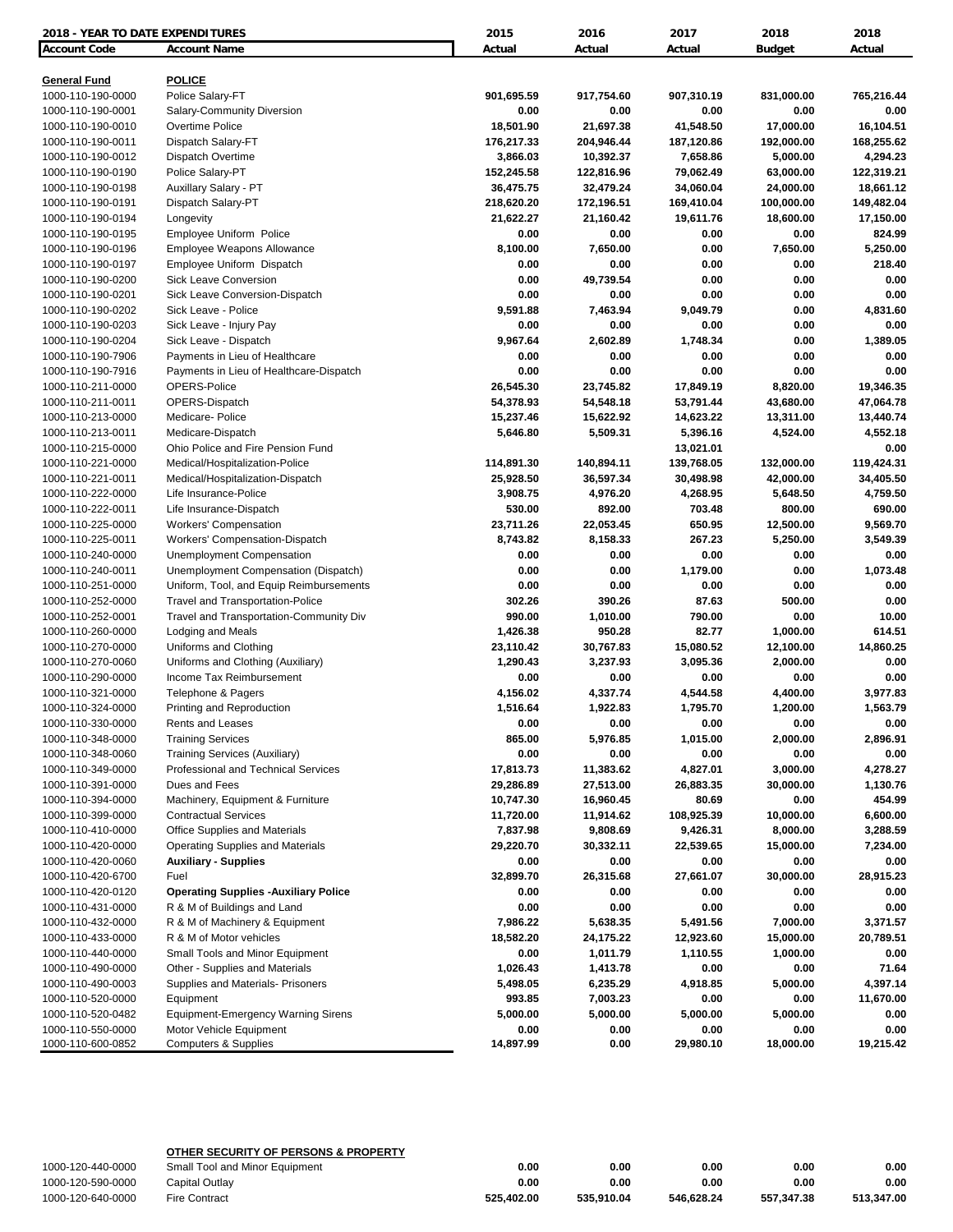| 2018 - YEAR TO DATE EXPENDITURES       |                                           | 2015             | 2016             | 2017              | 2018              | 2018             |
|----------------------------------------|-------------------------------------------|------------------|------------------|-------------------|-------------------|------------------|
| <b>Account Code</b>                    | <b>Account Name</b>                       | Actual           | Actual           | Actual            | <b>Budget</b>     | Actual           |
|                                        |                                           |                  |                  |                   |                   |                  |
| 1000-130-311-0000                      | <b>Electricity- Street Lights</b>         | 0.00             | 0.00             | 0.00              | 0.00              | 0.00             |
| 1000-140-399-0000                      | <b>Contractual Services</b>               | 3,500.00         | 3,500.00         | 3,500.00          | 3,500.00          | 3,500.00         |
| 1000-150-311-0000                      | <b>Electricity- Traffic Lights</b>        | 0.00             | 0.00             | 0.00              | 0.00              | 0.00             |
| 1000-150-349-0000                      | Professional and Technical Services       | 0.00             | 0.00             | 0.00              | 0.00              | 0.00             |
| 1000-160-349-0000                      | <b>Other Professional</b>                 | 6,478.53         | 449.61           | 3,061.85          | 3,000.00          | 1,932.35         |
| 1000-210-349-2110                      | Board of Health                           | 8,941.52         | 8,941.52         | 9,397.72          | 9,000.00          | 9,397.72         |
|                                        |                                           |                  |                  |                   |                   |                  |
|                                        | <b>RECREATION and COMMUNITY LIFE</b>      |                  |                  |                   |                   |                  |
| 1000-310-190-0000                      | Salary                                    | 44,528.70        | 48,968.28        | 53,576.11         | 62,000.00         | 50,061.72        |
| 1000-310-190-0010                      | Overtime                                  | 0.00             | 915.93           | 1,136.94          | 0.00              | 561.92           |
| 1000-310-190-0192                      | Seasonal Salary                           | 28,554.33        | 38,736.04        | 36,948.09         | 36,000.00         | 28,051.19        |
| 1000-310-190-0193                      | <b>Transportation Salary</b>              | 20,034.54        | 12,076.51        | 14,784.38         | 15,000.00         | 17,031.73        |
| 1000-310-211-0000                      | Ohio Public Employees Retirement System   | 12,695.88        | 14,100.35        | 14,669.88         | 15,820.00         | 13,492.23        |
| 1000-310-212-0000                      | <b>Social Security</b>                    | 0.00             | 0.00             | 0.00              | 0.00              | 0.00             |
| 1000-310-213-0000                      | Medicare                                  | 1,350.21         | 1,460.11         | 1,543.48          | 1,638.50          | 1,380.31         |
| 1000-310-225-0000                      | <b>Workers' Compensation</b>              | 2,355.26         | 2,200.24         | 74.80             | 1,250.00          | 959.67           |
| 1000-310-252-0000                      | Travel & Transportation                   | 65.80            | 179.37           | 0.00              | 200.00            | 0.00             |
| 1000-310-260-0000                      | Lodging & Meals                           | 171.95           | 1,576.15         | 499.54            | 1,000.00          | 0.00             |
| 1000-310-270-0000                      | Uniforms                                  | 0.00             | 420.00           | 174.00            | 0.00              | 0.00             |
| 1000-310-324-0000                      | Printing and Reproduction                 | 0.00             | 16.00            | 0.00              | 0.00              | 0.00             |
| 1000-310-330-0000                      | Rents and Leases                          | 0.00             | 0.00             | 0.00              | 0.00              | 0.00             |
| 1000-310-348-0000                      | Training                                  | 0.00             | 0.00             | 0.00              | 0.00              | 750.00           |
| 1000-310-349-0000                      | Professional and Technical Services       | 652.52           | 962.09           | 3,568.01          | 1,200.00          | 2,354.31         |
| 1000-310-349-2569                      | Professional - Golf Outing                | 0.00             | 0.00             | 0.00              | 0.00              | 0.00             |
| 1000-310-349-3101                      | <b>Trips</b>                              | 1,966.85         | 2,646.80<br>0.00 | 1,688.33          | 3,000.00          | 1,306.13<br>0.00 |
| 1000-310-349-3102<br>1000-310-349-3104 | Exercise Program<br><b>Special Events</b> | 0.00<br>8,610.91 | 14,782.18        | 0.00<br>14,294.02 | 0.00<br>13,000.00 | 13,962.06        |
| 1000-310-349-3105                      | Garage Sale                               | 311.50           | 526.24           | 242.50            | 500.00            | 634.03           |
| 1000-310-349-3106                      | Parker program                            | 8,681.22         | 11,667.43        | 8,693.99          | 10,000.00         | 9,813.21         |
| 1000-310-349-3107                      | Baseball                                  | 11,072.70        | 8,413.46         | 2,967.62          | 7,000.00          | 7,232.94         |
| 1000-310-349-4587                      | <b>Community Day</b>                      | 20,924.70        | 24,018.29        | 24,349.22         | 0.00              | 0.00             |
| 1000-310-349-9633                      | Music                                     | 0.00             | 0.00             | 0.00              | 0.00              | 0.00             |
| 1000-310-351-0000                      | Insurance and Bonding                     | 334.00           | 265.00           | 263.00            | 0.00              | 0.00             |
| 1000-310-353-3107                      | Liability Insurance                       | 0.00             | 0.00             | 0.00              | 0.00              | 0.00             |
| 1000-310-391-0000                      | Dues & Fees                               | 560.00           | 1,700.00         | 771.58            | 1,000.00          | 129.47           |
| 1000-310-394-0000                      | Machinery, Equipment & Furniture          | 216.68           | 0.00             | 1,592.21          | 1,000.00          | 75.99            |
| 1000-310-399-0000                      | Contractual                               | 20,000.00        | 20,000.00        | 20,000.00         | 18,000.00         | 18,000.00        |
| 1000-310-420-0000                      | <b>Operating Supplies and Materials</b>   | 1,866.03         | 3,635.20         | 3,464.12          | 2,000.00          | 1,843.86         |
| 1000-310-420-3108                      | <b>Operating Supplies -Concessions</b>    | 1,663.02         | 1,609.94         | 1,940.08          | 2,000.00          | 1,040.26         |
| 1000-310-420-3110                      | <b>Senior Services</b>                    | 8,177.02         | 8,121.20         | 9,144.32          | 6,500.00          | 7,551.56         |
| 1000-310-420-6700                      | Fuel                                      | 3,027.24         | 2,279.06         | 2,312.89          | 4,000.00          | 2,617.14         |
| 1000-310-420-8522                      | Operating Supplies and Materials-TGY      | 9.48             | 80.39            | 91.07             | 100.00            | 80.58            |
| 1000-310-431-0000                      | Land & Buildings                          | 414.83           | 399.00           | 3,113.31          | 750.00            | 3,599.30         |
| 1000-310-432-0000                      | Repairs and Maint of Machinery & Equip    | 458.12           | 0.00             | 236.50            | 0.00              | 517.73           |
| 1000-310-433-0000                      | Repairs and Maint of Motor Vehicles       | 2,002.23         | 2,486.73         | 1,627.13          | 2,000.00          | 2,234.35         |
| 1000-310-440-0000                      | Small Tools and Minor Equipment           | 24.99            | 157.17           | 0.00              | 0.00              | 20.96            |
| 1000-310-500-0000                      | Capital Outlay                            | 5,795.00         | 0.00             | 0.00              | 0.00              | 0.00             |
| 1000-310-600-0852                      | Other-Computers & Supplies                | 0.00             | 187.96           | 0.00              | 0.00              | 1,009.98         |
| 1000-310-610-3103                      | Deposits Refunded                         | 0.00             | 0.00             | 0.00              | 0.00              | 100.00           |
|                                        |                                           |                  |                  |                   |                   |                  |
|                                        | <b>BUILDING DEPARTMENT</b>                |                  |                  |                   |                   |                  |
| 1000-410-190-0000                      | Salary                                    | 26,018.23        | 16,006.12        | 13,999.96         | 14,000.00         | 12,923.04        |
| 1000-410-190-0010                      | Overtime                                  | 0.00             | 0.00             | 0.00              | 0.00              | 0.00             |
| 1000-410-190-0190                      | Part-Time                                 | 0.00             | 0.00             | 0.00              | 0.00              | 0.00             |
| 1000-410-190-0192                      | Seasonal Salary                           | 0.00             | 0.00             | 0.00              | 0.00              | 0.00             |
| 1000-410-190-0200                      | Sick Leave Conversion                     | 0.00             | 0.00             | 0.00              | 0.00              | 0.00             |
| 1000-410-190-0202                      | Sick Leave                                | 1,404.37         | 0.00             | 0.00              | 0.00              | 0.00             |
| 1000-410-190-7906                      | Payments in Lieu of Healthcare            | 0.00             | 0.00             | 0.00              | 0.00              | 0.00             |
| 1000-410-211-0000                      | Ohio Public Employees Retirement System   | 3,677.82         | 8,489.08         | 11,161.18         | 1,960.00          | 11,370.81        |
| 1000-410-213-0000                      | Medicare                                  | 394.38           | 237.88           | 203.06            | 203.00            | 187.44           |
|                                        |                                           |                  |                  |                   |                   |                  |
|                                        | <b>BUILDING DEPARTMENT (continued)</b>    |                  |                  |                   |                   |                  |
| 1000-410-221-0000                      | Medical/Hospitalization                   | 0.00             | 566.45           | 0.00              | 0.00              | 0.00             |
| 1000-410-222-0000                      | Life Insurance                            | 0.00             | 0.00             | 0.00              | 0.00              | 0.00             |
| 1000-410-225-0000                      | <b>Workers' Compensation</b>              | 584.87           | 544.37           | 16.47             | 315.00            | 236.10           |
| 1000-410-240-0000                      | <b>Unemployment Compensation</b>          | 0.00             | 0.00             | 0.00              | 0.00              | 0.00             |
| 1000-410-252-0000                      | <b>Travel and Transportation</b>          | 0.00             | 31.10            | 639.82            | 500.00            | 0.00             |
| 1000-410-260-0000<br>1000-410-270-0000 | Lodging and Meals<br>Uniforms             | 0.00<br>0.00     | 0.00<br>0.00     | 0.00<br>0.00      | 500.00<br>0.00    | 0.00<br>0.00     |
| 1000-410-320-0000                      | Communications, Printing and Advertising  | 0.00             | 0.00             | 0.00              | 0.00              | 0.00             |
|                                        |                                           |                  |                  |                   |                   |                  |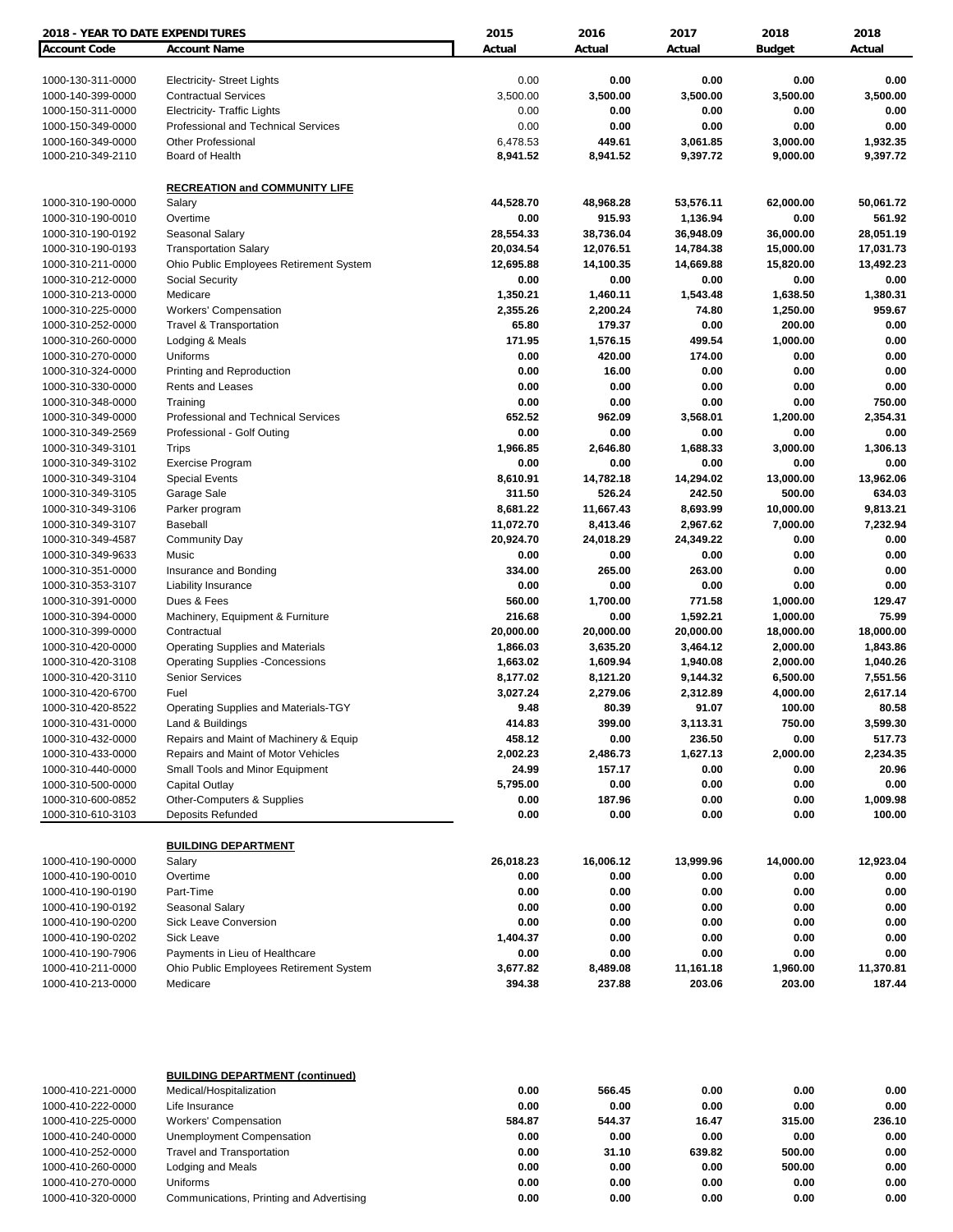| <b>2018 - YEAR TO DATE EXPENDITURES</b> |                                            | 2015       | 2016       | 2017         | 2018          | 2018       |
|-----------------------------------------|--------------------------------------------|------------|------------|--------------|---------------|------------|
| <b>Account Code</b>                     | <b>Account Name</b>                        | Actual     | Actual     | Actual       | <b>Budget</b> | Actual     |
|                                         |                                            |            |            |              |               |            |
| 1000-410-348-0000                       | Training                                   | 0.00       | 0.00       | 0.00         | 500.00        | 0.00       |
| 1000-410-349-0000                       | Professional and Technical Services        | 54,334.00  | 29,197.69  | 24,963.00    | 25,000.00     | 16,371.25  |
| 1000-410-391-0000                       | Dues & Fees                                | 808.61     | 492.05     | 424.28       | 600.00        | 284.86     |
| 1000-410-394-0000                       | Machinery, Equipment & Furniture           | 0.00       | 0.00       | 0.00         | 0.00          | 0.00       |
| 1000-410-395-0000                       | Land and Land Improvements                 | 1,000.00   | 0.00       | 0.00         | 0.00          | 0.00       |
| 1000-410-410-0000                       | Office Supplies and Materials              | 530.75     | 828.28     | 0.00         | 500.00        | 135.97     |
| 1000-410-410-0852                       | <b>Computers &amp; Supplies</b>            | 520.32     | 520.32     | 867.52       | 500.00        | 954.36     |
| 1000-410-420-0000                       | <b>Operating Supplies</b>                  | 0.00       | 441.50     | 241.53       | 500.00        | 0.99       |
| 1000-410-420-6700                       | <b>FUEL</b>                                | 0.00       | 0.00       | 0.00         | 0.00          | 0.00       |
| 1000-410-433-0000                       | Repairs & Maint Motor Vehicles             | 0.00       | 954.32     | 0.00         | 0.00          | 0.00       |
| 1000-410-610-0000                       | <b>Deposits Refunded</b>                   | 0.00       | 0.00       | 0.00         | 0.00          | 0.00       |
|                                         | <b>ENGINEERING</b>                         |            |            |              |               |            |
| 1000-490-190-0000                       | Salary                                     | 18,999.90  | 18,296.20  | 20,330.44    | 20,500.00     | 18,923.04  |
| 1000-490-211-0000                       | Ohio Public Employees Retirement System    | 2,565.26   | 2,561.50   | 2,822.56     | 2,870.00      | 2,649.23   |
| 1000-490-213-0000                       | Medicare                                   | 275.51     | 265.29     | 294.72       | 297.25        | 274.32     |
| 1000-490-225-0000                       | <b>Workers' Compensation</b>               | 371.43     | 345.06     | 9.77         | 188.00        | 149.25     |
| 1000-490-346-0000                       | <b>Engineering Services</b>                | 0.00       | 0.00       | 0.00         | 0.00          | 0.00       |
| 1000-490-391-0000                       | Dues and Fees                              | 0.00       | 0.00       | 0.00         | 0.00          | 0.00       |
| 1000-490-399-0000                       | <b>Contractual Services-Engineering</b>    | 0.00       | 0.00       | 0.00         | 0.00          | 0.00       |
|                                         |                                            |            |            |              |               |            |
|                                         | <b>UTILITIES</b>                           |            |            |              |               |            |
| 1000-519-311-0000                       | Electricity                                | 72,375.33  | 80,469.27  | 66,799.66    | 70,000.00     | 78,821.42  |
| 1000-529-313-0000                       | <b>Natural Gas</b>                         | 24,695.09  | 20,990.95  | 21,555.67    | 22,000.00     | 19,695.98  |
| 1000-539-312-0000                       | Water and Sewage                           | 6,126.78   | 1,520.18   | 2,788.53     | 3,000.00      | 3,870.52   |
| 1000-549-312-0000                       | Water and Sewage                           | 690.00     | 690.00     | 0.00         | 0.00          | 843.05     |
| 1000-551-349-0000                       | Other- Professional and Technical Services | 0.00       | 0.00       | 0.00         | 0.00          | 0.00       |
| 1000-559-347-0000                       | <b>Planning Consultants</b>                | 0.00       | 0.00       | 0.00         | 0.00          | 0.00       |
| 1000-569-398-0000                       | Garbage and Trash Removal                  | 150,323.02 | 141,548.17 | 150,392.69   | 150,000.00    | 141,600.49 |
| 1000-592-349-0000                       | Other- Professional and Technical Services | 0.00       | 0.00       | 0.00         | 0.00          | 3,895.86   |
| 1000-599-321-0000                       | Telephone                                  | 29,576.22  | 22,584.16  | 23,157.72    | 17,500.00     | 21,270.57  |
| 1000-599-329-0000                       | Other communications                       | 10,737.14  | 14,736.35  | 28,392.44    | 20,000.00     | 25,126.98  |
|                                         | <b>SERVICE DEPARTMENT</b>                  |            |            |              |               |            |
| 1000-620-190-0000                       | Salary                                     | 83,617.81  | 89,247.91  | 59,554.52    | 118,000.00    | 49,729.66  |
| 1000-620-190-0010                       | Overtime                                   | 4,212.47   | 3,711.07   | 2,366.66     | 5,000.00      | 3,201.43   |
| 1000-620-190-0190                       | Part-time                                  | 0.00       | 0.00       | 0.00         | 0.00          | 0.00       |
| 1000-620-190-0193                       | Salary - Seasonal                          | 0.00       | 0.00       | 0.00         | 0.00          | 0.00       |
| 1000-620-190-0200                       | <b>Sick Leave Conversion</b>               | 0.00       | 0.00       | 0.00         | 0.00          | 0.00       |
| 1000-620-190-0202                       | Sick Leave                                 | 1,404.38   | 416.00     | 0.00         | 0.00          | 4,997.10   |
| 1000-620-211-0000                       | Ohio Public Employees Retirement System    | 12,064.34  | 9,356.68   | 8,738.51     | 16,520.00     | 8,181.48   |
| 1000-620-213-0000                       | Medicare                                   | 1,253.88   | 1,502.94   | 870.96       | 1,711.00      | 808.51     |
| 1000-620-221-0000                       | Medical/Hospitalization                    | 24,551.94  | 31,838.07  | 30,614.56    | 35,000.00     | 14,599.76  |
| 1000-620-222-0000                       | Life Insurance                             | 265.00     | 344.50     | 265.00       | 265.00        | 210.00     |
| 1000-620-225-0000                       | <b>Workers' Compensation</b>               | 2,350.54   | 2,168.45   | 45.89        | 1,200.00      | 912.42     |
| 1000-620-252-0000                       | <b>Travel and Transportation</b>           | 0.00       | 0.00       |              | 0.00          | 0.00       |
| 1000-620-260-0000                       |                                            | 0.00       | 0.00       | 0.00<br>0.00 | 0.00          | 0.00       |
|                                         | Lodging and Meals                          |            |            |              |               |            |
| 1000-620-270-0000                       | Uniforms and Clothing                      | 872.86     | 1,594.88   | 1,958.73     | 0.00          | 2,461.09   |
| 1000-620-330-0000                       | <b>Rents and Leases</b>                    | 0.00       | 0.00       | 0.00         | 0.00          | 0.00       |
| 1000-620-346-0000                       | <b>Engineering Services</b>                | 0.00       | 0.00       | 0.00         | 0.00          | 0.00       |
| 1000-620-348-0000                       | <b>Training Services</b>                   | 0.00       | 0.00       | 0.00         | 0.00          | 0.00       |
| 1000-620-349-0000                       | Professional and Technical Services        | 10,741.49  | 2,476.53   | 4,678.01     | 5,000.00      | 3,995.00   |
| 1000-620-391-0000                       | Dues and Fees                              | 156.50     | 53.25      | 0.00         | 0.00          | 0.00       |
| 1000-620-394-0000                       | Machinery, Equipment & Furniture           | 0.00       | 0.00       | 0.00         | 0.00          | 547.94     |

|                   | <b>SERVICE DEPARTMENT (continued)</b>   |           |           |           |           |           |
|-------------------|-----------------------------------------|-----------|-----------|-----------|-----------|-----------|
| 1000-620-395-5001 | Land and Improvements-Recycling         | 0.00      | 0.00      | 0.00      | 0.00      | 0.00      |
| 1000-620-420-0000 | <b>Operating Supplies and Materials</b> | 2,165.33  | 5,320.58  | 32.988.11 | 5.000.00  | 8,860.33  |
| 1000-620-420-6700 | Fuel                                    | 0.00      | 0.00      | 0.00      | 0.00      | 0.00      |
| 1000-620-431-0000 | Repairs and Maint of Buildings and Land | 51,848.24 | 67.667.20 | 72,765.05 | 60,000.00 | 49,795.75 |
| 1000-620-431-6208 | <b>Building Supplies</b>                | 0.00      | 0.00      | 0.00      | 0.00      | 0.00      |
| 1000-620-431-6209 | <b>Hardware Supplies</b>                | 0.00      | 0.00      | 0.00      | 0.00      | 0.00      |
| 1000-620-432-0000 | R & M of Machinery & Equip              | 918.97    | 2.063.94  | 1.349.94  | 2.000.00  | 1,884.56  |
| 1000-620-432-6220 | R & M of Machinery & Equip-Major        | 0.00      | 0.00      | 0.00      | 0.00      | 0.00      |
| 1000-620-432-6230 | R & M of Machinery & Equip-Minor        | 0.00      | 0.00      | 0.00      | 0.00      | 0.00      |
| 1000-620-433-0000 | R & M of Motor Vehicles                 | 0.00      | 0.00      | 0.00      | 0.00      | 0.00      |
| 1000-620-433-6110 | R & M of Motor Vehicles                 | 0.00      | 0.00      | 0.00      | 0.00      | 0.00      |
| 1000-620-433-6225 | R & M of Motor Vehicles                 | 0.00      | 0.00      | 0.00      | 0.00      | 0.00      |
| 1000-620-433-6310 | R & M of Motor Vehicles                 | 0.00      | 0.00      | 0.00      | 0.00      | 0.00      |
|                   |                                         |           |           |           |           |           |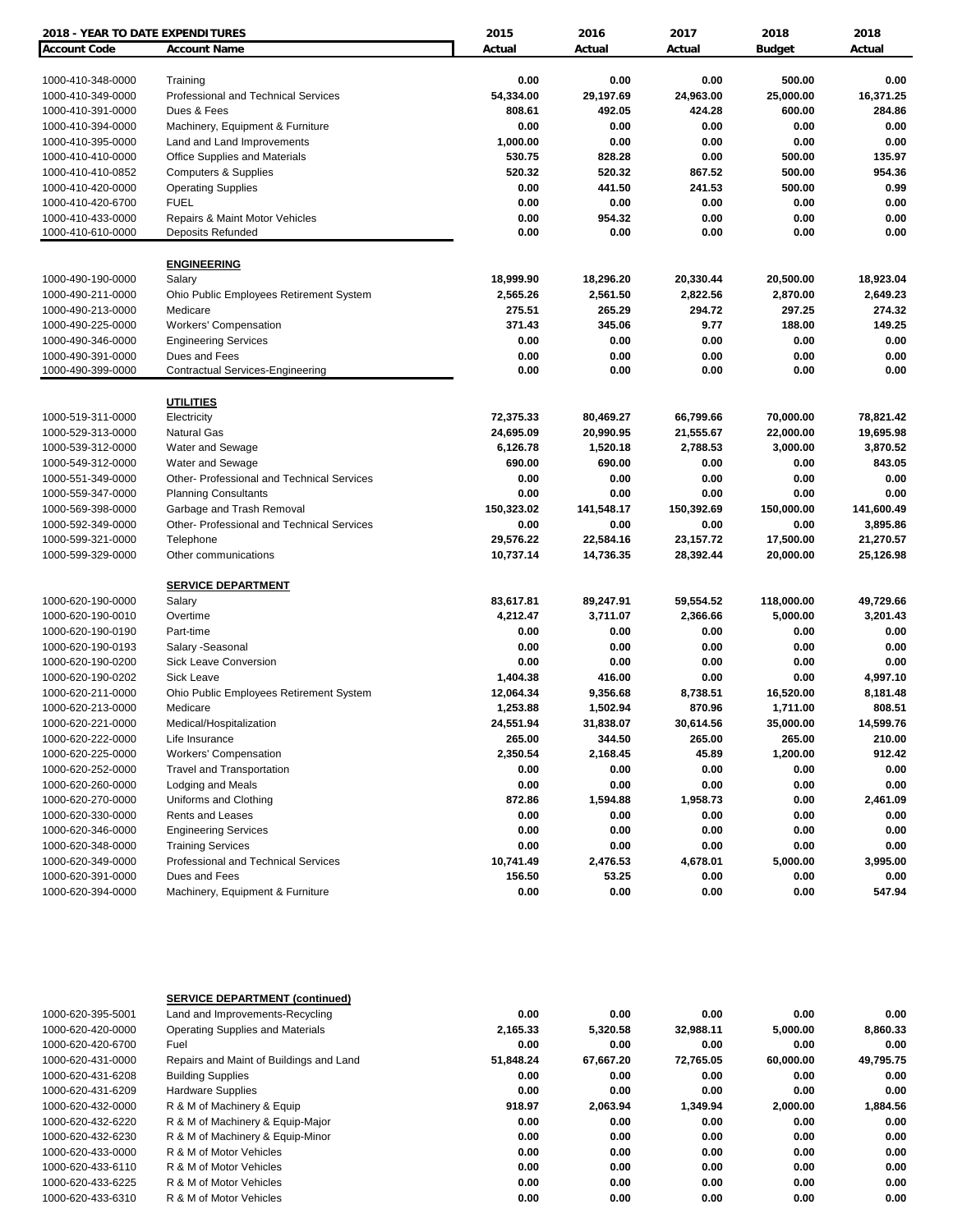| <b>2018 - YEAR TO DATE EXPENDITURES</b> |                                                | 2015                | 2016                | 2017                | 2018                | 2018                |
|-----------------------------------------|------------------------------------------------|---------------------|---------------------|---------------------|---------------------|---------------------|
| <b>Account Code</b>                     | <b>Account Name</b>                            | Actual              | Actual              | Actual              | <b>Budget</b>       | Actual              |
|                                         |                                                |                     |                     |                     |                     |                     |
| 1000-620-440-0000                       | Small Tools and Minor Equipment                | 0.00                | 573.24              | 0.00                | 0.00                | 0.00                |
| 1000-620-490-0000                       | Other - Supplies and Materials                 | 0.00                | 0.00                | 0.00                | 0.00                | 0.00                |
| 1000-620-490-0000-1                     | <b>Other Operating Supplies</b>                | 0.00                | 0.00                | 0.00                | 0.00                | 0.00                |
| 1000-620-520-0000                       | Equipment                                      | 0.00                | 0.00                | 0.00                | 0.00                | 0.00                |
| 1000-620-640-0000                       | Leaf Dumping                                   | 0.00                | 0.00                | 0.00                | 0.00                | 0.00                |
| 1000-630-349-0000                       | <b>Professional and Technical Services</b>     | 0.00                | 0.00                | 0.00                | 0.00                | 0.00                |
| 1000-630-390-0000                       | Contractual -Senior Snow plowing               | 0.00                | 0.00                | 0.00                | 0.00                | 0.00                |
| 1000-630-420-0000                       | <b>Operating Supplies -Salt</b>                | 0.00                | 0.00                | 0.00                | 0.00                | 0.00                |
| 1000-630-432-6320                       | R & M - Snow Plows                             | 0.00                | 0.00                | 0.00                | 0.00                | 0.00                |
| 1000-640-399-6201                       | R & M-Sanitary Sewers                          | 28,489.82           | 28,011.70           | 46,175.32           | 10,000.00           | 5,859.69            |
|                                         |                                                |                     |                     |                     |                     |                     |
|                                         | <b>MAYOR</b>                                   |                     |                     |                     |                     |                     |
| 1000-710-131-0000                       | Salary - MAYOR                                 | 60,114.36           | 57,887.96           | 57,887.96           | 61,650.00           | 52,065.82           |
| 1000-710-131-7906                       | Payments in Lieu of Healthcare                 | 0.00                | 0.00                | 0.00                | 0.00                | 0.00                |
| 1000-710-211-0000                       | Ohio Public Employees Retirement System        | 8,111.69            | 8,272.32            | 10,512.30<br>955.70 | 8,631.00            | 8,867.86<br>751.84  |
| 1000-710-213-0000                       | Medicare                                       | 901.26              | 1,025.60            |                     | 893.93              |                     |
| 1000-710-221-0000                       | Medical/Hospitalization                        | 22,117.62<br>132.50 | 19,628.53<br>172.75 | 15,137.40<br>145.75 | 16,921.00<br>159.00 | 11,068.74<br>180.00 |
| 1000-710-222-0000                       | Life Insurance<br><b>Workers' Compensation</b> | 1,350.84            | 1,256.00            | 36.68               | 700.00              | 543.07              |
| 1000-710-225-0000<br>1000-710-252-0000  | <b>Travel and Transportation</b>               | 804.85              |                     | 536.55              | 800.00              | 530.35              |
| 1000-710-259-0000                       | Other - Employee Reimbursements                | 0.00                | 2,805.37<br>0.00    | 0.00                | 0.00                | 0.00                |
| 1000-710-260-0000                       | Housing & Meals                                | 1,034.55            | 3,901.31            | 3,164.47            | 3,000.00            | 1,611.98            |
| 1000-710-324-0000                       | Printing and Reproduction                      | 0.00                | 0.00                | 0.00                | 0.00                | 0.00                |
| 1000-710-330-0000                       | <b>Rents and Leases</b>                        | 0.00                | 0.00                | 0.00                | 0.00                | 0.00                |
| 1000-710-349-0000                       | Professional and Technical Services            | 27.96               | 0.00                | 93.81               | 0.00                | 0.00                |
| 1000-710-349-7150                       | <b>Education Expenses</b>                      | 0.00                | 0.00                | 0.00                | 0.00                | 0.00                |
| 1000-710-391-0000                       | Dues and Fees                                  | 4,248.03            | 3,803.03            | 1,093.03            | 2,000.00            | 1,083.98            |
| 1000-710-394-0000                       | Machinery, Equipment & Furniture               | 174.98              | 0.00                | 0.00                | 0.00                | 0.00                |
| 1000-710-399-0000                       | <b>Contractual Services</b>                    | 0.00                | 0.00                | 0.00                | 0.00                | 0.00                |
| 1000-710-410-0000                       | <b>Office Supplies and Materials</b>           | 2,041.41            | 216.24              | 138.01              | 500.00              | 0.00                |
| 1000-710-420-0000                       | Operating Supplies and Materials               | 0.00                | 201.10              | 123.19              | 0.00                | 0.00                |
|                                         |                                                |                     |                     |                     |                     |                     |
|                                         | <b>COUNCIL</b>                                 |                     |                     |                     |                     |                     |
| 1000-715-111-0000                       | Salaries - Council                             | 64,284.30           | 65,569.40           | 66,236.82           | 66,237.00           | 60,828.14           |
| 1000-715-211-0000                       | Ohio Public Employees Retirement System        | 8,672.55            | 9,140.01            | 9,265.84            | 9,273.18            | 8,510.09            |
| 1000-715-212-0000                       | Social Security                                | 0.00                | 0.00                |                     | 0.00                | 0.00                |
| 1000-715-213-0000                       | Medicare                                       | 996.67              | 950.75              | 961.46              | 960.44              | 881.97              |
| 1000-715-225-0000                       | <b>Workers' Compensation</b>                   | 1,499.20            | 1,392.76            | 39.46               | 800.00              | 601.82              |
| 1000-715-252-0000                       | <b>Travel and Transportation</b>               | 0.00                | 0.00                | 0.00                | 0.00                | 0.00                |
| 1000-715-260-0000                       | Lodging & Meals                                | 0.00                | 0.00                | 0.00                | 0.00                | 0.00                |
| 1000-715-324-0000                       | Printing and Reproduction                      | 0.00                | 0.00                | 0.00                | 0.00                | 0.00                |
| 1000-715-325-0000                       | Advertising                                    | 0.00                | 0.00                | 0.00                | 0.00                | 0.00                |
| 1000-715-348-0000                       | Training                                       | 0.00                | 0.00                | 0.00                | 0.00                | 0.00                |
| 1000-715-349-0000                       | Professional and Technical Services            | 0.00                | 0.00                | 0.00                | 0.00                | 0.00                |
| 1000-715-349-7150                       | <b>Education Exp</b>                           | 0.00                | 0.00                | 0.00                | 0.00                | 0.00                |
| 1000-715-391-0000                       | Dues and Fees                                  | 0.00                | 0.00                | 0.00                | 0.00                | 0.00                |
| 1000-715-399-0000                       | <b>Contractual Services</b>                    | 0.00                | 0.00                | 0.00                | 0.00                | 0.00                |
| 1000-715-399-7150                       | Contractual Services-Education Exp             | 0.00                | 0.00                | 0.00                | 0.00                | 0.00                |
| 1000-715-399-7151                       | Contractual Services- Master Plan              | 0.00                | 0.00                | 0.00                | 0.00                | 0.00                |
| 1000-715-410-0000                       | <b>Office Supplies and Materials</b>           | 0.00                | 0.00                | 0.00                | 0.00                | 0.00                |
| 1000-715-420-0000                       | <b>Operating Supplies and Materials</b>        | 0.00                | 0.00                | 0.00                | 0.00                | 0.00                |
| 1000-715-600-6584                       | Unemployment Compensation                      | 0.00                | 0.00                | 0.00                | 0.00                | 0.00                |
|                                         |                                                |                     |                     |                     |                     |                     |
|                                         | <u> MAYOR'S COURT</u>                          |                     |                     |                     |                     |                     |
| 1000-720-141-0000                       | Salary - Legal Counsel-Prosecutor              | 31,256.11           | 31,780.83           | 26,307.72           | 24,000.00           | 22,153.92           |
| 1000-720-141-0141                       | Magistrate                                     | 9,600.00            | 18,800.00           | 18,800.00           | 19,200.00           | 12,375.00           |
| 1000-720-190-0000                       | Salary- Mayor's Court Clerk                    | 27,940.50           | 39,430.00           | 42,416.00           | 42,432.00           | 39,188.40           |
| 1000-720-190-0001                       | <b>Community Diversion Program</b>             | 0.00                | 0.00                | 0.00                | 0.00                | 0.00                |
| 1000-720-190-0010                       | Overtime                                       | 0.00                | 0.00                | 0.00                | 0.00                | 0.00                |
| 1000-720-190-0195                       | Employee Uniform Allowance                     | 0.00                | 0.00                | 0.00                | 0.00                | 0.00                |
| 1000-720-190-0202                       | Sick Leave                                     | 0.00                | 0.00                | 0.00                | 0.00                | 0.00                |
| 1000-720-211-0000                       | Ohio Public Employees Retirement System        | 9,321.78            | 11,036.94           | 9,922.52            | 11,988.48           | 8,678.90            |
| 1000-720-213-0000                       | Medicare                                       | 965.68              | 780.08              | 1,103.78            | 1,241.66            | 1,008.63            |
| 1000-720-221-0000                       | Medical/Hospitalization                        | 0.00                | 17,091.75           | 19,397.22           | 20,832.00           | 19,095.56           |
| 1000-720-222-0000                       | Life Insurance                                 | 0.00                | 0.00                | 0.00                | 0.00                | 0.00                |
| 1000-720-225-0000                       | <b>Workers' Compensation</b>                   | 1,593.16            | 1,480.04            | 41.93               | 810.00              | 639.60              |
| 1000-720-240-0000                       | Unemployment Compensation                      | 0.00                | 0.00                | 655.00              | 0.00                | 1,179.00            |
| 1000-720-252-0000                       | Travel & Transportation                        | 316.38              | 145.80              | 0.00                | 2,000.00            | 0.00                |
| 1000-720-260-0000                       | Lodging & Meals                                | 286.34              | 0.00                | 0.00                | 0.00                | 0.00                |
| 1000-720-270-0000                       | Uniforms and Clothing                          | 0.00                | 0.00                | 0.00                | 0.00                | 0.00                |
| 1000-720-340-0853                       | <b>Technical Services-Software Support</b>     | 0.00                | 0.00                | 0.00                | 0.00                | 0.00                |
| 1000-720-348-0000                       | Training                                       | 150.00              | 350.00              | 270.00              | 0.00                | 360.00              |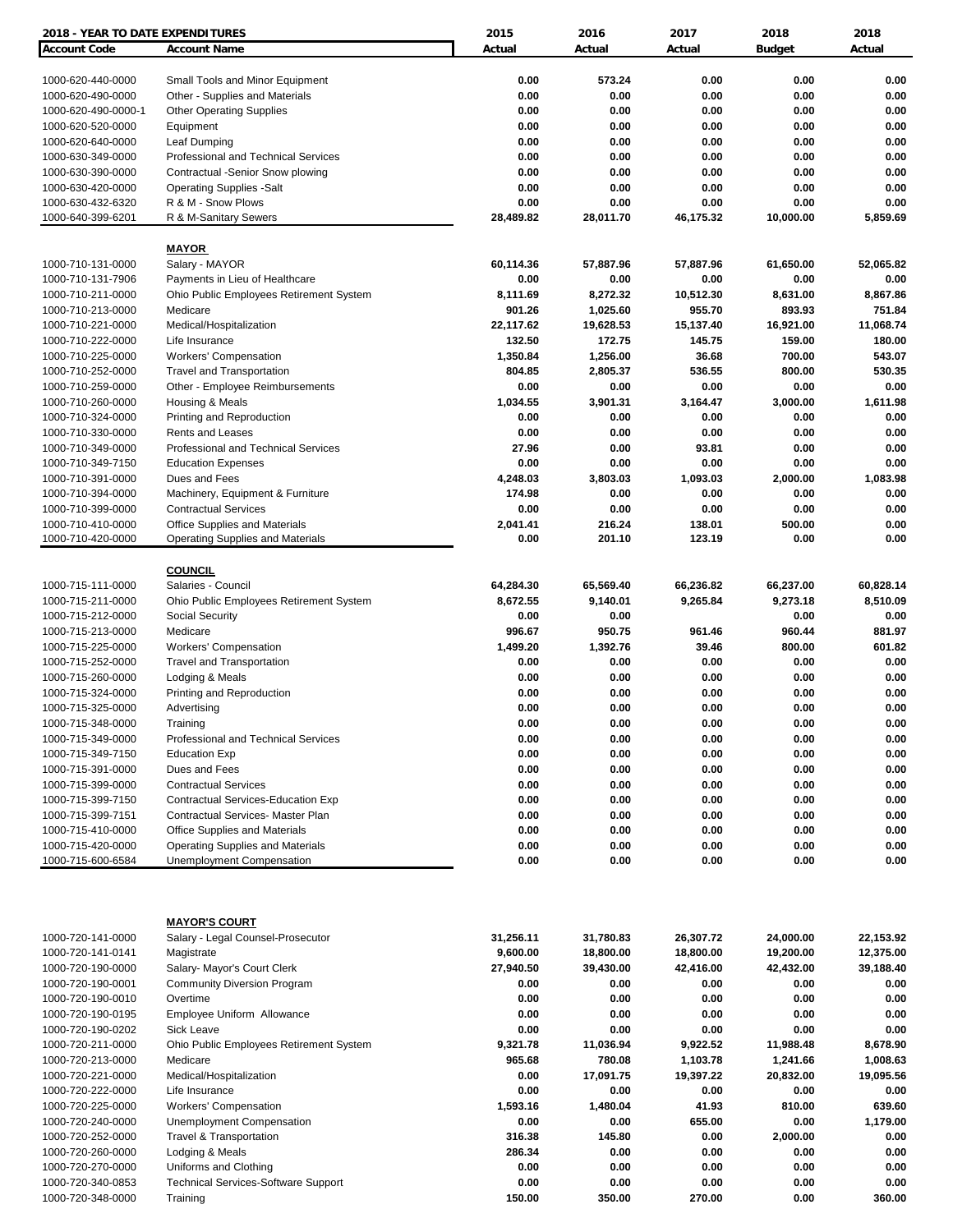| <b>2018 - YEAR TO DATE EXPENDITURES</b> |                                                       | 2015          | 2016      | 2017      | 2018          | 2018      |
|-----------------------------------------|-------------------------------------------------------|---------------|-----------|-----------|---------------|-----------|
| <b>Account Code</b>                     | <b>Account Name</b>                                   | Actual        | Actual    | Actual    | <b>Budget</b> | Actual    |
|                                         |                                                       |               |           |           |               |           |
| 1000-720-348-0001                       | <b>Training- Community Diversion</b>                  | 0.00          | 0.00      | 0.00      | 0.00          | 0.00      |
| 1000-720-349-0000                       | Other - Professional and Technicl Services            | 2,320.97      | 0.00      | 0.00      | 0.00          | 600.00    |
| 1000-720-391-0000                       | Dues and Fees                                         | 375.00        | 770.00    | 675.00    | 200.00        | 75.00     |
| 1000-720-391-0001                       | Dues and Fees (Community Diversion Program)           | 0.00          | 0.00      | 0.00      | 0.00          | 0.00      |
| 1000-720-394-0000                       | Machinery, Equipment & Furniture                      | 0.00          | 0.00      | 0.00      | 0.00          | 0.00      |
| 1000-720-399-0000                       | <b>Contractual Services</b>                           | 0.00          | 0.00      | 0.00      | 0.00          | 0.00      |
| 1000-720-410-0000                       | <b>Office Supplies and Materials</b>                  | 3,016.49      | 1,515.50  | 2,745.44  | 1,500.00      | 3,902.90  |
| 1000-720-410-0001                       | Office Supplies (Community Diversion)                 | 0.00          | 0.00      | 0.00      | 0.00          | 0.00      |
| 1000-720-420-0000                       | <b>Operating Supplies and Materials</b>               | 0.00          | 251.96    | 24.37     | 0.00          | 0.00      |
| 1000-720-640-0000                       | Payment to Another Political Subdivision              | 0.00          | 0.00      | 0.00      | 0.00          | 0.00      |
|                                         | <b>BOARDS &amp; COMMISSIONS</b>                       |               |           |           |               |           |
| 1000-735-150-0000                       | Compensation of Planning Commission                   | 1,800.00      | 1,710.00  | 2,054.93  | 1,890.00      | 1,870.00  |
| 1000-735-150-0701                       | Compensation of Zoning Board Members                  | 3,030.00      | 2.722.48  | 2,782.32  | 3,150.00      | 2,470.00  |
| 1000-735-190-0000                       | <b>Other- Personal Services</b>                       | 0.00          | 0.00      | 0.00      | 0.00          | 0.00      |
| 1000-735-211-0000                       | <b>OPERS</b>                                          | 280.00        | 302.40    | 280.00    | 264.60        | 291.20    |
| 1000-735-211-0701                       | OPERS-BZA                                             | 257.60        | 213.15    | 257.60    | 441.00        | 366.80    |
| 1000-735-213-0000                       | Medicare                                              | 26.10         | 26.55     | 34.65     | 27.41         | 24.81     |
| 1000-735-213-0701                       | Medicare-BZA                                          | 43.95         | 37.75     | 42.64     | 45.68         | 38.15     |
|                                         |                                                       |               | 44.95     | 1.27      |               | 55.54     |
| 1000-735-225-0000                       | <b>Workers' Compensation</b>                          | 48.38         |           |           | 50.00         |           |
| 1000-735-225-0701                       | <b>Workers' Compensation-BZA</b>                      | 95.60<br>0.00 | 88.81     | 2.51      | 25.00<br>0.00 | 39.53     |
| 1000-735-240-0701                       | <b>Unemployment Compensation</b>                      |               | 0.00      | 0.00      |               | 0.00      |
| 1000-735-252-0000                       | <b>Travel and Transportation</b>                      | 0.00          | 0.00      | 0.00      | 0.00          | 0.00      |
| 1000-735-349-000                        | <b>Professional Services</b>                          | 0.00          | 0.00      | 0.00      | 0.00          | 0.00      |
| 1000-735-410-0000                       | Office Supplies and Materials<br><b>AOS FEES</b>      | 0.00          | 0.00      | 0.00      | 0.00          | 0.00      |
| 1000-745-342-0000                       | <b>Auditor of State Audit Services</b>                | 1.00          | 16,071.50 | 1,845.00  | 15,000.00     | 16,789.50 |
| 1000-745-343-0000                       | Uniform Accounting Network Fees                       | 3,800.00      | 4,296.00  | 3,870.00  | 4,500.00      | 2,394.00  |
|                                         | <b>SOLICITOR</b>                                      |               |           |           |               |           |
| 1000-750-141-0000                       | Salary - Legal Counsel                                | 54,035.00     | 62,001.30 | 60,000.00 | 0.00          | 50,000.00 |
| 1000-750-141-0001                       |                                                       | 0.00          | 0.00      | 0.00      | 0.00          | 0.00      |
|                                         | Salary - Legal Counsel-Comm Diversion<br><b>OPERS</b> |               |           |           |               |           |
| 1000-750-211-0000                       |                                                       | 7,289.78      | 1,843.89  | 0.00      | 0.00          | 0.00      |
| 1000-750-211-0001                       | <b>OPERS-Community Diversion</b>                      | 0.00          | 0.00      | 0.00      | 0.00          | 0.00      |
| 1000-750-211-0001-1                     | <b>OPERS (Community Diversion)</b>                    | 0.00          | 0.00      | 0.00      | 0.00          | 0.00      |
| 1000-750-213-0000                       | Medicare                                              | 739.93        | 340.58    | 0.00      | 0.00          | 0.00      |
| 1000-750-213-0001                       | Medicare-Community Diversion                          | 0.00          | 0.00      | 0.00      | 0.00          | 0.00      |
| 1000-750-213-0001-1                     | Medicare (Community Diversion Program)                | 0.00          | 0.00      | 0.00      | 0.00          | 0.00      |
| 1000-750-225-0000                       | <b>Workers' Compensation</b>                          | 1,259.70      | 1,170.26  | 0.00      | 0.00          | 506.36    |
| 1000-750-349-0000                       | Professional and Technical Services                   | 14,007.55     | 20,056.87 | 3,935.50  | 75,000.00     | 701.09    |
| 1000-750-391-0000                       | Dues & Fees                                           | 175.00        | 0.00      | 0.00      | 0.00          | 0.00      |
| 1000-750-399-0000                       | <b>Contractual Services</b>                           | 21,514.83     | 54,936.12 | 14,221.30 | 0.00          | 9,675.00  |

|                     | <b>INCOME TAX</b>                        |            |            |            |            |            |
|---------------------|------------------------------------------|------------|------------|------------|------------|------------|
| 1000-755-322-0000   | Postage                                  | 911.29     | 48.63      | 0.00       | 600.00     | 0.00       |
| 1000-755-342-0000   | <b>Auditing Services</b>                 | 0.00       | 0.00       | 0.00       | 0.00       | 0.00       |
| 1000-755-344-0013   | Tax Collection Fees (Net Profit)         |            |            |            | 0.00       | 24.30      |
| 1000-755-348-0000   | Training                                 | 0.00       | 0.00       | 0.00       | 0.00       | 0.00       |
| 1000-755-348-0000-1 | <b>Training Services</b>                 | 0.00       | 0.00       | 0.00       | 0.00       | 0.00       |
| 1000-755-349-0000   | <b>Other Technical Services-Software</b> | 2,782.26   | 3,418.33   | 1,263.50   | 3,000.00   | 1,978.45   |
| 1000-755-349-0000-1 | <b>Other Contractual Services</b>        | 0.00       | 0.00       | 0.00       | 0.00       | 0.00       |
| 1000-755-391-0000   | Dues and Fees                            | 0.00       | 0.00       | 0.00       | 0.00       | 0.00       |
| 1000-755-391-0000-1 | Dues and Fees                            | 0.00       | 0.00       | 0.00       | 0.00       | 0.00       |
| 1000-755-399-0000   | <b>Contractual Services</b>              | 0.00       | 0.00       | 0.00       | 0.00       | 0.00       |
| 1000-755-420-0000   | <b>Operating Supplies</b>                | 359.66     | 0.00       | 0.00       | 0.00       | 0.00       |
| 1000-760-690-0000   | Tax Refunds                              | 72,450.50  | 248,889.49 | 74,543.16  | 30,000.00  | 71,386.70  |
|                     | <b>ADMINISTRATIVE &amp; FINANCE</b>      |            |            |            |            |            |
| 1000-790-190-0000   | Salary                                   | 169,563.48 | 213,950.38 | 210,751.16 | 180,000.00 | 156,129.18 |
| 1000-790-190-0010   | Overtime                                 | 0.00       | 0.00       | 0.00       | 0.00       | 0.00       |
| 1000-790-190-0190   | Part-time                                | 43,459.85  | 17,879.16  | 3,072.84   | 0.00       | 8,196.85   |
| 1000-790-190-0192   | Salary Seasonal                          | 0.00       | 0.00       | 0.00       | 0.00       | 0.00       |
| 1000-790-190-0200   | Sick Leave conversion                    | 18,550.93  | 0.00       | 0.00       | 0.00       | 0.00       |
| 1000-790-190-0202   | <b>Sick Leave</b>                        | 3,205.23   | 4,376.17   | 2,487.13   | 0.00       | 3,866.46   |
| 1000-790-190-7906   | Payments in Lieu of Healthcare           | 0.00       | 0.00       | 0.00       | 0.00       | 0.00       |
| 1000-790-211-0000   | <b>OPERS</b>                             | 28,883.22  | 30,282.17  | 28,957.78  | 25,200.00  | 20,932.08  |
| 1000-790-213-0000   | Medicare                                 | 3,383.38   | 3,250.07   | 2,920.14   | 2,250.00   | 2,315.59   |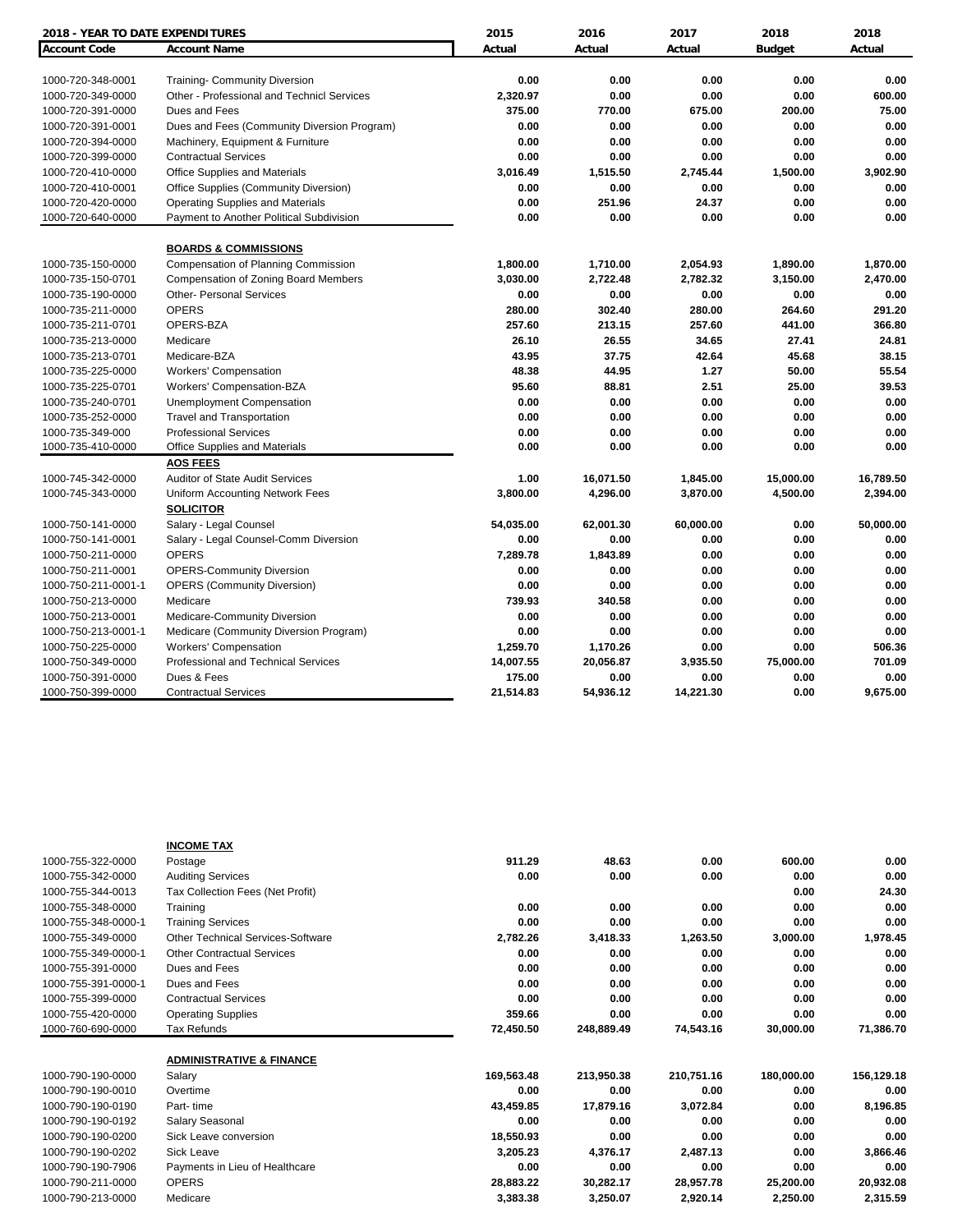| <b>2018 - YEAR TO DATE EXPENDITURES</b> |                                         | 2015         | 2016         | 2017         | 2018          | 2018         |
|-----------------------------------------|-----------------------------------------|--------------|--------------|--------------|---------------|--------------|
| Account Code                            | <b>Account Name</b>                     | Actual       | Actual       | Actual       | <b>Budget</b> | Actual       |
|                                         |                                         |              |              |              |               |              |
| 1000-790-221-0000                       | Medical/Hospitalization                 | 39,958.50    | 52,921.25    | 51,948.81    | 62,500.00     | 38,094.58    |
| 1000-790-222-0000                       | Life Insurance                          | 397.50       | 699.50       | 304.75       | 650.00        | 765.00       |
| 1000-790-222-1790                       | Life Insurance-RETIREE                  | 1,293.00     | 1,937.96     | 1,363.16     | 2,400.00      | 1,358.30     |
| 1000-790-225-0000                       | <b>Workers' Compensation</b>            | 4,387.26     | 4,089.18     | 162.71       | 2,500.00      | 1,778.48     |
| 1000-790-252-0000                       | <b>Travel and Transportation</b>        | 358.95       | 779.29       | 181.60       | 500.00        | 16.00        |
| 1000-790-260-0000                       | Meals & Lodging                         | 369.27       | 2,305.05     | 742.58       | 500.00        | 245.07       |
| 1000-790-322-0000                       | Postage                                 | 3,392.91     | 3,200.00     | 3,233.95     | 3,000.00      | 3,366.80     |
| 1000-790-323-0000                       | Postage Machine Rental                  | 593.99       | 767.99       | 174.00       | 696.00        | 1,044.00     |
| 1000-790-324-0000                       | Printing and Reproduction               | 1,690.64     | 1,354.19     | 1,157.64     | 2,500.00      | 1,900.88     |
| 1000-790-324-0005                       | Printing and Reproduction               | 16,840.82    | 17,491.54    | 121.08       | 19,000.00     | 0.00         |
| 1000-790-325-0000                       | Advertising                             | 5,767.22     | 6,169.40     | 1,023.47     | 6,000.00      | 822.22       |
| 1000-790-330-0000                       | <b>Rents and Leases</b>                 | 0.00         | 0.00         | 0.00         | 0.00          | 0.00         |
| 1000-790-345-0000                       | <b>Election Expenses</b>                | 0.00         | 2,120.25     | 0.00         | 0.00          | 7,595.02     |
| 1000-790-348-0000                       | Training                                | 200.00       | 591.66       | 300.00       | 500.00        | 165.00       |
| 1000-790-349-0000                       | Professional and Technical Services     | 76,246.94    | 126,798.66   | 170,606.01   | 100,000.00    | 150,946.69   |
| 1000-790-351-0000                       | Insurance and Bonding                   | 52,115.00    | 53,066.00    | 55,887.00    | 54,000.00     | 52,866.00    |
| 1000-790-391-0000                       | Dues and Fees                           | 2,784.92     | 11,054.24    | 16,672.57    | 9,000.00      | 10,152.03    |
| 1000-790-394-0000                       | Machinery, Equipment & Furniture        | 8,575.13     | 14,160.59    | 944.98       | 5,000.00      | 2,832.03     |
| 1000-790-399-0000                       | <b>Contractual Services</b>             | 0.00         | 1,679.19     | 8,344.49     | 15,600.00     | 3,872.25     |
| 1000-790-410-0000                       | Office Supplies and Materials           | 4,105.32     | 3,761.41     | 4,022.80     | 4,000.00      | 3,057.56     |
| 1000-790-420-0000                       | <b>Operating Supplies and Materials</b> | 3,213.10     | 3,680.14     | 3,230.57     | 4,000.00      | 2,614.24     |
| 1000-790-431-0000                       | R & M of Buildings and Land             | 0.00         | 0.00         | 390.20       | 0.00          | 2,816.97     |
| 1000-790-432-0000                       | R & M of Machinery & Equip              | 0.00         | 65.16        | 1,735.00     | 0.00          | 0.00         |
| 1000-790-490-0000                       | Econ Dev - Supplies & Materials         | 909.20       | 298.65       | 0.00         | 0.00          | 0.00         |
| 1000-790-640-0000                       | Payment to County Treasurer             | 210.73       | 0.00         | 17.14        | 0.00          | 9.62         |
|                                         | <b>CAPITAL &amp; TRANSFERS</b>          |              |              |              |               |              |
| 1000-800-520-0000                       | Equipment                               |              |              |              |               |              |
| 1000-910-910-0000                       | Transfers - Out OP&F                    | 289,000.00   | 159,000.00   | 489,000.00   | 115,000.00    | 125,200.00   |
| 1000-910-910-0620                       | Transfers - Out S.C.M.R. & Int          | 460,000.00   | 660,000.00   | 500,000.00   | 500,000.00    | 500,000.00   |
| 1000-910-910-0000-1                     | Transfers - Out VETERAN'S MEM           | 0.00         | 0.00         | 0.00         | 0.00          | 0.00         |
| 1000-910-910-4901                       | Transfers - Out Interest to Capital     | 250,000.00   | 110,000.00   | 100,000.00   | 440,000.00    | 100,000.00   |
| 1000-910-910-0000-2                     | Transfers - Out Water Meter Repair      | 0.00         | 0.00         | 0.00         | 10,200.00     | 0.00         |
| 1000-920-920-0000                       | Advances - Out                          | 0.00         | 0.00         | 0.00         | 0.00          | 0.00         |
| 1000-930-930-0000                       | Contingencies                           | 0.00         | 0.00         | 0.00         | 0.00          | 0.00         |
|                                         |                                         | 5.383.384.64 | 5.724.853.36 | 5.556.220.78 | 5,081,638.01  | 4,515,786.40 |

| <b>SCMR Fund</b>  |                                            |            |            |            |            |            |
|-------------------|--------------------------------------------|------------|------------|------------|------------|------------|
| 2011-620-190-0000 | Salary                                     | 345,160.78 | 423,502.56 | 391,054.16 | 305,000.00 | 344,437.67 |
| 2011-620-190-0010 | Overtime                                   | 15,890.13  | 16,622.99  | 21,813.40  | 20.000.00  | 22,347.23  |
| 2011-620-190-0190 | Part -time                                 | 2,842.00   | 0.00       | 0.00       | 0.00       | 0.00       |
| 2011-620-190-0192 | Salary -Seasonal                           | 0.00       | 0.00       | 0.00       | 0.00       | 0.00       |
| 2011-620-190-0200 | Sick Leave conversion                      | 0.00       | 316.32     | 0.00       | 0.00       | 0.00       |
| 2011-620-190-0202 | Sick Leave                                 | 6,805.48   | 11,338.65  | 22,230.56  | 0.00       | 7,478.49   |
| 2011-620-190-0203 | Injury Pay                                 | 1,760.36   | 0.00       | 0.00       | 0.00       | 0.00       |
| 2011-620-190-7906 | In Lieu of Healthcare                      | 0.00       | 0.00       | 0.00       | 0.00       | 0.00       |
| 2011-620-211-0000 | Ohio Public Employees Retirement System    | 50,192.69  | 55,776.16  | 52,293.70  | 45,500.00  | 42,738.98  |
| 2011-620-213-0000 | Medicare                                   | 3,189.77   | 4,127.41   | 4,332.28   | 4,287.50   | 4,232.49   |
| 2011-620-221-0000 | Medical/Hospitalization                    | 55,017.54  | 78,408.17  | 59,739.48  | 83,000.00  | 89,141.56  |
| 2011-620-222-0000 | Life Insurance                             | 927.50     | 1,498.50   | 1,311.75   | 1,200.00   | 1,215.00   |
| 2011-620-225-0000 | <b>Workers' Compensation</b>               | 7,113.65   | 6,616.30   | 195.33     | 6,600.00   | 2,857.90   |
| 2011-620-252-0000 | <b>Travel and Transportation</b>           | 0.00       | 24.00      | 0.00       | 0.00       | 0.00       |
| 2011-620-259-0000 | <b>Sick Leave Conversion</b>               | 0.00       | 0.00       | 0.00       | 0.00       | 0.00       |
| 2011-620-260-0000 | Lodging and Meals                          | 62.35      | 0.00       | 0.00       | 0.00       | 0.00       |
| 2011-620-270-0000 | Uniforms and Clothing                      | 2,433.54   | 2,650.29   | 1,656.42   | 3,000.00   | 968.06     |
| 2011-620-325-0000 | Advertising                                | 0.00       | 0.00       | 0.00       | 0.00       | 0.00       |
| 2011-620-346-0000 | <b>Engineering Services</b>                | 0.00       | 0.00       | 0.00       | 0.00       | 0.00       |
| 2011-620-348-0000 | Training                                   | 158.00     | 522.00     | 60.00      | 0.00       | 180.00     |
| 2011-620-349-0000 | <b>Professional and Technical Services</b> | 9,766.31   | 15.836.52  | 13,424.53  | 9.000.00   | 7.339.52   |
| 2011-620-391-0000 | Dues and Fees                              | 858.52     | 617.43     | 222.78     | 600.00     | 346.56     |
| 2011-620-420-0000 | <b>Operating Supplies and Materials</b>    | 44,376.94  | 69,620.30  | 47,881.41  | 45,000.00  | 14,047.15  |
| 2011-620-420-6700 | Fuel                                       | 24,535.83  | 20,268.26  | 20,842.52  | 21,000.00  | 19,853.28  |
| 2011-620-431-0000 | R & M of Buildings and Land                | 5,608.26   | 4,018.66   | 26,837.97  | 5,000.00   | 2,402.15   |
| 2011-620-432-0000 | R & M of Machinery & Equip                 | 7,097.94   | 4,102.22   | 6,388.74   | 10,000.00  | 29,124.92  |
| 2011-620-433-0000 | Repairs and Maintenance of Motor Vehicles  | 8,211.84   | 31,946.43  | 21,936.08  | 20,000.00  | 9,692.74   |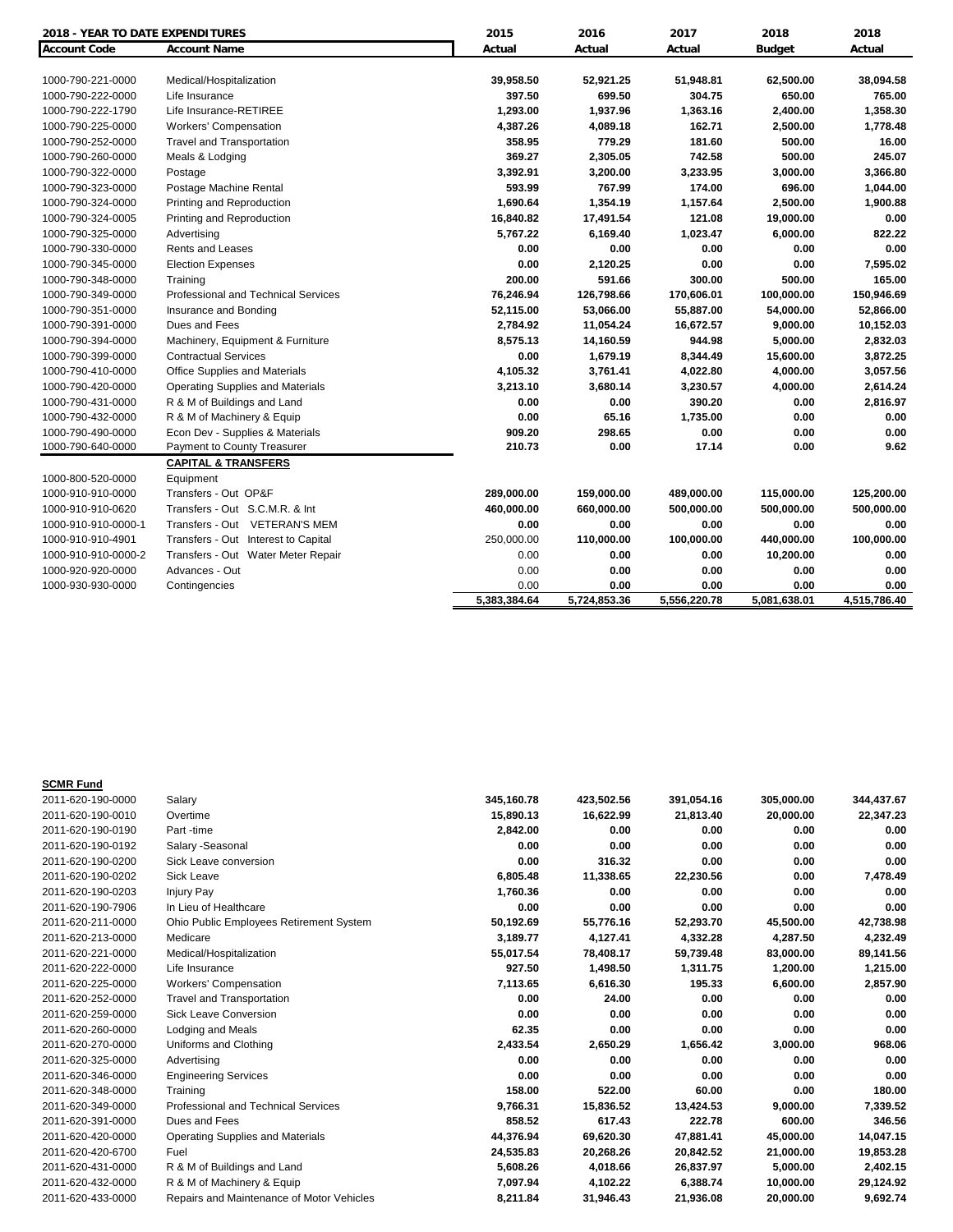| 2018 - YEAR TO DATE EXPENDITURES                                                                     |                                                                                                      | 2015                  | 2016                 | 2017                 | 2018                 | 2018                 |
|------------------------------------------------------------------------------------------------------|------------------------------------------------------------------------------------------------------|-----------------------|----------------------|----------------------|----------------------|----------------------|
| <b>Account Code</b>                                                                                  | <b>Account Name</b>                                                                                  | Actual                | Actual               | Actual               | <b>Budget</b>        | Actual               |
|                                                                                                      |                                                                                                      |                       |                      |                      |                      |                      |
| 2011-620-440-0000                                                                                    | Minor equipment                                                                                      | 359.10                | 0.00                 | 0.00                 | 0.00                 | 0.00                 |
| 2011-630-420-0000<br>2011-630-432-0000                                                               | Materials-Salt, Cold Patch & Gravel<br>Repairs and Maintenance - Snow Plows                          | 89,588.08<br>4,966.35 | 110,227.39<br>0.00   | 64,091.14<br>0.00    | 75,000.00<br>0.00    | 63,583.10<br>0.00    |
| 2011-800-555-0000                                                                                    | Streets, Highways, Sidewalks and Curbs                                                               | 0.00                  | 0.00                 | 0.00                 | 0.00                 | 2,980.00             |
| 2011-920-920-0000                                                                                    | Advances - Out                                                                                       | 0.00                  | 0.00                 | 0.00                 | 0.00                 | 0.00                 |
|                                                                                                      |                                                                                                      | 686,922.96            | 858,040.56           | 756,312.25           | 654,187.50           | 664,966.80           |
|                                                                                                      |                                                                                                      |                       |                      |                      |                      |                      |
| <b>State Highway Fund</b><br>2021-610-430-4569                                                       | Repairs and Maintenance-Signals                                                                      | 0.00                  | 0.00                 | 0.00                 | 0.00                 | 0.00                 |
| 2021-620-420-0000                                                                                    | Materials-Salt                                                                                       | 17,864.90             | 0.00                 | 0.00                 | 15,000.00            | 0.00                 |
| 2021-650-349-0000                                                                                    | Professional and Technical Services                                                                  | 0.00                  | 0.00                 | 0.00                 | 0.00                 | 0.00                 |
| 2021-620-431-0000                                                                                    | R & M of Buildings and Land                                                                          | 0.00                  | 0.00                 | 0.00                 | 0.00                 | 0.00                 |
| 2021-630-432-0000                                                                                    | R & M of Machinery & Equip                                                                           | 0.00                  | 0.00                 | 0.00                 | 0.00                 | 0.00                 |
| 2021-800-555-0000                                                                                    | Streets, Highways, Sidewalks and Curbs                                                               | 0.00                  | 0.00                 | 0.00                 | 0.00                 | 0.00                 |
| 2021-800-555-0802                                                                                    | Streets, Highways, Sidewalks and Curbs                                                               | 0.00                  | 0.00                 | 0.00                 | 0.00                 | 0.00                 |
| 2021-800-590-0802<br>2021-800-590-0803                                                               | Other - Capital Outlay<br>Advances - Out                                                             | 0.00<br>0.00          | 0.00<br>0.00         | 0.00<br>0.00         | 0.00<br>0.00         | 0.00<br>0.00         |
| 2021-650-349-0000-1                                                                                  | Other-Professional & Technical Services                                                              | 0.00                  | 0.00                 | 0.00                 | 0.00                 | 0.00                 |
| 2021-800-555-0000-1                                                                                  | Streets, Highways, Sidewalks and Curbs                                                               | 0.00                  | 0.00                 | 0.00                 | 0.00                 | 0.00                 |
|                                                                                                      |                                                                                                      |                       |                      |                      |                      |                      |
|                                                                                                      |                                                                                                      | 17,864.90             | 0.00                 | 0.00                 | 15,000.00            | 0.00                 |
| <b>Law Enforcement Trust Fund</b>                                                                    |                                                                                                      |                       |                      |                      |                      |                      |
| 2091-110-100-0101                                                                                    | <b>Personal Services-DARE</b>                                                                        | 0.00                  | 0.00                 | 0.00                 | 0.00                 | 0.00                 |
| 2091-110-213-0000                                                                                    | Medicare                                                                                             | 254.65                | 0.00                 | 0.00                 | 0.00                 | 0.00                 |
| 2091-110-348-0000                                                                                    | Training                                                                                             | 0.00                  | 0.00                 | 0.00                 | 0.00                 | 0.00                 |
| 2091-110-349-0102                                                                                    | Professional Services                                                                                | 2,822.74              | 3,742.24             | 3,105.30<br>666.34   | 3,000.00<br>1,000.00 | 2,956.88             |
| 2091-110-420-0000<br>2091-110-420-0101                                                               | <b>Operating Supplies and Materials</b><br>Operating Supplies and Materials-DARE                     | 1,933.61<br>95.65     | 1,042.50<br>0.00     | 0.00                 | 0.00                 | 0.00<br>0.00         |
| 2091-110-640-0000                                                                                    | Payment to Another Political Subdivision                                                             | 0.00                  | 0.00                 | 0.00                 | 0.00                 | 0.00                 |
| 2091-800-520-0000                                                                                    | Equipment                                                                                            | 0.00                  | 0.00                 | 0.00                 | 0.00                 | 0.00                 |
|                                                                                                      |                                                                                                      | 5,106.65              | 4,784.74             | 3,771.64             | 4,000.00             | 2,956.88             |
| <b>Motor Vehicle License Tax Fund</b><br>2101-610-420-0000<br>2101-760-431-0000<br>2101-760-432-0000 | <b>Operating Supplies and Materials</b><br>R & M of Buildings and Land<br>R & M of Machinery & Equip | 0.00<br>0.00<br>0.00  | 0.00<br>0.00<br>0.00 | 0.00<br>0.00<br>0.00 | 0.00<br>0.00<br>0.00 | 0.00<br>0.00<br>0.00 |
| 2101-800-555-0000                                                                                    | Streets, Highways, Sidewalks and Curbs                                                               | 0.00                  | 0.00                 | 0.00                 | 0.00                 | 0.00                 |
|                                                                                                      |                                                                                                      | 0.00                  | 0.00                 | 0.00                 | 0.00                 | 0.00                 |
| <b>Police Pension Fund</b>                                                                           |                                                                                                      |                       |                      |                      |                      |                      |
| 2131-110-215-0000                                                                                    | Ohio Police and Fire Pension Fund                                                                    | 179,743.82            | 187,114.80           | 174,288.75           | 159,967.50           | 154,126.95           |
| 2131-110-344-0000                                                                                    | <b>Property Tax Collection Fees</b>                                                                  | 519.44                | 535.75               | 557.25               | 1,000.00             | 582.93               |
| 2131-110-345-0000                                                                                    | <b>Election Expense</b>                                                                              | 0.00                  | 0.00                 | 0.00                 | 0.00                 | 0.00                 |
| 2131-910-910-0000                                                                                    | Transfer out                                                                                         | 0.00                  | 0.00                 | 0.00                 | 0.00                 | 0.00                 |
|                                                                                                      |                                                                                                      | 180,263.26            | 187,650.55           | 174,846.00           | 160,967.50           | 154,709.88           |
|                                                                                                      |                                                                                                      |                       |                      |                      |                      |                      |
| Water Meter & Repair Fund<br>2901-539-312-0000                                                       | Water and Sewage                                                                                     | 0.00                  | 0.00                 | 0.00                 | 0.00                 | 0.00                 |
| 2901-539-431-0000                                                                                    | R & M of Buildings and Land                                                                          | 0.00                  | 0.00                 | 0.00                 | 0.00                 | 0.00                 |
| 2901-800-560-0000                                                                                    | <b>Utility Distribution Systems</b>                                                                  | 8,847.36              | 8,847.36             | 10,371.88            | 10,371.88            | 10,371.88            |
|                                                                                                      |                                                                                                      | 8,847.36              | 8,847.36             | 10,371.88            | 10,371.88            | 10,371.88            |
| <b>FEMA Fund</b><br>2902-110-420-0000                                                                | <b>Operating Supplies and Materials</b>                                                              | 0.00                  | 0.00                 | 0.00                 | 0.00                 | 0.00                 |
|                                                                                                      |                                                                                                      | 0.00                  | 0.00                 | 0.00                 | 0.00                 | 0.00                 |
|                                                                                                      |                                                                                                      |                       |                      |                      |                      |                      |
| <b>Mayor's Court Computer Fund</b><br>2903-720-340-0000                                              | Pro and Tech Services                                                                                | 0.00                  | 0.00                 | 0.00                 | 0.00                 | 0.00                 |
| 2903-720-340-0853                                                                                    | <b>Technical &amp; Software</b>                                                                      | 0.00                  | 0.00                 | 0.00                 | 0.00                 | 0.00                 |
| 2903-720-394-0000                                                                                    | Machinery, Equipment & Furniture                                                                     | 0.00                  | 0.00                 | 0.00                 | 0.00                 | 0.00                 |
| 2903-720-410-0000                                                                                    | <b>Office Supplies</b>                                                                               | 0.00                  | 0.00                 | 0.00                 | 0.00                 | 0.00                 |
| 2903-720-420-0001                                                                                    | Operating Supplies - Comm Diversion                                                                  | 0.00                  | 0.00                 | 0.00                 | 0.00                 | 0.00                 |
| 2903-720-600-0852                                                                                    | <b>Computers &amp; Supplies</b>                                                                      | 1,910.00              | 1,948.00             | 2,246.37             | 3,000.00             | 2,026.00             |
| 2903-800-520-0000                                                                                    | Equipment                                                                                            | 0.00<br>1,910.00      | 0.00<br>1,948.00     | 0.00<br>2,246.37     | 0.00<br>3,000.00     | 0.00<br>2,026.00     |
| <b>Special Bond Retirement Fund</b>                                                                  |                                                                                                      |                       |                      |                      |                      |                      |
| 3101-740-344-0000                                                                                    | <b>Property Tax Collection Fees</b>                                                                  | 0.00                  | 0.00                 | 0.00                 | 0.00                 | 0.00                 |
| 3101-800-346-4905                                                                                    | Eng services -Dunham san sewer                                                                       | 0.00                  | 0.00                 | 0.00                 | 0.00                 | 0.00                 |
| 3101-850-710-0000                                                                                    | Principal                                                                                            | 0.00                  | 0.00                 | 0.00                 | 0.00                 | 0.00                 |
| 3101-850-710-4905-1                                                                                  | Principal                                                                                            | 0.00                  | 0.00                 | 1,720,000.00         | 0.00                 | 0.00                 |
| 3101-850-720-0000                                                                                    | Interest                                                                                             | 0.00                  | 0.00                 | 0.00                 | 0.00                 | 0.00                 |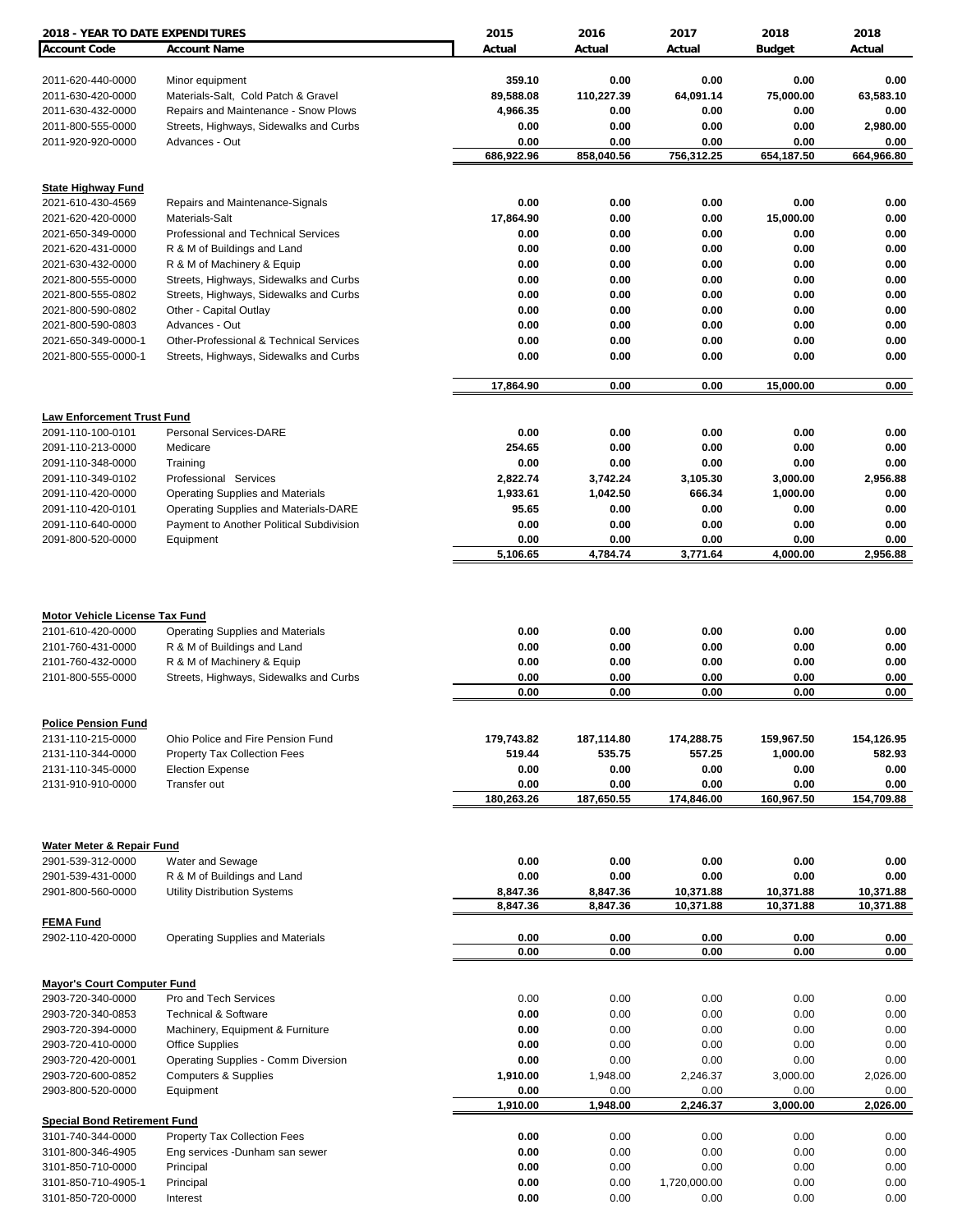| <b>2018 - YEAR TO DATE EXPENDITURES</b> |                                                       | 2015                 | 2016                 | 2017                 | 2018               | 2018               |
|-----------------------------------------|-------------------------------------------------------|----------------------|----------------------|----------------------|--------------------|--------------------|
| <b>Account Code</b>                     | <b>Account Name</b>                                   | Actual               | Actual               | Actual               | <b>Budget</b>      | Actual             |
|                                         |                                                       |                      |                      |                      |                    |                    |
| 3101-850-710-4905                       | Principal-Dunham Rd Sanitary Sewer                    | 425,000.00           | 1,275,000.00         | 0.00                 | 1,640,000.00       | 1,710,000.00       |
| 3101-850-710-4906                       | Principal- Dunham Rd Water Main Rehab                 | 32,534.49            | 34,702.80            | 18,594.18            | 37,405.00          | 40,562.46          |
| 3101-850-720-4906                       | Interest                                              | 16,687.20            | 20,893.88            | 36,087.05            | 37,360.00          | 34,200.00          |
| 3101-850-790-0000                       | Other - Debt Service                                  | 0.00                 | 4,726.26             | 6,954.00             | 0.00               | 6,634.40           |
| 3101-850-790-0000-1                     | Other - Debt Service                                  | 0.00                 | 0.00                 | 0.00                 | 0.00               | 0.00               |
| 3101-850-790-4905                       | Other - Debt service                                  | 0.00                 | 0.00                 | 0.00                 | 0.00               | 0.00               |
|                                         | <b>Walton Road</b>                                    | 0.00                 | 0.00                 | 0.00                 | 0.00               | 0.00               |
|                                         | Alex/Dunham Traffic                                   | 0.00                 | 0.00                 | 0.00                 | 0.00               | 0.00               |
|                                         |                                                       | 474,221.69           | 1,335,322.94         | 1,781,635.23         | 1,714,765.00       | 1,791,396.86       |
| <b>Third Party Services</b>             |                                                       |                      |                      |                      |                    |                    |
| 4101-790-620-3110                       | Senior Lawn Care & Benevolent Events                  | 0.00                 | 0.00                 | 0.00                 | 0.00               | 0.00               |
| 4101-800-610-6589                       | Deposits Refunded                                     | 0.00                 | 0.00                 | 0.00                 | 0.00               | 0.00               |
| 4101-800-620-0000                       | Deposits Applied                                      | 0.00                 | 0.00                 | 0.00                 | 0.00               | 0.00               |
|                                         |                                                       | 0.00                 | 0.00                 | 0.00                 | 0.00               | 0.00               |
|                                         |                                                       |                      |                      |                      |                    |                    |
| <b>Issue I and II Capital Funds</b>     |                                                       |                      |                      |                      |                    |                    |
| 4201-800-555-0000                       | Streets, Highways, Sidewalks and Curbs                | 0.00                 | 0.00                 | 0.00                 | 0.00               | 0.00               |
| 4201-800-560-4905                       | <b>Utility Distribution Systems</b>                   | 0.00                 | 0.00                 | 0.00                 | 0.00               | 0.00               |
| 4201-800-560-4906                       | <b>Utility Distribution Systems</b>                   | 0.00                 | 0.00                 | 0.00                 | 0.00               | 0.00               |
| 4201-920-920-0000                       | <b>Advances Out</b>                                   | 0.00                 | 0.00                 | 0.00                 | 0.00               | 0.00               |
|                                         |                                                       | 0.00                 | 0.00                 | 0.00                 | 0.00               | 0.00               |
|                                         |                                                       |                      |                      |                      |                    |                    |
| <b>Capital Improvements Fund</b>        |                                                       |                      |                      |                      |                    |                    |
| 4901-410-610-0000                       | Deposits Refunded                                     | 0.00                 | 0.00                 | 0.00                 | 0.00               | 0.00               |
| 4901-800-312-0000                       | Water & sewage                                        | 0.00                 | 0.00                 | 0.00                 | 0.00               | 0.00               |
| 4901-800-325-0000                       | Advertising                                           | 1,001.00             | 1,522.41             | 449.32               | 0.00               | 0.00               |
| 4901-800-346-0000                       | <b>Engineering Services</b>                           | 0.00                 | 0.00                 | 0.00                 | 0.00               | 0.00               |
| 4901-800-349-0000                       | Other- Pro services                                   | 251,396.71           | 242,479.88           | 133,830.78           | 105,000.00         | 59,333.50          |
| 4901-800-420-0480                       | Advertising                                           | 0.00                 | 0.00                 | 0.00                 | 0.00               | 0.00               |
| 4901-800-433-0000                       | Repairs and Main. Of Motor Vehicles                   | 0.00                 | 0.00                 | 15,300.00            | 0.00               | 0.00               |
| 4901-800-510-0000                       | Land and Land Improvements                            | 3,072,671.09         | 379,182.97           | 63,240.48            | 0.00               | 0.00               |
| 4901-800-510-0489                       | Land and Land Imp Sagamore Creek                      | 0.00                 | 0.00                 | 0.00                 | 0.00               | 0.00               |
| 4901-800-510-0491                       | Land and Land Improvements-Egbert Rd                  | 0.00                 | 0.00                 | 0.00                 | 0.00               | 0.00               |
| 4901-800-520-0000                       | Equipment                                             | 3,783.00             | 13,315.23            | 18,973.06            | 0.00               | 949.50             |
| 4901-800-520-0480                       | Equipment                                             | 0.00                 | 0.00                 | 0.00                 | 0.00               | 0.00               |
| 4901-800-520-0481                       | Equipment-Police                                      | 0.00                 | 0.00                 | 0.00                 | 0.00               | 0.00               |
| 4901-800-520-0483                       | Equipment                                             | 0.00                 | 0.00                 | 0.00                 | 0.00               | 0.00               |
| 4901-800-520-0484                       | Equipment-Service Dept                                | 0.00                 | 0.00                 | 0.00                 | 0.00               | 0.00               |
| 4901-800-520-0487                       | Equipment- Finance Computer Upgrade                   | 0.00                 | 0.00                 | 0.00                 | 0.00               | 0.00               |
| 4901-800-530-0000                       | Buildings & Structures- Toiletry & Sinks              | 5,928.00             | 463,805.50           | 107,348.41           | 0.00               | 1,615.00           |
| 4901-800-530-0000-1                     | <b>Buildings and Other Structures</b>                 | 0.00                 | 0.00                 | 0.00                 | 0.00               | 0.00               |
| 4901-800-530-5896                       | <b>Buildings and Other Structures</b>                 | 0.00                 | 0.00                 | 0.00                 | 0.00               | 0.00               |
| 4901-800-540-0000                       | Machinery, and Equip-                                 | 2,847.87             | 0.00                 | 2,650.00             | 0.00               | 0.00               |
| 4901-800-540-0487                       | Equipment- Finance Computer Upgrade                   | 0.00                 | 0.00                 | 0.00                 | 0.00               | 0.00               |
| 4901-800-550-0000                       | Motor Vehicles - Recreation                           | 18,698.87            | 5,819.12             | 0.00                 | 0.00               | 0.00               |
| 4901-800-550-0000-1                     | Motor Vehicles - Road Dept                            | 0.00                 | 0.00                 | 0.00                 | 0.00               | 0.00               |
| 4901-800-550-0488                       | Motor Vehicles- POLICE                                | 0.00                 | 0.00                 | 122,374.26           | 0.00               | 0.00               |
| 4901-800-555-0000                       | Streets, Highways, Sidewalks and Curbs                | 13,115.11            | 219,069.82           | 51,741.20            | 440,000.00         | 11,450.00          |
| 4901-800-555-6202                       | Streets, Highways, Sidewalks and Curbs (Storm Sewers) | 21,581.83            | 0.00                 | 71,343.93            | 0.00               | 5,810.35           |
| 4901-800-560-0000                       | <b>Utility Distribution Systems</b>                   | 1,802.88             | 147.50               | 0.00                 | 0.00               | 0.00               |
| 4901-800-560-0803                       | Utility Systems-Alexander Storm Sewer                 | 0.00                 | 0.00                 | 0.00                 | 0.00               | 0.00               |
| 4901-800-560-4905                       | Utility Systems-Dunham Rd Sanitary                    | 0.00                 | 0.00                 | 0.00                 | 0.00               | 0.00               |
| 4901-800-560-4906                       | Utility Systems-Dunham Rd Water Main                  | 0.00                 | 0.00                 | 0.00                 | 0.00               | 0.00               |
| 4901-800-560-4908                       | Utility Systems-Dunham Rd Resurfacing                 | 0.00                 | 0.00                 | 0.00                 | 0.00               | 0.00               |
| 4901-800-690-0000                       | Other - Engineering                                   | 0.00                 | 0.00                 | 0.00                 | 0.00               | 0.00               |
| 4901-800-690-0801                       | <b>Other Capital</b><br>Culvert                       | 0.00                 | 0.00                 | 0.00                 | 0.00               | 0.00               |
| 4901-800-690-6523                       | Other- Storm damage                                   | 0.00                 | 0.00                 | 0.00                 | 0.00               | 0.00               |
| 4901-990-990-0000                       | Other - Other Financing Uses                          | 0.00                 | 2,221.74             | 0.00                 | 0.00               | 0.00               |
| 4901-910-910-0000                       | Transfers - Out (Debt Service)                        | 100,000.00           | 170,000.00           | 50,000.00            | 70,000.00          | 70,000.00          |
| 4901-920-920-0000                       | Advances Out (capital Lease)                          | 0.00<br>3,492,826.36 | 0.00<br>1,497,564.17 | 0.00<br>637,251.44   | 0.00<br>615,000.00 | 0.00<br>149,158.35 |
| <b>Veteran's Memorial Fund</b>          |                                                       |                      |                      |                      |                    |                    |
| 4902-800-349-0000                       | <b>Professional Services</b>                          | 2,067.99             | 573.00               | 308.36               | 0.00               | 327.47             |
| 4902-800-530-0000                       | <b>Buildings and Other Structures</b>                 | 937.48<br>3,005.47   | 1,237.50<br>1,810.50 | 2,782.43<br>3,090.79 | 500.00<br>500.00   | 116.12<br>443.59   |
| <b>Building Bond Fund</b>               |                                                       |                      |                      |                      |                    |                    |
|                                         |                                                       |                      |                      |                      |                    |                    |
| 7001-410-610-0000                       | Deposits Refunded                                     | 0.00                 | 0.00                 | 0.00                 | 0.00               | 0.00               |
| 7001-910-910-0000                       | Transfers - Out                                       | 0.00                 | 0.00                 | 0.00                 | 0.00               | 0.00               |
|                                         |                                                       | 0.00                 | 0.00                 | 0.00                 | 0.00               | 0.00               |